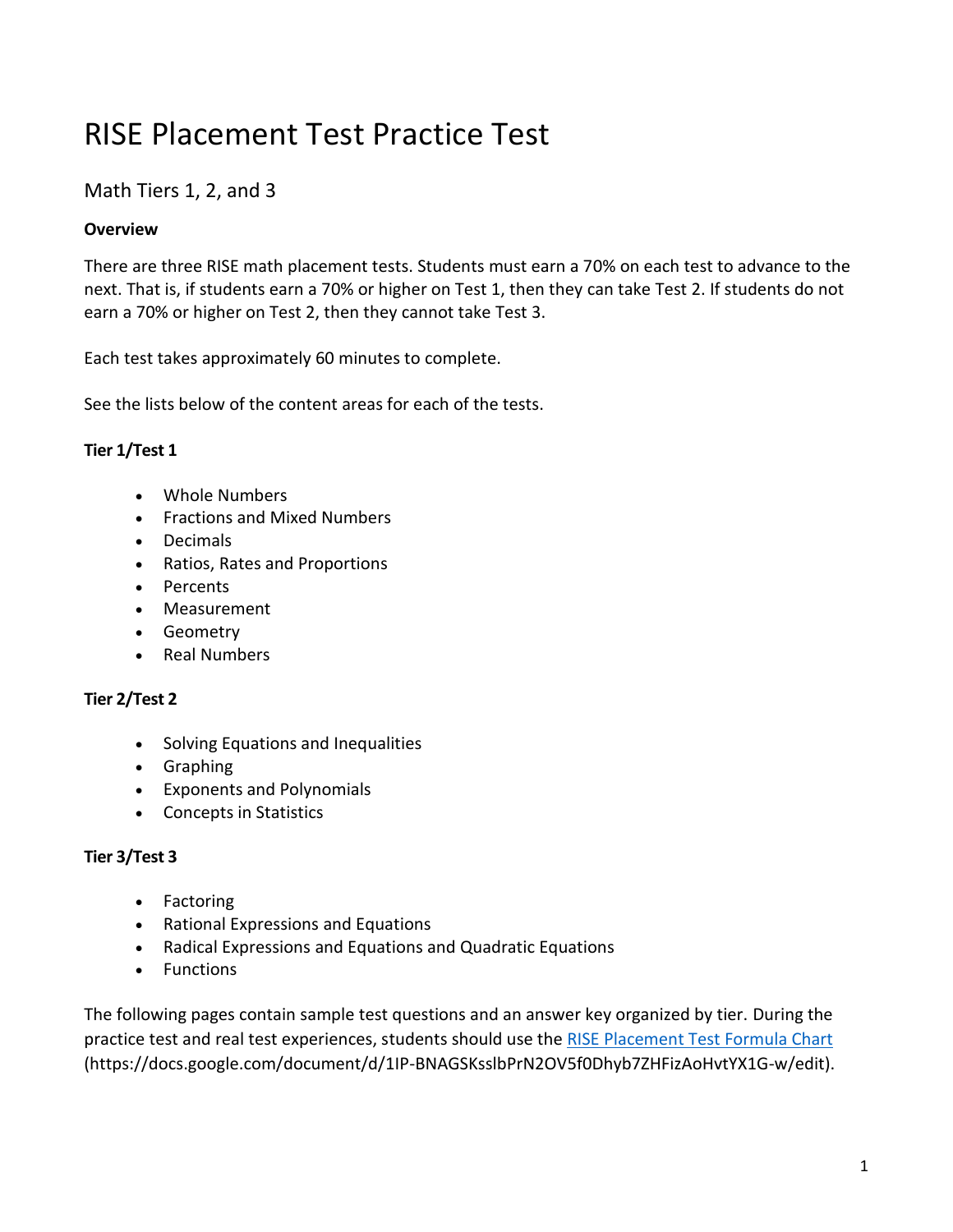# Tier 1 Practice Test Questions

# Whole Numbers

- 1. A scientist invents a car that can travel for many hours without stopping for fuel. The car travels around a track at 54 miles an hour for 24 hours. At the end of the 24 hours, how far has the car traveled?
	- a. 78 miles
	- b. 1,286 miles
	- c. 1,080 miles
	- d. 1,296 miles
- 2. Constance wants brand new carpet for her square shaped bedroom. Her bedroom is 11 ft. by 11 ft. How much carpeting will Constance need to purchase to cover half of the floor?
	- a. 121 sq. ft.
	- b. 60.5 sq. ft.
	- c. 120 sq. ft.
	- d. 65 sq. ft.

# **Fractions**

- 3. A statue 8 3/5 in. high rests on a stand that is 1 6/10 in. high. What is the total height of statue with the stand? Simplify your answer.
	- a.  $10^{\frac{2}{10}}$ b.  $7\frac{1}{5}$ c.  $9\frac{12}{10}$ d.  $10^{\frac{1}{5}}$
- 4. A piece of ribbon is  $1\frac{7}{8}$  $\frac{7}{5}$  feet long. If the ribbon is going to be divided into 15 pieces, how long will

each piece be?

a. 1/8 b. 8 c.  $28\frac{1}{8}$ d.  $13\frac{1}{8}$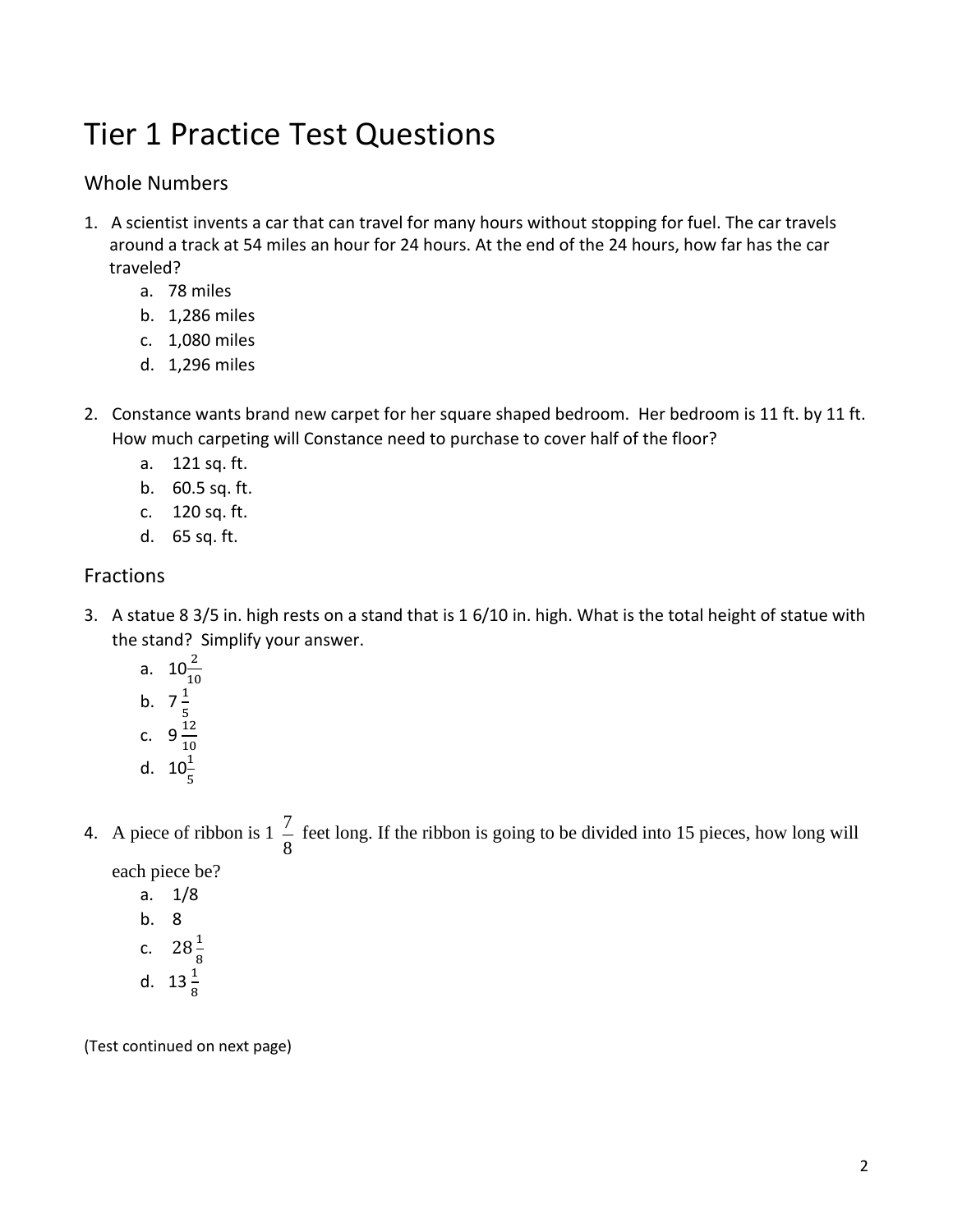# Decimals



Figure 3

- 5. In figure 3, above, each square represents 1/100 of an inch. As a decimal, which one of the following is true?
	- a. Since each square represents 1/100 of an inch, then the figure is representing 0.2 as an equivalent decimal.
	- b. Since each square represents 1/100 of an inch, then the figure is representing 0.27 an equivalent decimal.
	- c. Since each square represents 1/100 of an inch, then the figure is representing 0.25 as an equivalent decimal.
	- d. Since each square represents 1/100 of an inch, then the figure is representing 0.23 as an equivalent decimal.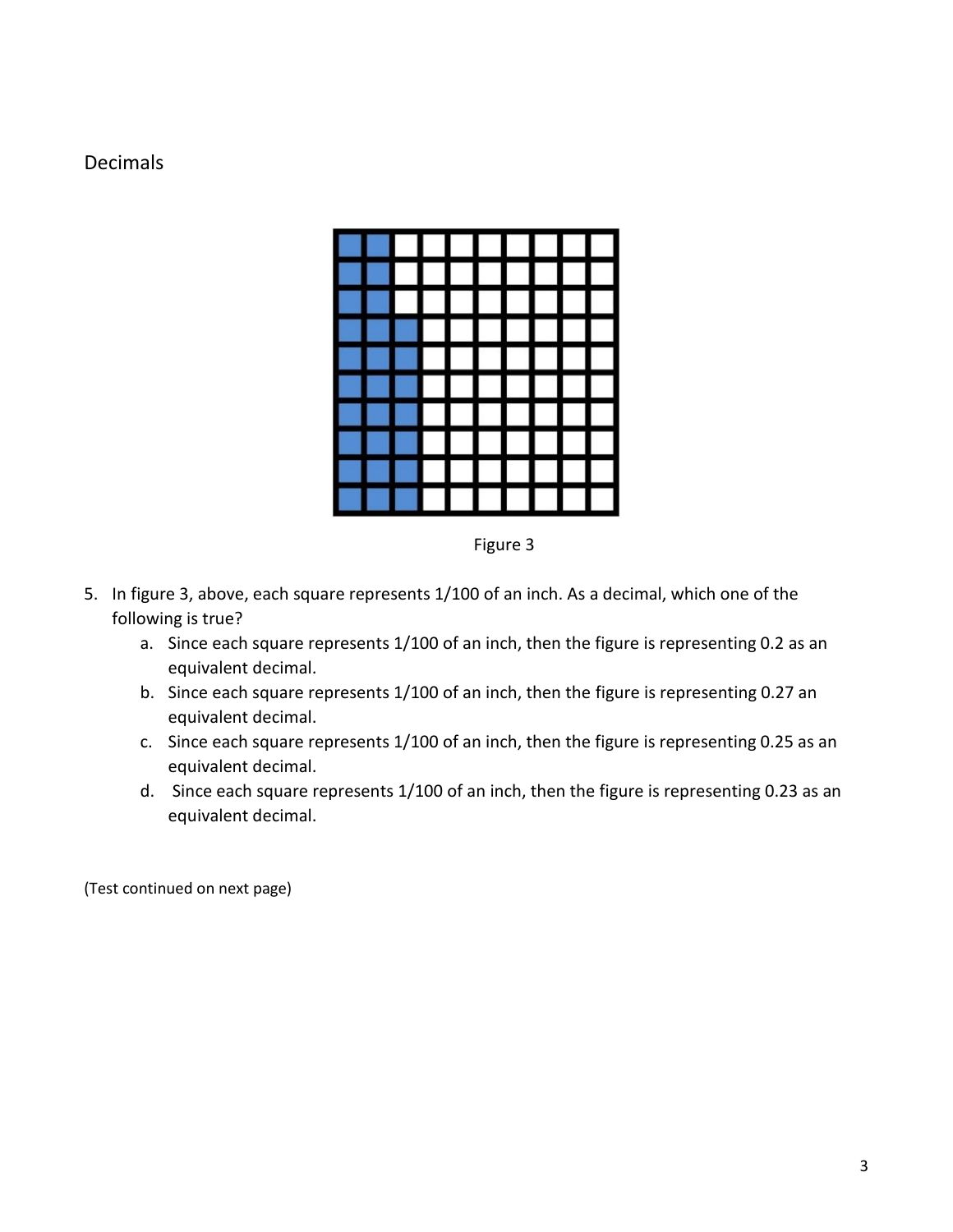# Ratios, Rates and Proportions

6. Tim can decorate 3 T-shirts in 20 minutes. How many T-shirts can he decorate in 180 minutes?

- a. 1/3
- b. 27
- c. 60
- d. 1200
- 7. The following prices for pecans are all in proportion except,
	- a. \$2 per oz equals \$6 per 3 oz.
	- b. \$4 per 2 oz equals \$20 per 10 oz.
	- c. \$9 per 4.5 oz equals \$36 per 18 oz.
	- d. \$13 per 6 oz equals \$29 per 12 oz.

#### Percent





- 8. In the figure 4 above, what is the percent of unshaded blocks?
	- a. 60%
	- b. 65%
	- c. 70%
	- d. 75%

9. What is the discount price for a pair of shoes that cost \$ 75.00, if the discount is 25%?

- a. \$55.00
- b. \$56.25
- c. \$57.50
- d. \$58.00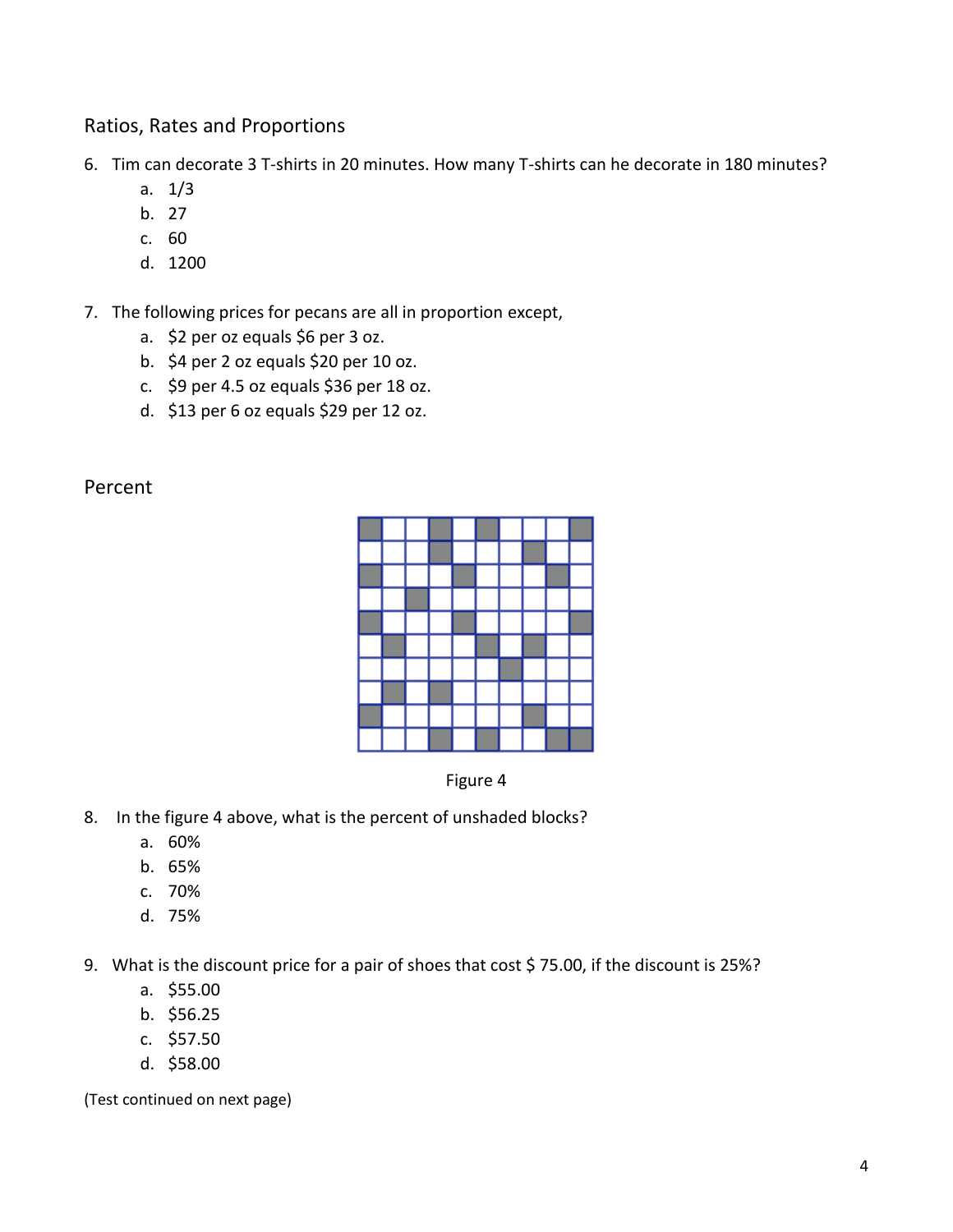10. To find the original price, use the formula, Percent x Base = Amount.

What is the original cost of the sofa, if the percent off discount is 40% and the discount amount is \$165.00?

- a. \$412.50
- b. \$413.36
- c. \$414.45
- d. \$417.18

**Measurements** 





- 11. In figure 5 above, it is showing the metric system. If the base units are meters, convert 87,000 mm to Km.
	- a. 0.87 Km
	- b. 0.0087 Km
	- c. 0.087 Km
	- d. 0.00087 Km
- 12. In figure 5 above, it is showing the metric system. Laurence purchased a 200ml bottle of juice and purchased a second 3-liter bottle of juice. What is the difference in liters between the two juice bottle amounts?
	- a. 2.08 L
	- b. 2.008 L
	- c. 2.8 L
	- d. 28 L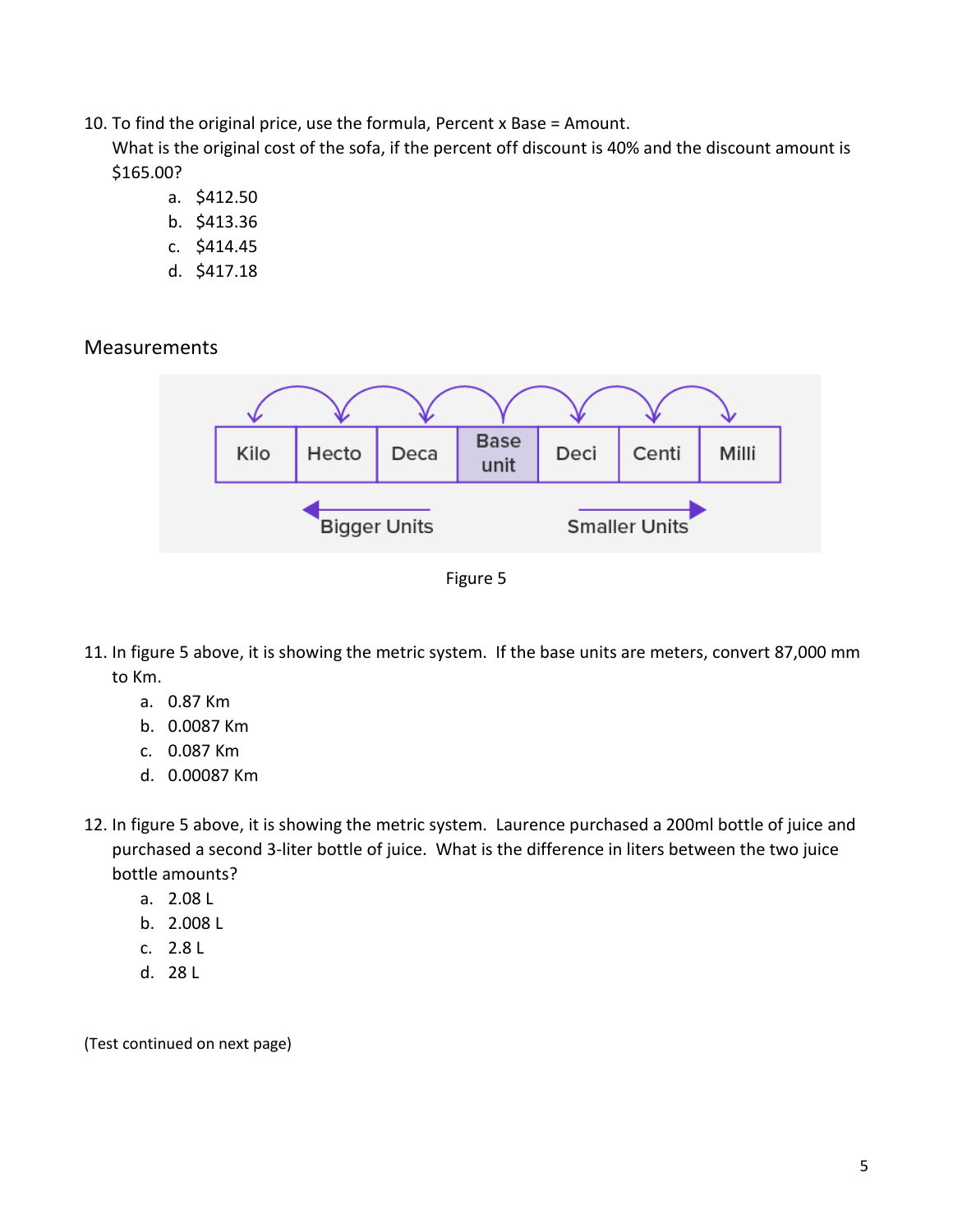

Figure 6

- 13. The figure 6 above shows a digital scale and the weight of Ms. Roberson's grandson, Romiin, in kg. How many pounds is Romiin? (Round to the nearest whole number)
	- a. 125 lbs.
	- b. 126 lbs.
	- c. 127 lbs.
	- d. 128 lbs.

# **Geometry**



Figure 6

- 14. The circumference of a circle is given by the formula,  $C = \pi d$ . The radius of the tire of a Lexus is 17 inches. Find the circumference of the tire using 3.14 for  $\pi$ . Round your final answer to the nearest whole number.
	- a. 104 inches
	- b. 105 inches
	- c. 106 inches
	- d. 107 inches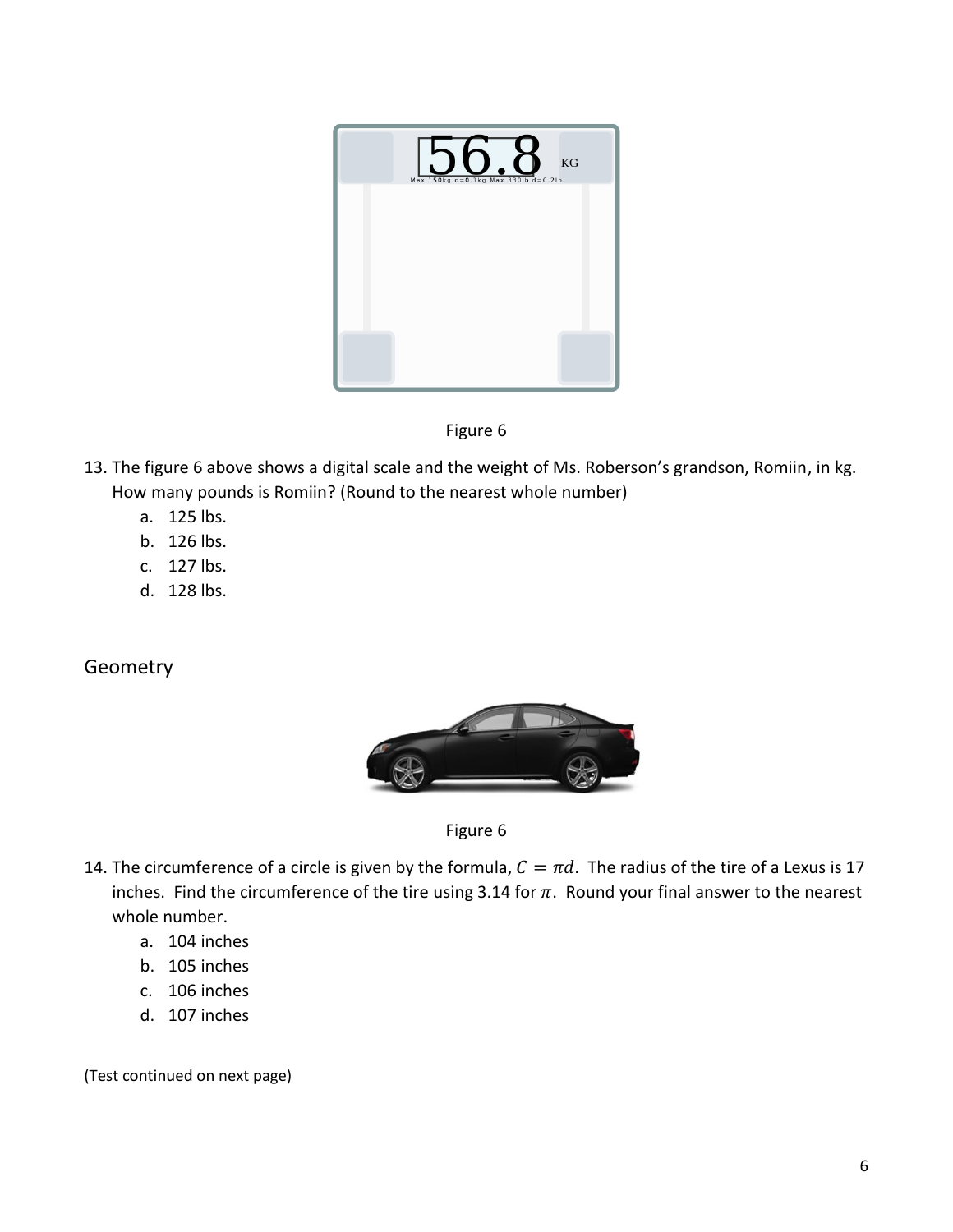- 15. Given the right triangle below in figure 7, If  $a = 3$  and  $c = 5$ , find b, the missing side.
	- a. 1
	- b. 2
	- c. 4
	- d. 6



- 16. What is the positive root for  $\sqrt{169?}$ 
	- a. -13
	- b. -12
	- c. 13
	- d. 12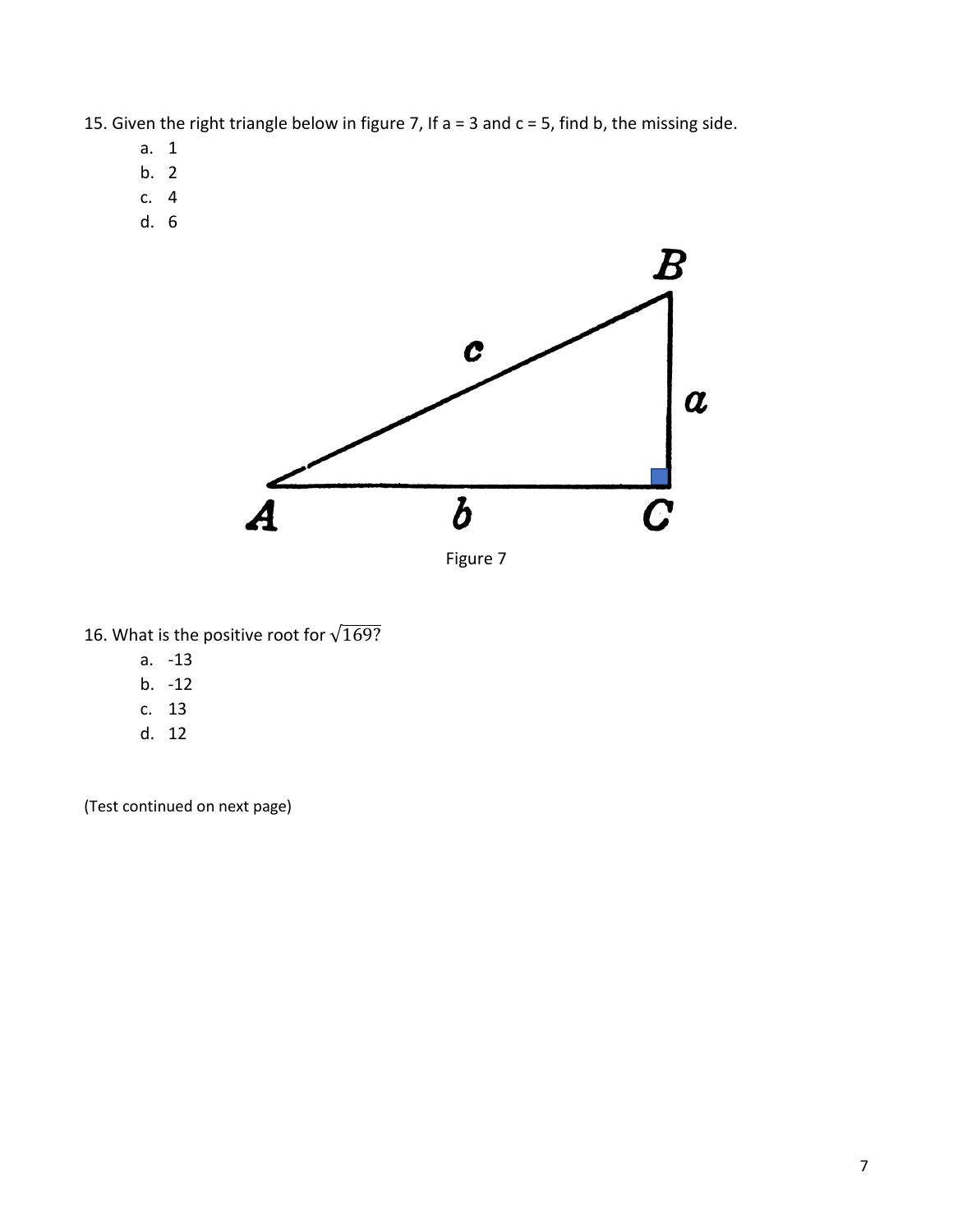17. For the figure 8 below, find the perimeter of the polygon.





a. 44.0 ft b. 42.3 ft c. 40.1 ft d. 4102 ft

# Real Numbers

18. Simplify the expression.  $(2+2^3)^2$ 5 a. 4 b. 13.2 c. 20 d. 819.2 19. *Simplify*. √36 + |−50| − (−70 + 35). a. 88 b. 89 c. 90

d. 91

20. Translate and evaluate the expression, x divided by 4 plus 9, if  $x = 4$ .

a. 11 b. 10 c. 9 d. 8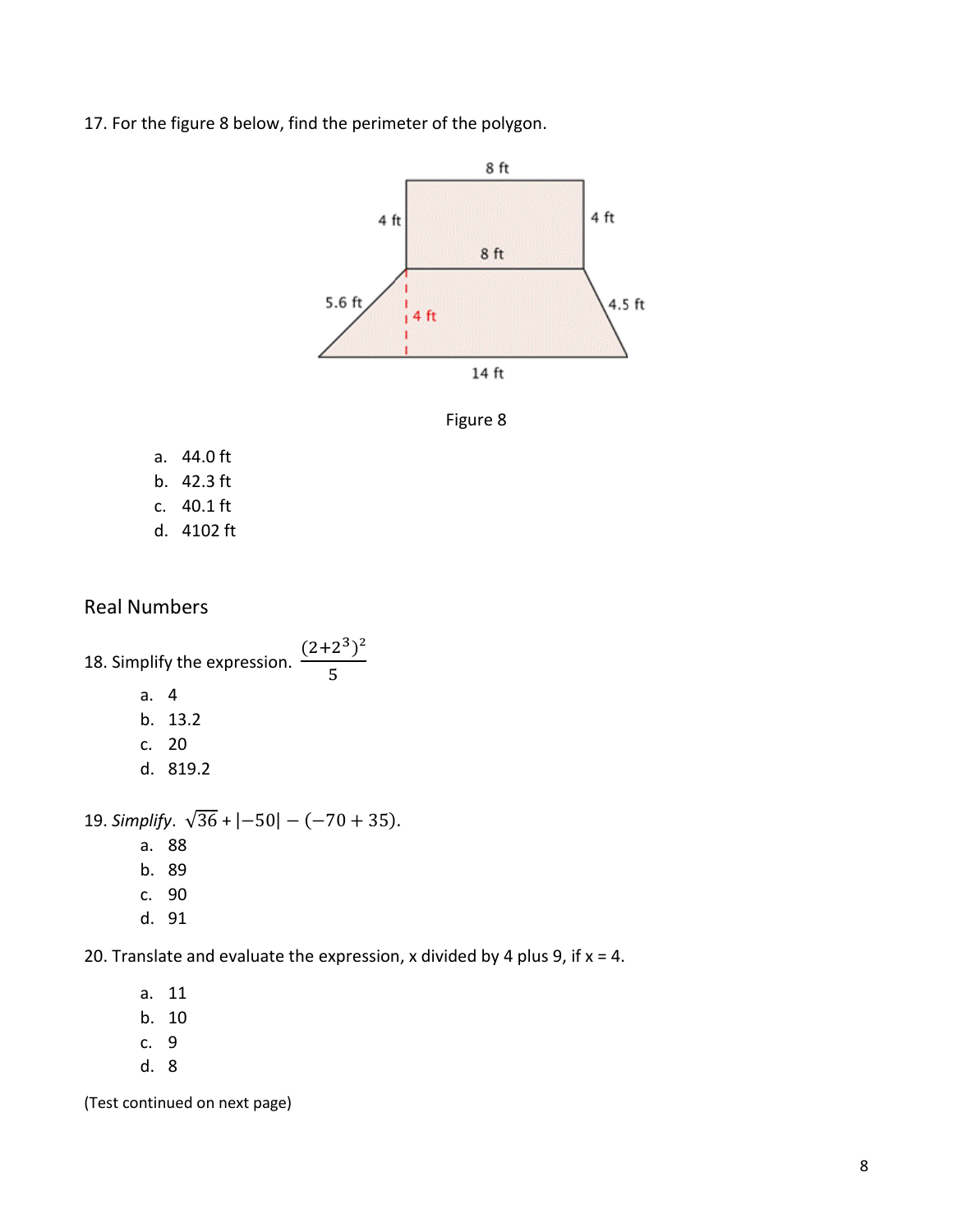21. Simplify the expression.  $4^2 - 5^2$ .

- a. -9
- b. 9
- c. 10
- d. -10

22. Simplify the expression.  $\left(\frac{15}{6}\right)$  $\frac{15}{6} - \frac{9}{6}$  $\frac{9}{6}$ ) –  $\frac{8}{9}$  $\frac{6}{9}$ .

- a. 1/9
- b. 7/9
- c. -8/9
- d. -2/6
- 23. Write  $-6<sup>3</sup>$ in expanded notation and evaluate.
	- a. 216
	- b. 18
	- c. -216
	- d. -18

(End of Tier 1 test)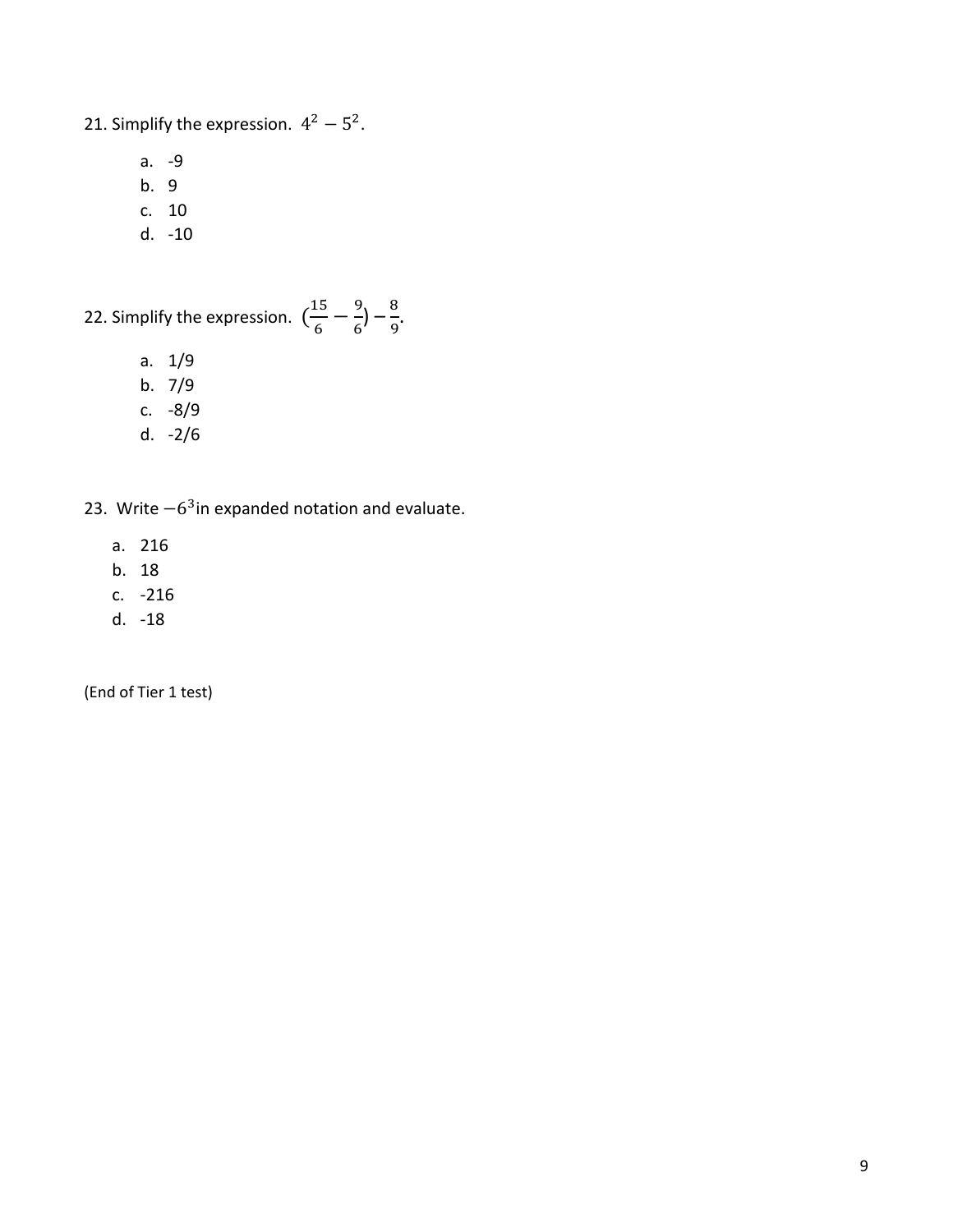# Tier 1 Answers and Explanations

# Whole Numbers and Fractions

#### 1. ANSWER: **d**

This problem uses the basic principle of multiplication. The car travels 54 miles in one hour. To find the distance traveled in 24 hours multiply 54 x 24. 54 x 24 = 1,296 miles.

#### 2. ANSWER: **b**

This problem uses the formula for the area of a rectangle, *A = l x w*. In this case, the shape of the room is a square. So, the formula is modified, and the area of a square is *A = s x s.* To cover only half of the floor divide by 2.  $A = 11 \times 11 = 121/2 = 60.5$  sq. ft.

#### 3. ANSWER: **d**

This problem uses the Least Common Denominator (LCD). To find the height of the statue with the stand, add the 8 3/5 + 1 6/10 by first finding the LCD. 8 6/10 + 1 6/10 = 9 12/10. 12/10 needs to be written as a mixed number, 1 1/10 and added to 9 to get 10 1/10.

#### 4. ANSWER: **a**

This problem uses the division of fractions. The piece of ribbon is to be divided into 15 pieces, so, 1 7/8 divided by 15. Turn 1 7/8 into an improper fraction, 15/8. Then 15/8 can be multiplied by the reciprocal of 15, which is  $1/15$ . So,  $15/8 \times 1/15 = 1/8$ .

# Decimals

# 5. ANSWER: **b**

Since each square is 1/100. Counting squares that are blue, there are 27. So, we can write this as a fraction, 27/100. 27/100 can be written as 27 hundredths. Then writing as an equivalent decimal, 0.27.

# Ratios, Rates and Proportions

#### 6. ANSWER: **b**

There are two ratios. First, 3 T-shirts : 20 minutes and second, unknown number of T-shirts (T) : 180 minutes. Using proportions, and setting the two ratios equal to each other, it follows,

$$
\frac{3}{20}=\frac{T}{180}.
$$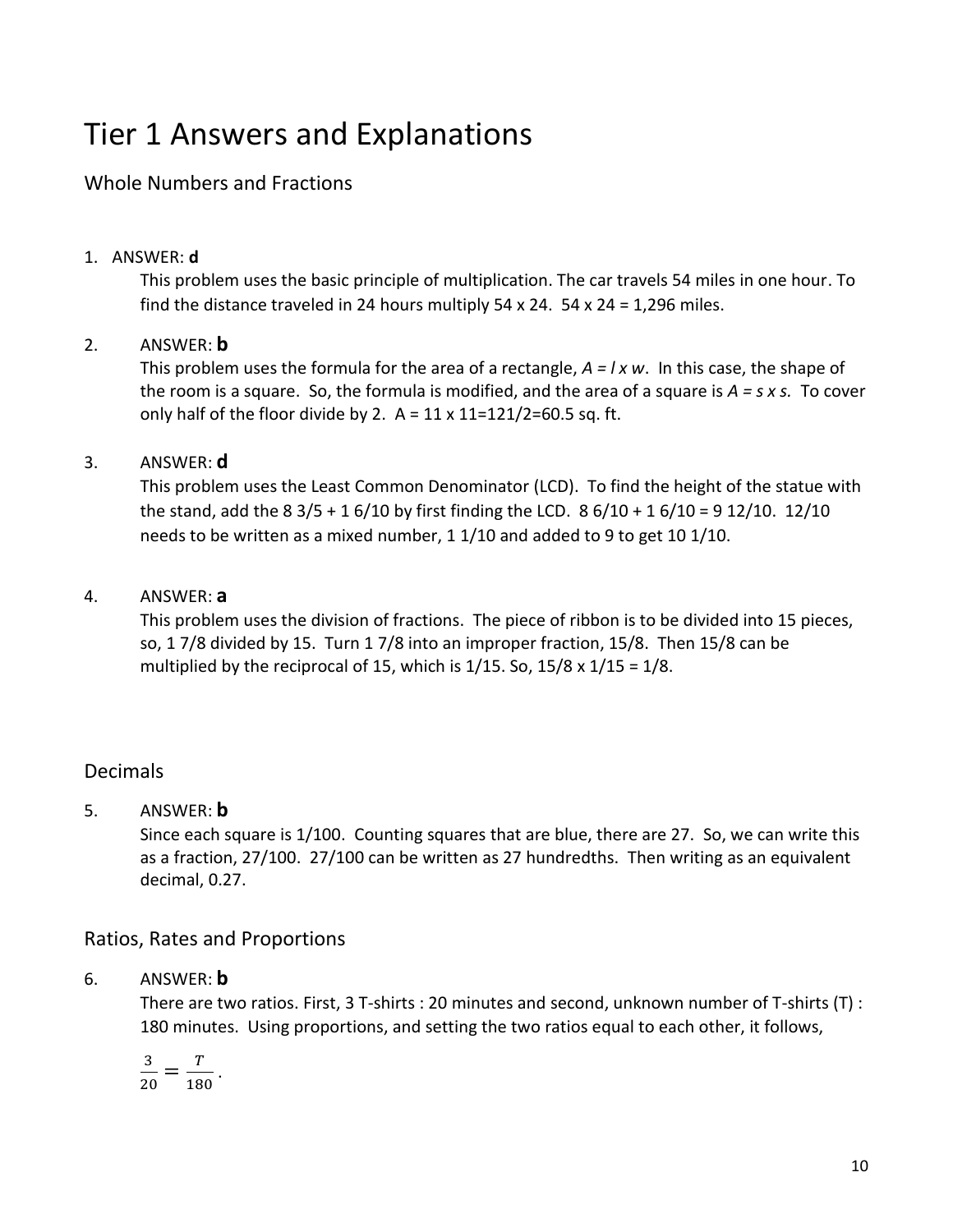By cross multiplying,  $20 \times T = 3 \times 180$ . Multiplying both sides give,  $20T = 540$ . Solving for T, by dividing both sides by 20, gives,  $T = 27$ . So, 27 T-shirts will be decorated in 180 minutes.

# 7. ANSWER: **d**

To see if two ratios are in proportion, first make sure we are working with the same units, dollars to ounces. Then we set the two ratios equal to each other. Take the cross products of the numerator to denominator which must equal. This show equal proportions. The multiplechoice answers that are in proportion are a, b, and c. d is not in proportion because,  $13 \times 12 = 6$ x 29 does not equal the same number. Therefore, the prices are not in proportion of each other.

# Percent

# 8. ANSWER: **d**

By simply counting the unshaded blocks, there are 75 out of 100 blocks, unshaded. This represents 75% unshaded blocks.

# 9. ANSWER: **b**

To find the discount price, you first multiply the discount rate x the original price. So, multiply, (\$75.00 x .25 = \$18.75, remember to change your percent to a decimal by dividing by 100. Therefore, by subtracting \$18.75 from the original price of, \$75.00, equals the discount price of \$56.25.

#### 10. ANSWER: **a**

Following the formula 0.40 x S = \$165.00, where S is the unknown original price, solve for S by dividing by 0.40 on both sides. This gives the original price of \$412.50.

# **Measurements**

#### 11. ANSWER: **c**

Start counting from the decimal point in the smaller unit, 87,000 mm and move 6 spaces to the left until you get to Km. Now move the decimal, in the number 87,000, 6 places to the left also. Since this is a whole number, the decimal is behind the last zero in 87.000 mm. The conversion is equal to 0.087Km.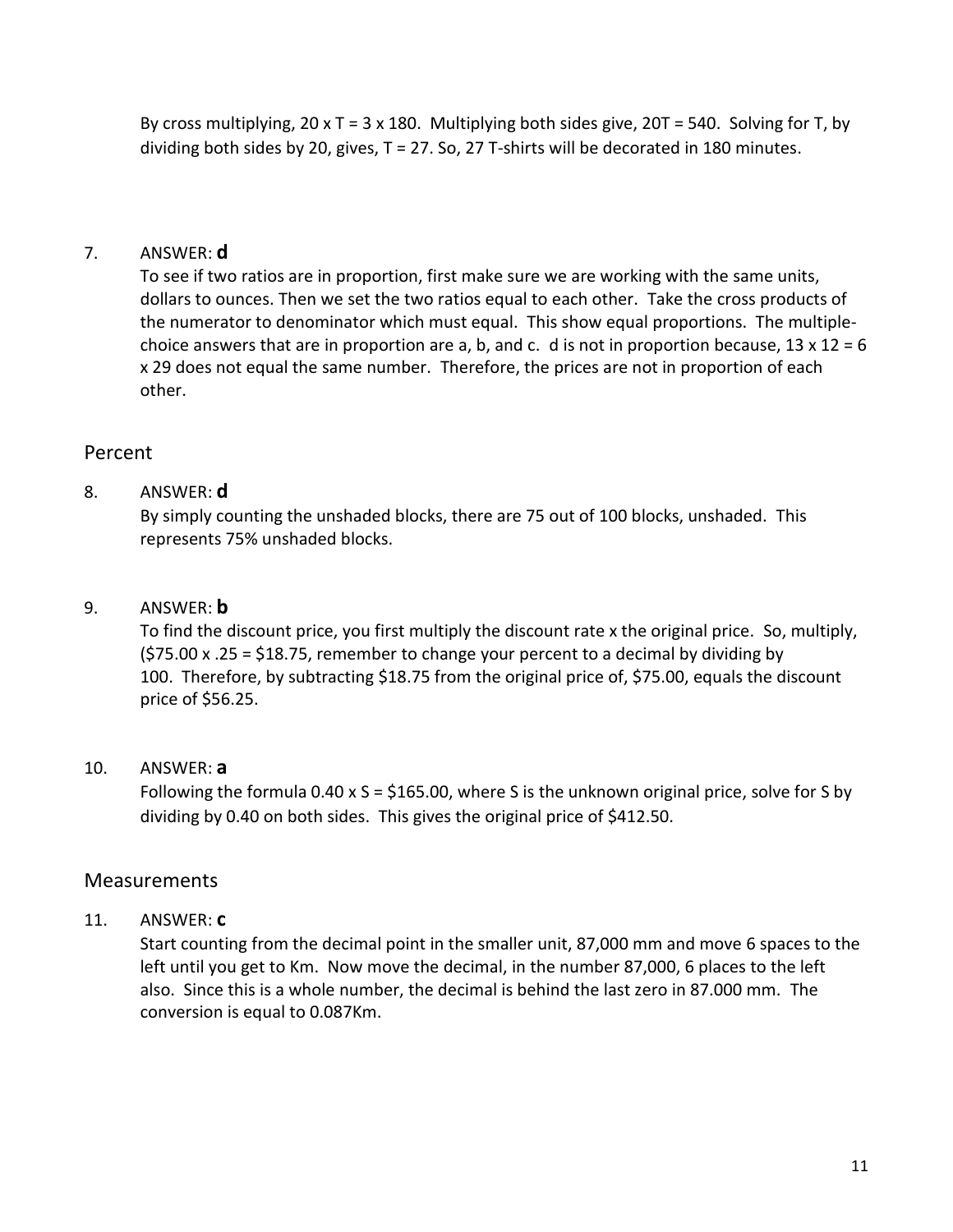#### 12. ANSWER: **c**

The two bottles must be in the same metric units. Convert 200ml to liters. Using Figure 5 above, this gives 0.2 L. Therefore, to find the difference, subtract, 0.2 from 3 and get, 2.8 L.

#### 13. ANSWER: **a**

Converting 56.8Kg to pounds, multiplying by 2.2, (1 kg = 2.2 pounds), therefore, Romiin weighs 124.96 pounds. Rounding to the nearest whole number, the answer is 125 lbs.

#### Geometry

#### 14. ANSWER: **d**

The diameter of the tire is 2 times the radius, which would be 34 inches. Using the formula above, C = 3.14 x 34 results in 106.76 in. Rounding 106.76 to the nearest whole number gives 107. So, the circumference of the Lexus tire is 107 inches.

#### 15. ANSWER: **c**

To find the missing side, b, use the Pythagorean theorem formula,  $a^2 + b^2 = c^2$  Replace a and c in the formula, with their respective values. Therefore,

$$
a^2 + b^2 = c^2
$$

$$
3^2 + b^2 = 5^2
$$

$$
9+b^2=25
$$

subtract 9 from both sides,

$$
b^2=25-9
$$

 $b^2 = 16$ , take the square root of both sides,

 $b = 4$  or  $- 4$ , but since length cannot be negative, b = 4

#### 16. ANSWER: **c**

Take the square root of 169, so  $\sqrt{169}$  =  $\pm$ 13. So, the positive root is +13.

17. ANSWER: **c**

To find the perimeter of the polygon, add all sides around the shape.  $P = 4 + 8 + 4 + 4.5 + 14 + 5.6 = 40.1$ .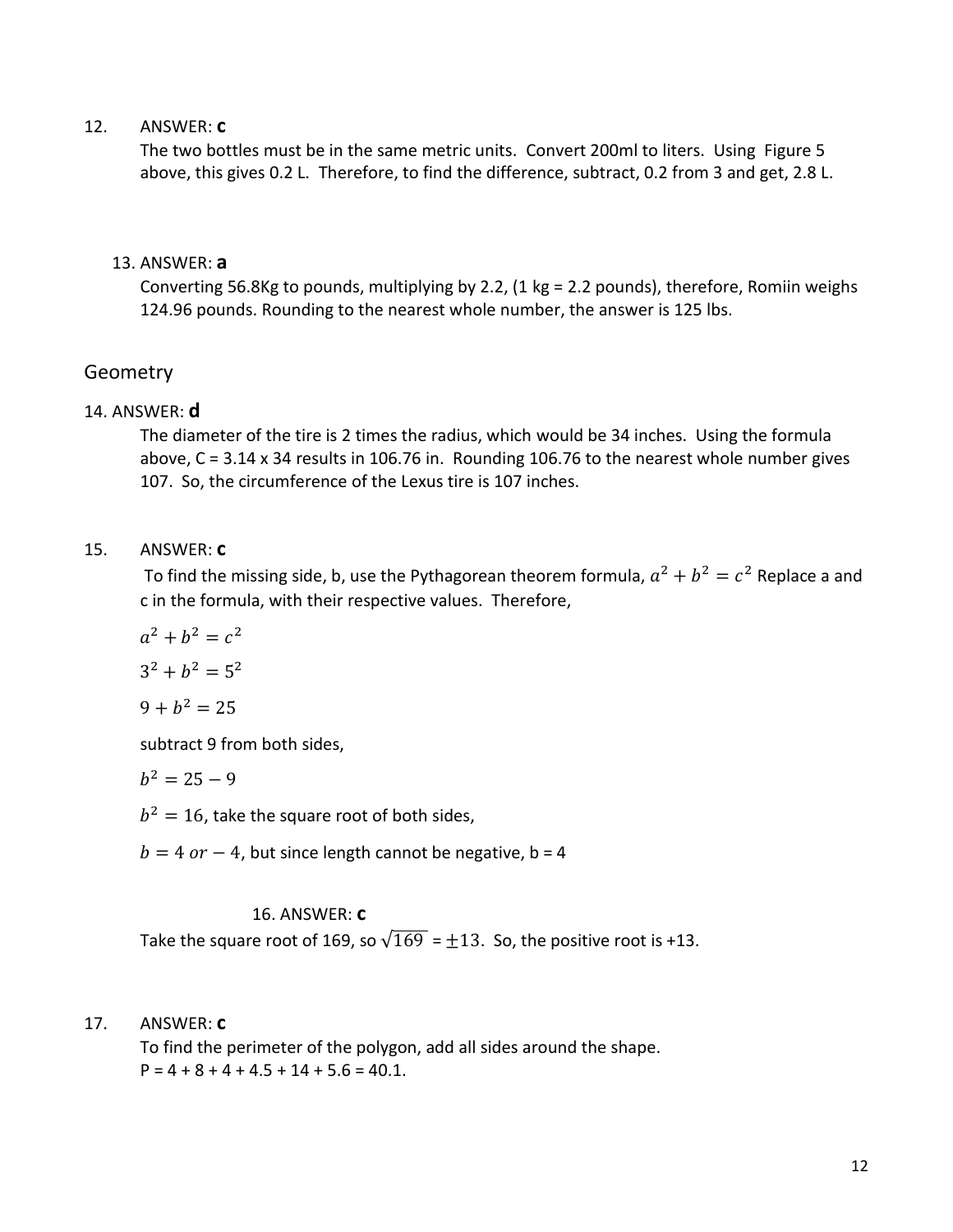# Real Numbers

- 18. ANSWER: **c** Following order of operation, PEMDAS,  $(2+2^3)^2$  $\frac{1}{5}$  =  $2^3 = 8$  $(2 + 8)^2$  $(10)^2$ 100  $100 \div 5$ 20
- 19. ANSWER: **d** Following PEMDAS,  $\sqrt{36}$  +  $\left[-50\right]$  –  $(-35)$ ,  $6 + 50 + 35$ 56+35 91
- 20. ANSWER: **b** Translated, we have,  $\frac{x}{4} + 9$ . Since  $x = 4$ , then  $\frac{4}{4}$  $\frac{4}{4} + 9 = 1 + 9 = 10.$
- 21. ANSWER: **a**

By following order of operations, and working from left to right, take the square of 4, by multiplying 4 times 4, and the same for 5 squared. Then subtract the two from each other, as follows:  $16 - 25 = -9$ .

# 22. ANSWER: **a**

Following order of operations and working in parentheses first, subtract the fractions which gives you,  $6/6$  or 1. Subtract  $1 - 8/9$  by turning 1 into  $9/9$ .  $9/9 - 8/9 = 1/9$ 

23. ANSWER: **c**

To write in expanded form, is,  $-6 \times 6 \times 6 = -216$ . The expanded notation is not  $(-6)(-6)(-6) = -$ 216. Although the answer is the same, the number raised to the  $3<sup>rd</sup>$  power is a positive 6, and then take the opposite of that.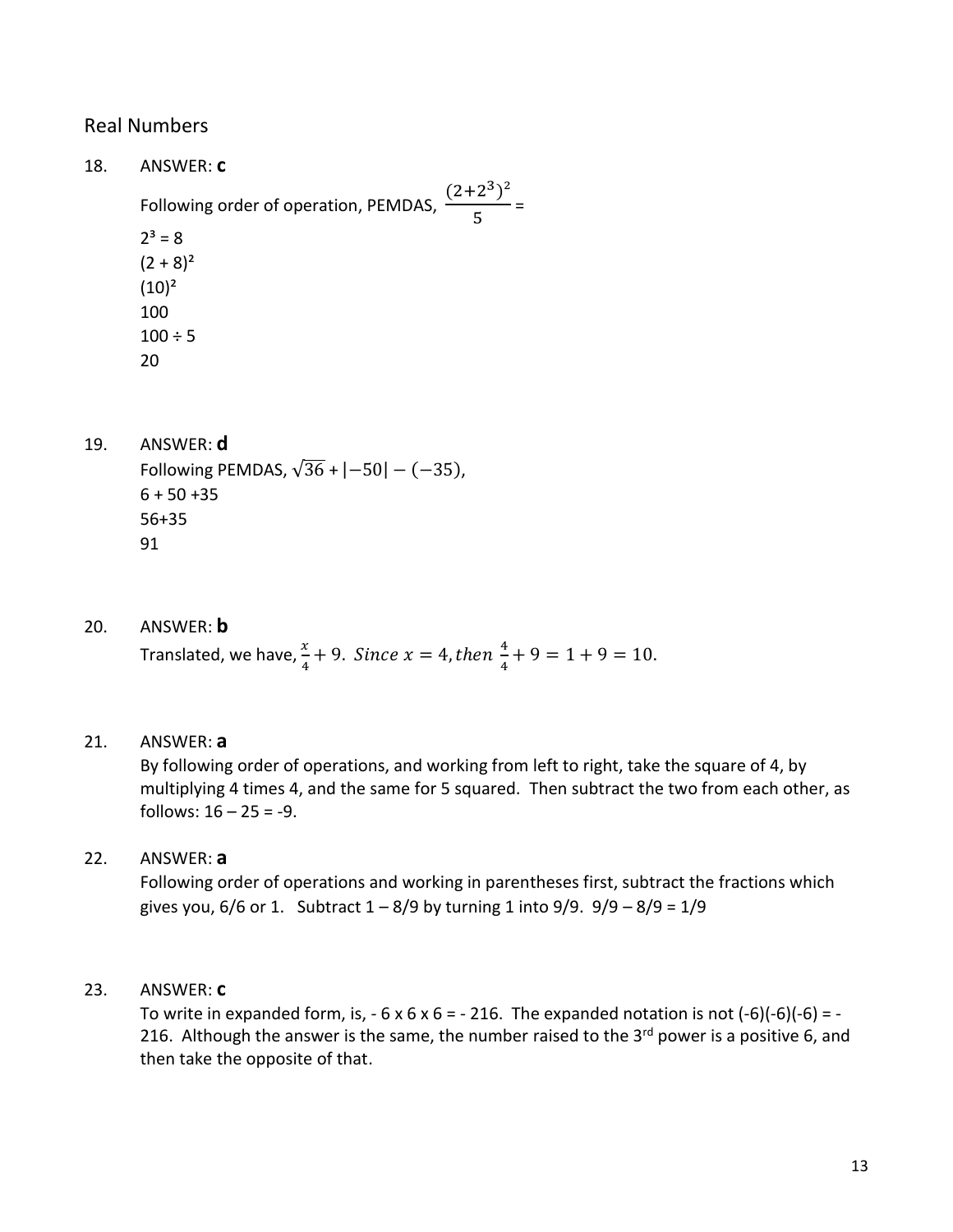# Tier 2 Practice Test Questions

# Solving Equations and Inequalities

- 1. Solve for *x*:  $x + (-9) = 27$ a.  $x = 18$ b.  $x = 3$ c. x = 243 d.  $x = 36$ 2. Solve for *y*:  $41 - y = 90$ a.  $y = -49$ 
	- b.  $v = -48$
	- c.  $y = -47$
	- d.  $y = -46$
- 3. Solve for x:  $6x+11 = -73$ 
	- a.  $x = 10.3$
	- b.  $x = 14$
	- c. x = -10.3
	- d.  $x = -14$
- 4. Solve for y:  $3y 2 = 6 4y$ 
	- a.  $y = 7/8$
	- b.  $y = 4/7$
	- c.  $y = 8/7$
	- d.  $y = -4$
- 5. When solving an equation, which option shows a result that would be translated to a solution of *all real numbers*?
	- a.  $x = 1$
	- b.  $x = 0$
	- c.  $0 = 0$
	- d.  $2 = 3$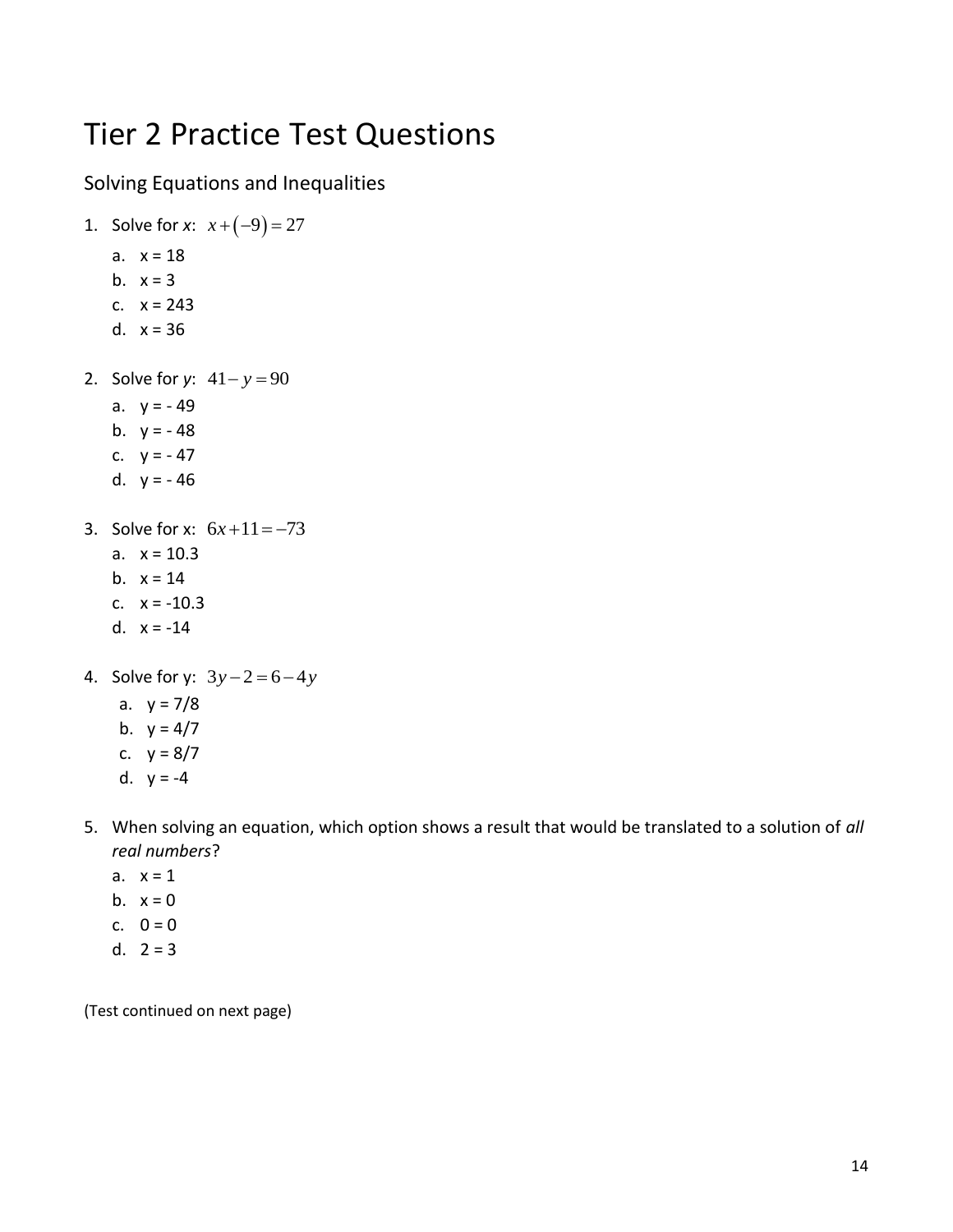- 6. Which equation matches the information: *Henry's appetite (H) is twice as big as Guy's appetite (G)*?
	- a.  $2(G) = H$
	- b.  $G \times H = 2$
	- c.  $H(2) = G$
	- d.  $2 + G = H$
- 7. Maria can jump twice as high as Ji-ho. If Maria jumps 3 feet, how high does Ji-ho jump?
	- a. 1.5 feet
	- b. 6 feet
	- c. 5 feet
	- d. 1 foot

8. Given *h*−28 > 28, the graph of the solution set will have \_\_\_\_\_\_\_\_\_\_\_\_\_ circle? (Fill in the blank).

- a. a closed
- b. an open

# Graphing

- 9. What is the domain for the following set of points? (1,2), (4,6), (8, 10), (12, 14)
	- a. {2, 6, 10, 14}
	- b. {1, 4, 8, 12}
	- c. {1, 6, 8, 14}
	- d. {2, 4, 6, 8}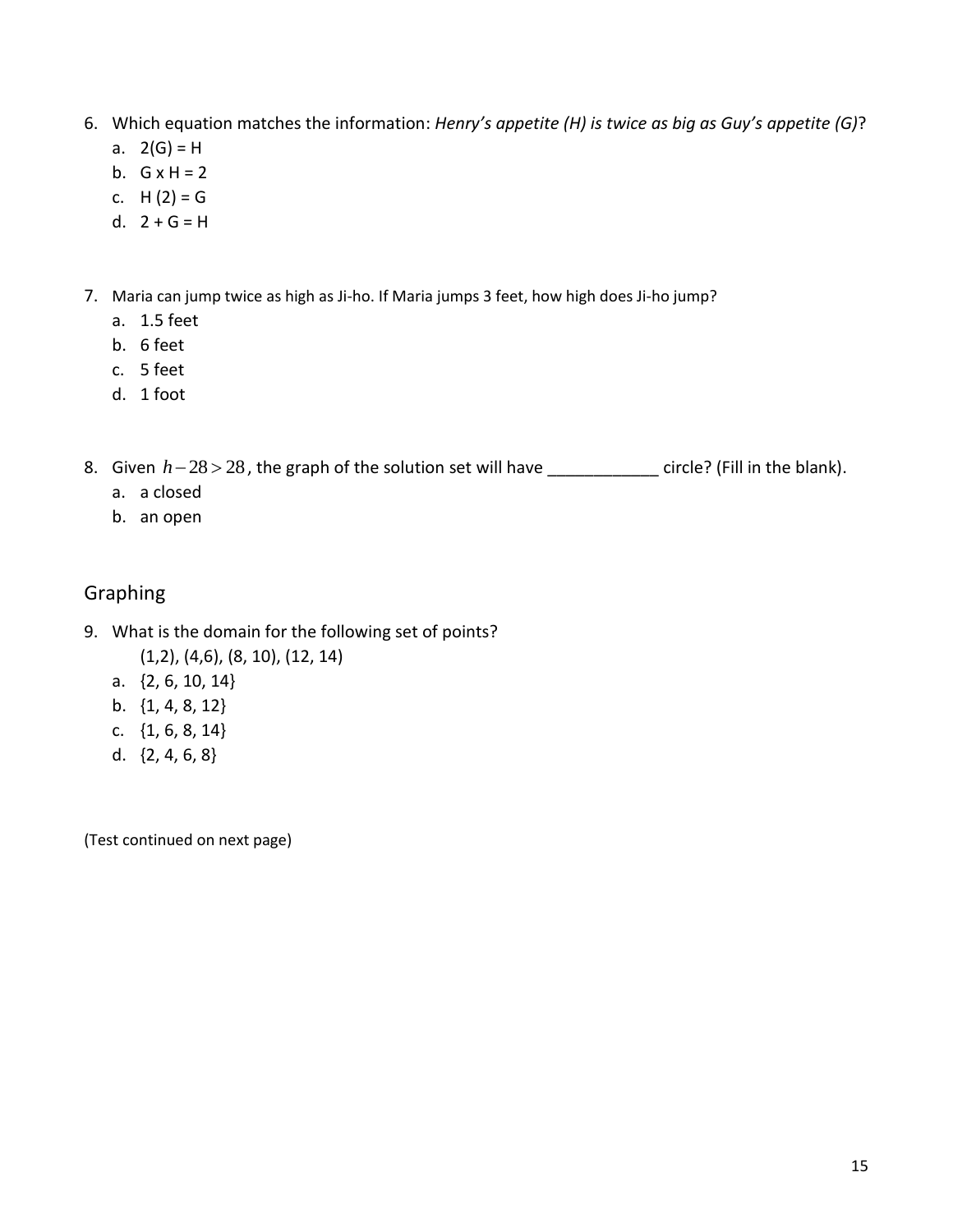- 10. In Figure 10, which quadrant is the rectangle in?
	- a. I
	- b. II
	- c. III
	- d. IV



Figure 10

- 11. In what quadrant will you find the ordered pair (-13, -5)?
	- a. I
	- $b.$  II
	- c. III
	- d. IV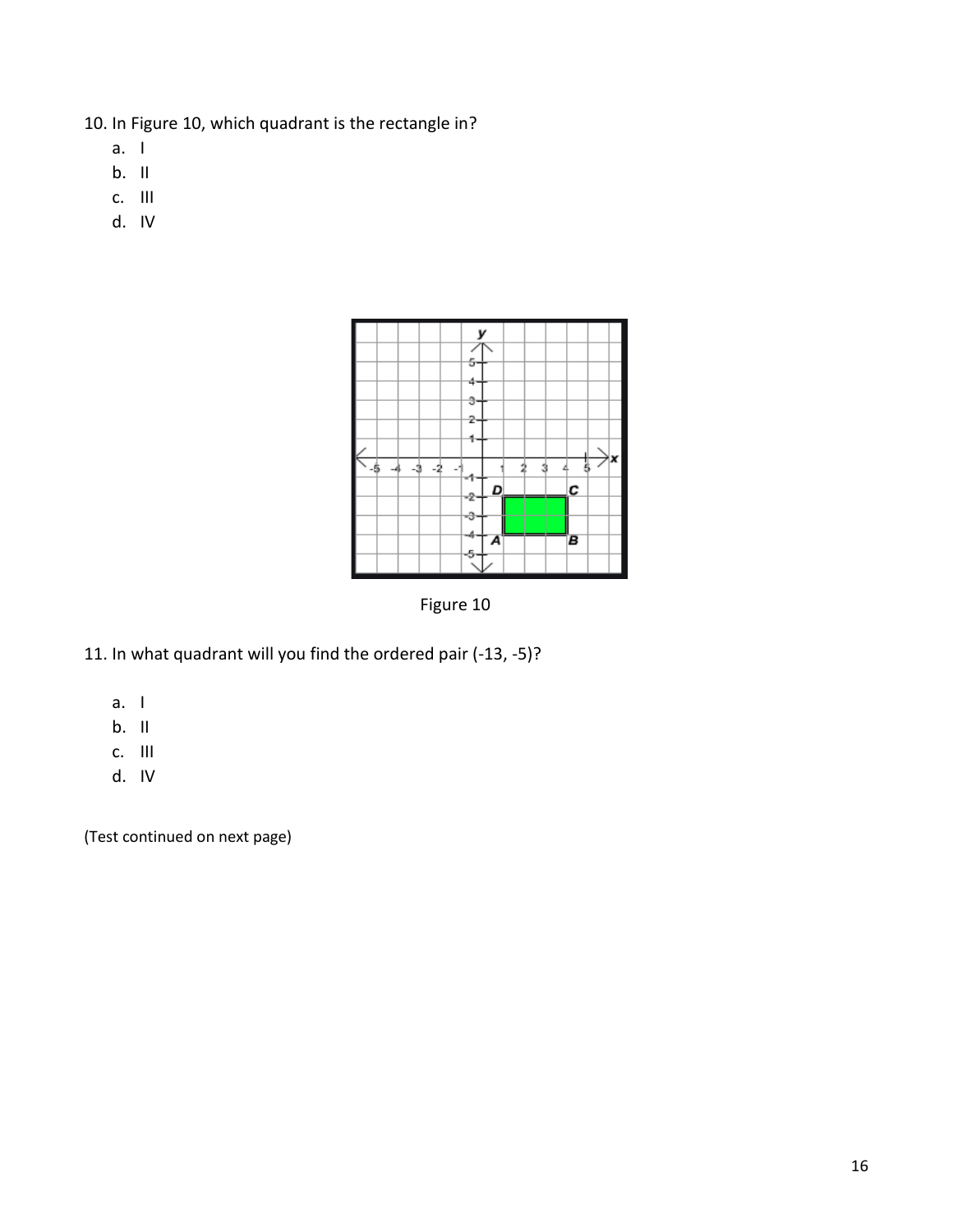

# 12. Which of the graphs below represents a linear equation?

- 13. What is the simplified slope of the line in Figure 11?
	- a. Slope is 8/10
	- b. Slope is 10/8
	- c. Slope is 4/5
	- d. Slope is 5/4



- 14. The slope-intercept formula,  $y = mx + b$ , can be used to identify the slope and y-intercept of a line. Which variable in the formula represents the slope?
	- a. y
	- b. b
	- c. x
	- d. m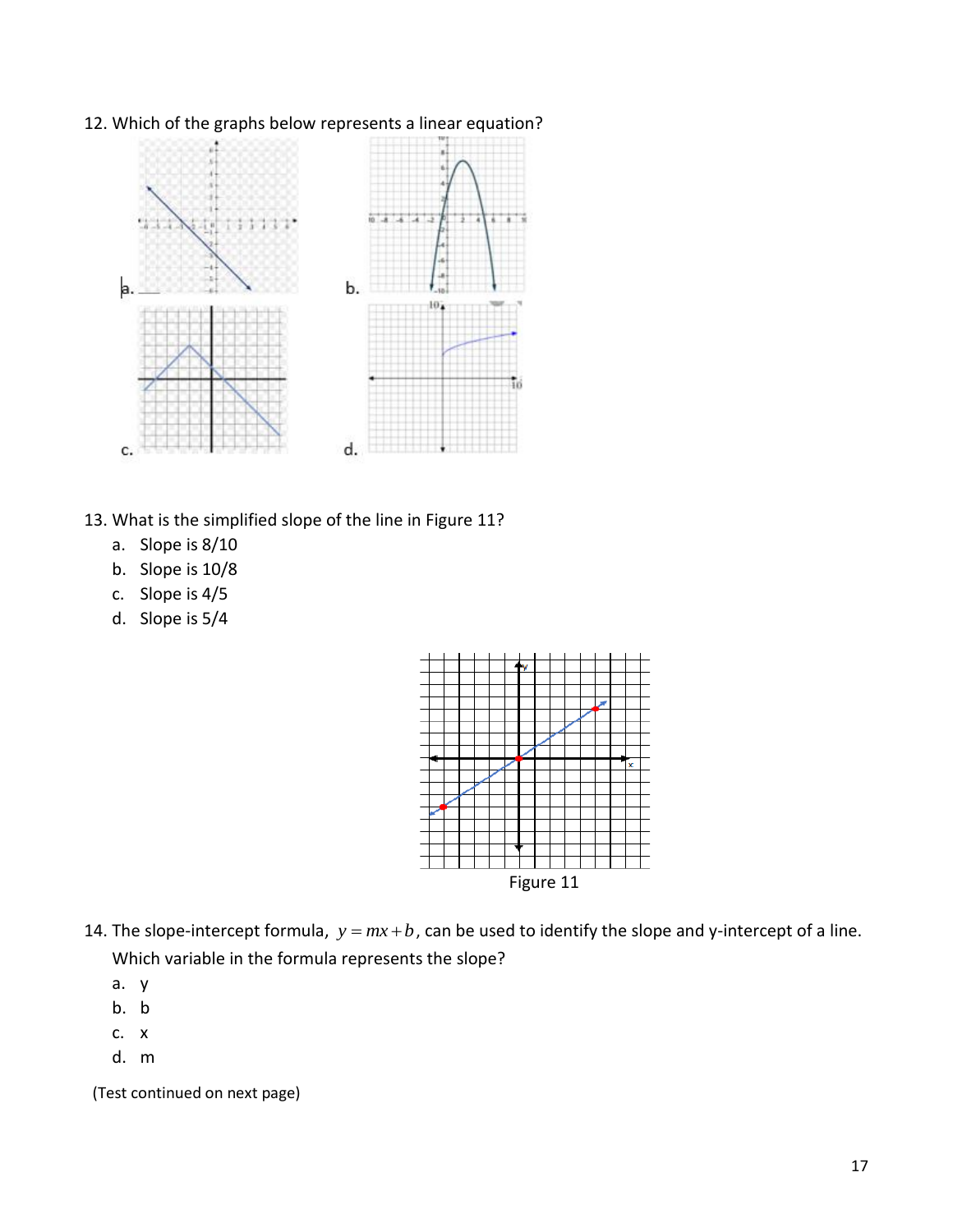- 15. What can be said about the graphs of the lines  $y = 7x 9$  and  $y = 7x + 5$ ?
	- a. The lines are skew
	- b. The lines are parallel
	- c. The lines are perpendicular
	- d. None of the above

16. What is the slope of the line in Figure 13?

- a. undefined
- b.  $-2$
- c. 2
- d. 0

Figure 13

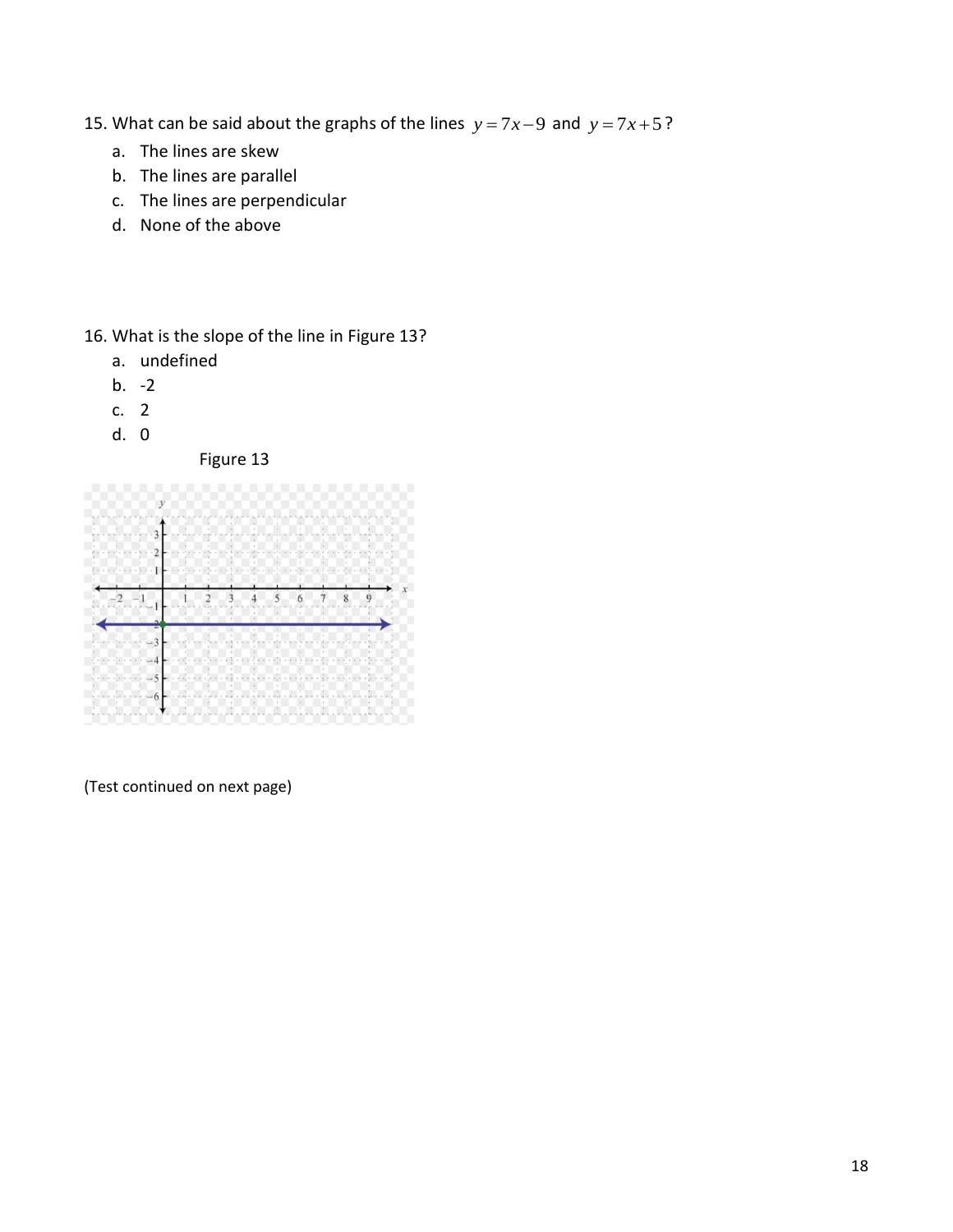- 17. In the *Figure 12* graph below, assuming lines n and o are parallel, which two lines are perpendicular?
- a. Lines m and o
- b. Lines n and o
- c. Lines l and m
- d. Lines m and A



*Figure 12*

# Exponents and Polynomials

18. Given the polynomial expression  $6x^4 + 5x + 1$ , the constant term is:

- a. 5x
- b. 1
- c.  $6x^4$
- d. x

19. Add 
$$
(-7x^7 + 5x^4 - 4x - 8) + (11x^7 - 10x^5 + 2x^4 + 4x - 9)
$$
.

a. 
$$
4x^7 - 10x^5 + 7x^4 - 17
$$
  
\nb.  $-4x^7 + 10x^5 - 7x^4 + 17$   
\nc.  $4x^{14} - 5x^9 - 2x^5 + 4x - 17$   
\nd.  $x^{29} - 17$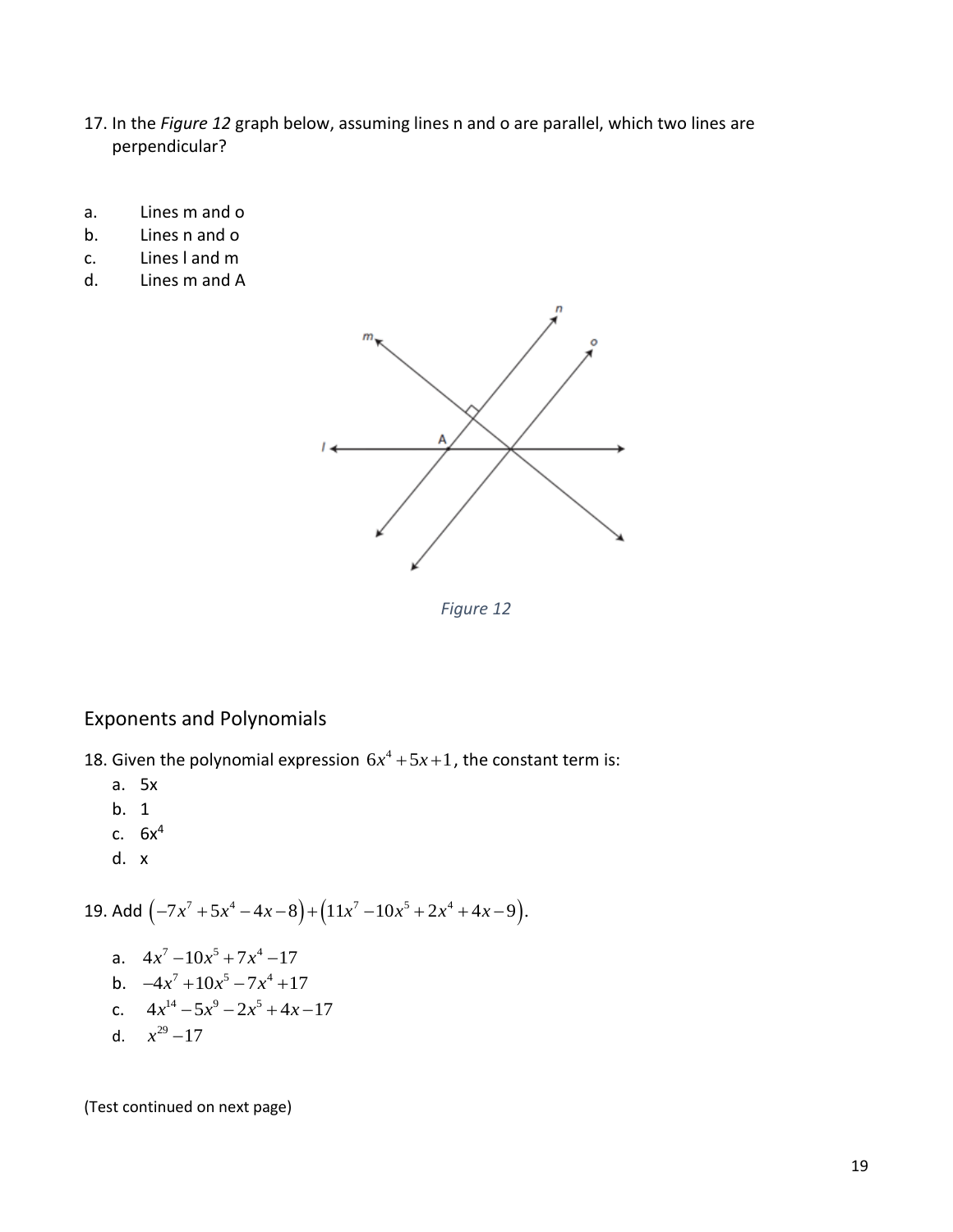- 20. Consider the rectangle with sides of  $(x+3)$  and  $(4x-7)$ . Find the area in terms of x.
	- a.  $5x^2 4$
	- b.  $4x^2 21$
	- c.  $4x^2 5x 21$
	- d.  $4x^2 + 5x 21$

# **Statistics**

- 21. Find the mean number of miles for the following 5 NASCAR Motor speedways: Talladega 2.660, Pocono 2.500, Atlanta, 1.540, Bristol 0.533 and Lowes (Charlotte) 1.500.
	- a. 8.733 mi
	- b. 1.540 mi
	- c. 1.7466 mi
	- d. 107046 mi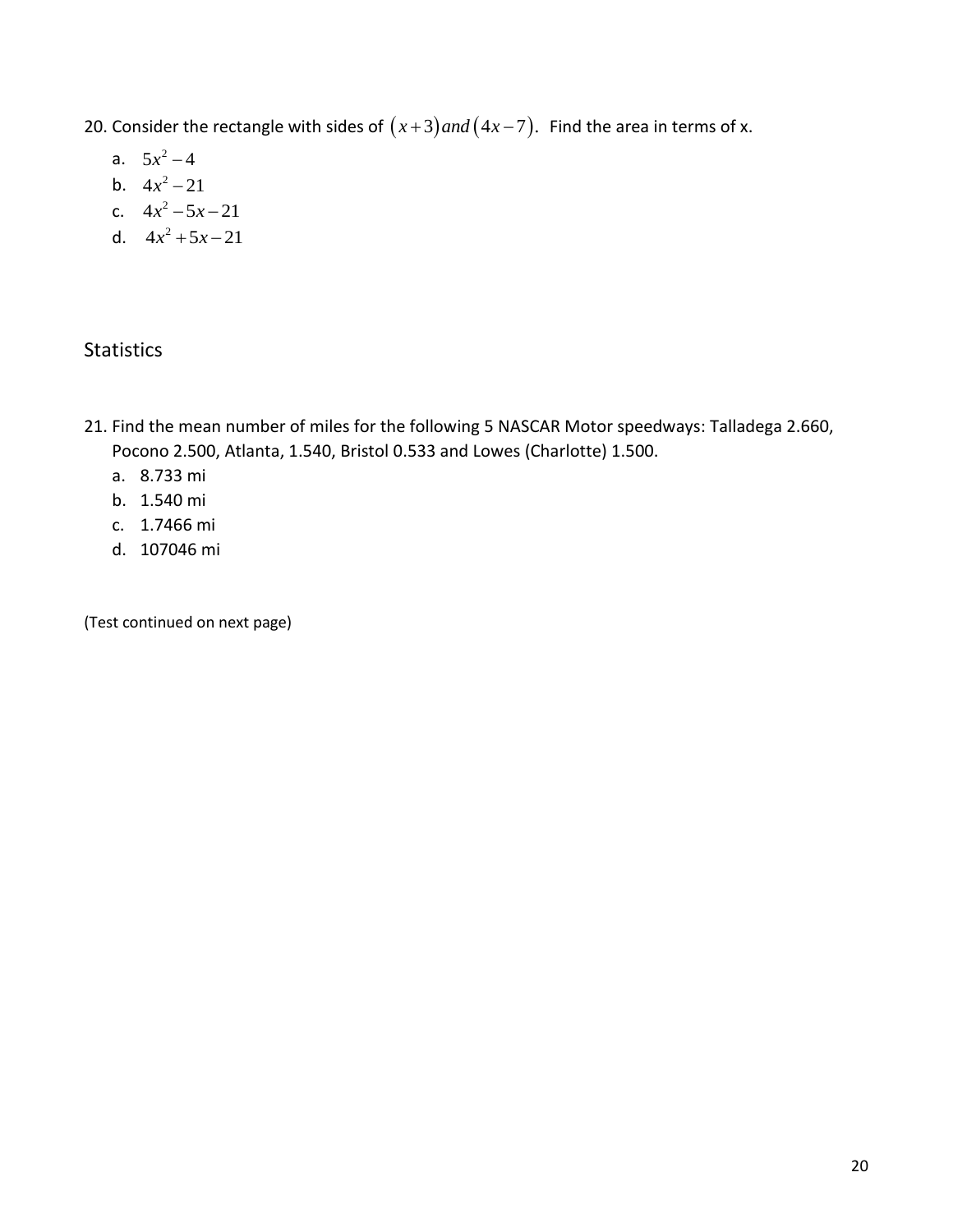22. Using Figure 15, how many modes are there for the length of the top U.S. top hiking trails?

- a. 0
- b. 1
- c. 2
- d. 3

Figure 15



(End of Tier 2 test)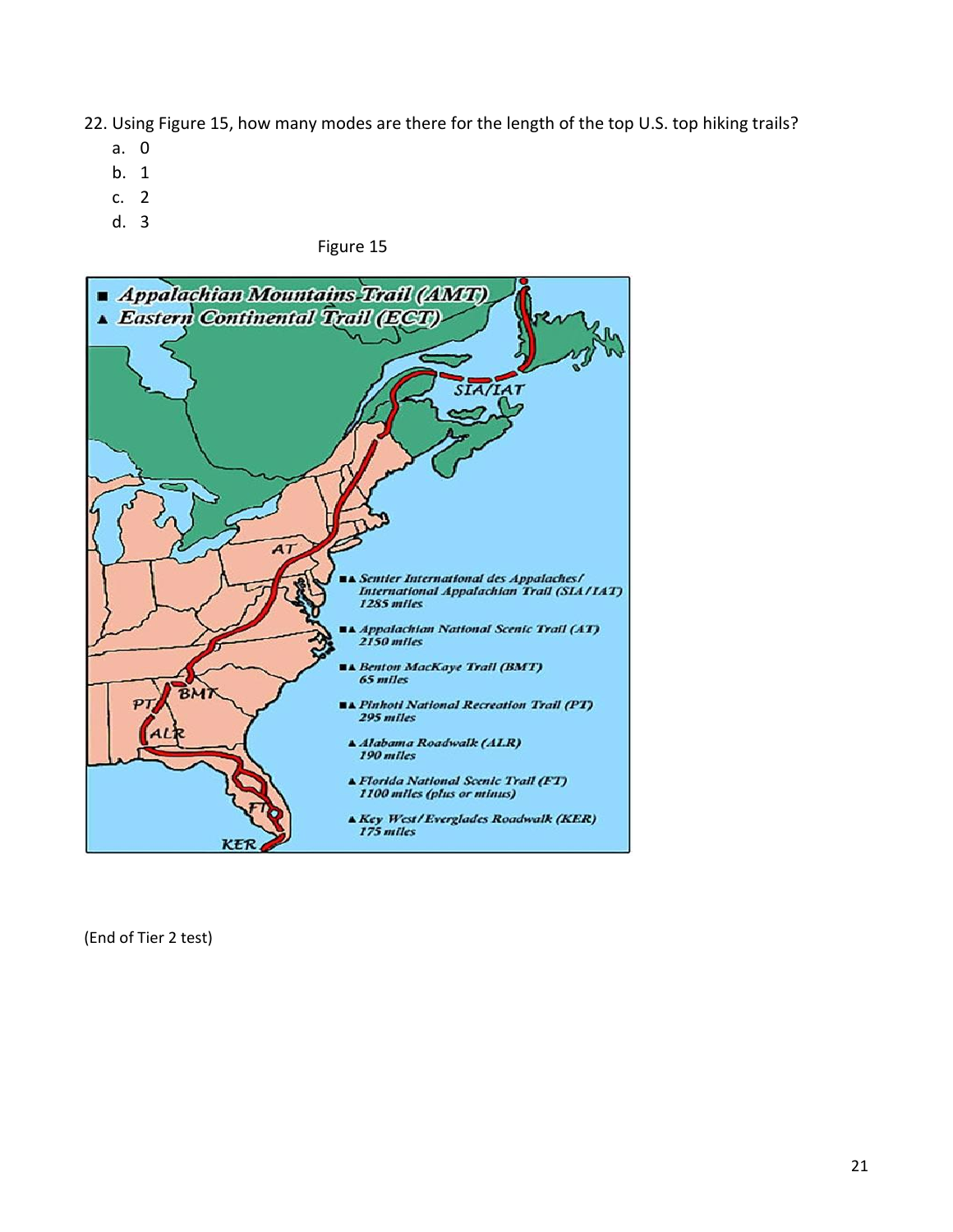# Tier 2 Answers and Explanations

- 1. ANSWER: **d** Using the Addition Property of Equality to solve for *x*, add 9 (opposite of -9) to both sides. The solution is  $x = 36$ .
- 2. ANSWER: **a** Solve using the Addition and Multiplication Properties of Equality.

$$
41 - y = 90\n\n\cancel{41} - 41 - y = 90 - 41\n\n\cancel{-1}y = 49\n\n\cancel{41}y = \frac{49}{-1}\n\n\cancel{y} = -49
$$

3. ANSWER: **d** Solve using the Addition and Multiplication Properties of Equality.

$$
6x+11 = -73
$$
  
\n
$$
6x+11 = -73-11
$$
  
\n
$$
6x = -84
$$
  
\n
$$
\frac{6x}{6} = \frac{-84}{6}
$$
  
\n
$$
x = -14
$$

4. ANSWER: **c** Solve using the Addition and Multiplication Properties of Equality.

$$
3y-2=6-4y
$$
  
\n
$$
3y+4y-2=6-4y+4y
$$
  
\n
$$
7y-2 \neq 2 = 6+2
$$
  
\n
$$
\frac{7y}{7} = \frac{8}{7}
$$
  
\n
$$
y = \frac{8}{7}
$$

- 5. ANSWER: **c** For an equation to have a solution of all real numbers, the equation must be an identity. This means that the two sides are identical, as they are with  $0 = 0$ .
- 6. ANSWER: **a** Replacing the names with their first letters and the word *is* with =, we get H=2(G), which is equivalent to 2(G)=H.
- 7. ANSWER: **a** Since Maria can jump twice as high as Ji-ho, then Ji-ho jumps half as high as Maria.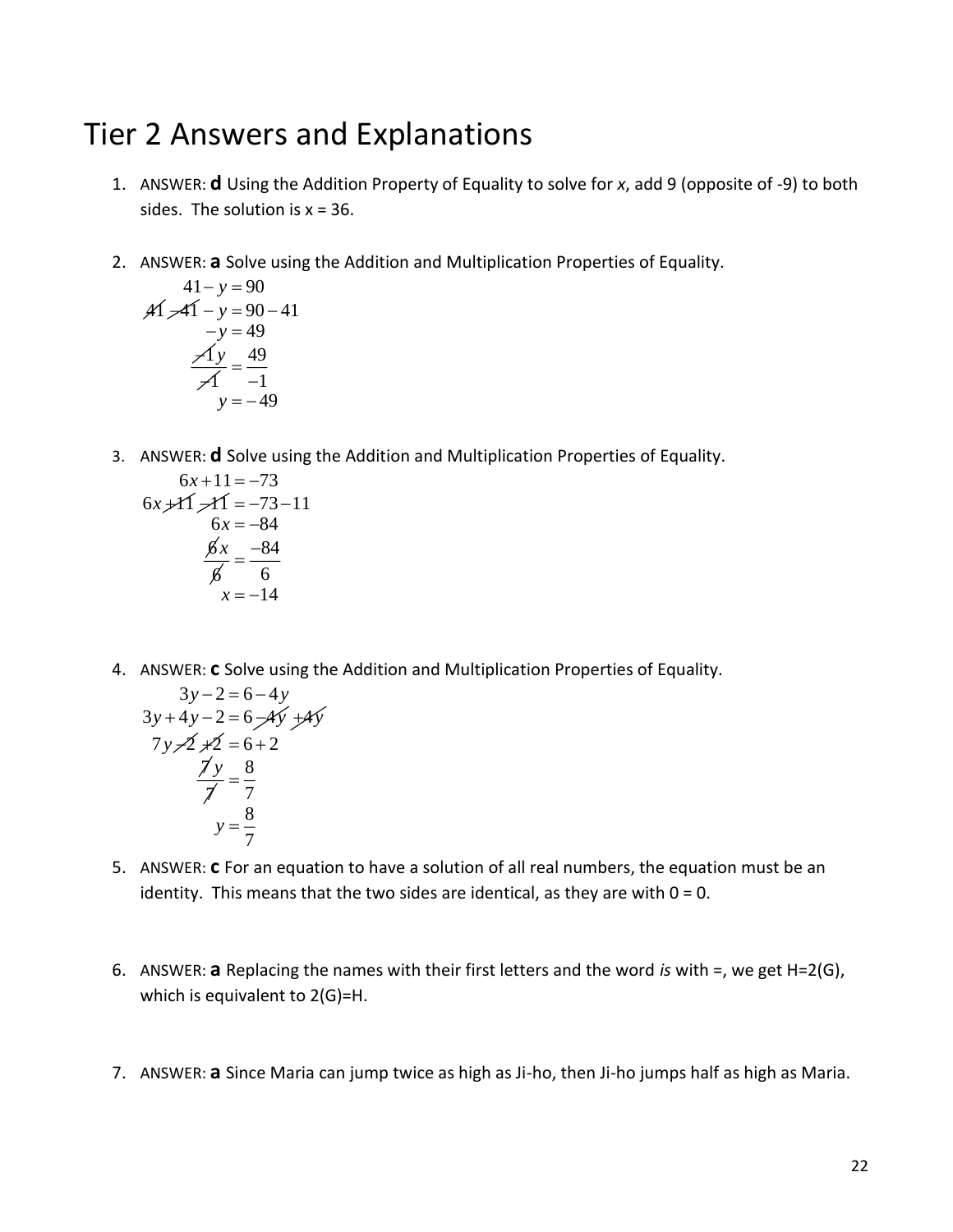- 8. ANSWER: **b** Isolate the variable by adding 28 to both sides.  $h > 56$ . The graph of the inequality will be open since the inequality means "*h is greater than 56*".
- 9. ANSWER: **b** The numbers are 1, 4, 8, and 12. These are all the x coordinates, which represents the domain of x.
- 10. ANSWER: **d** The quadrants are counted counterclockwise beginning with the top right quadrant, so the box is in quadrant IV
- 11. ANSWER: **c** The point is in quadrant III because both coordinates are negative.
- 12. ANSWER: **a** The graph of a linear equation is a straight line.
- 13. ANSWER: **c** Using rise/run the slope is 4/5, which is the simplified version of 8/10.
- 14. ANSWER: **d** The *m* represents the slope of a line in the formula. The variables *x and y* represent the coordinates of points on the line, and the *b* represents the *y*-intercept.
- 15. ANSWER: **b** The slope in both equations is m = 7. Since the slopes are equal, the lines are parallel.
- 16. ANSWER: **d** The line is horizontal, so the slope is zero. If the graph were a vertical line, as in the equation  $x = -2$ , the slope would be undefined
- 17. ANSWER: **a** Since line *n* and *o* are parallel, and line *m* is perpendicular to *n,* then *m* is also perpendicular to *o.*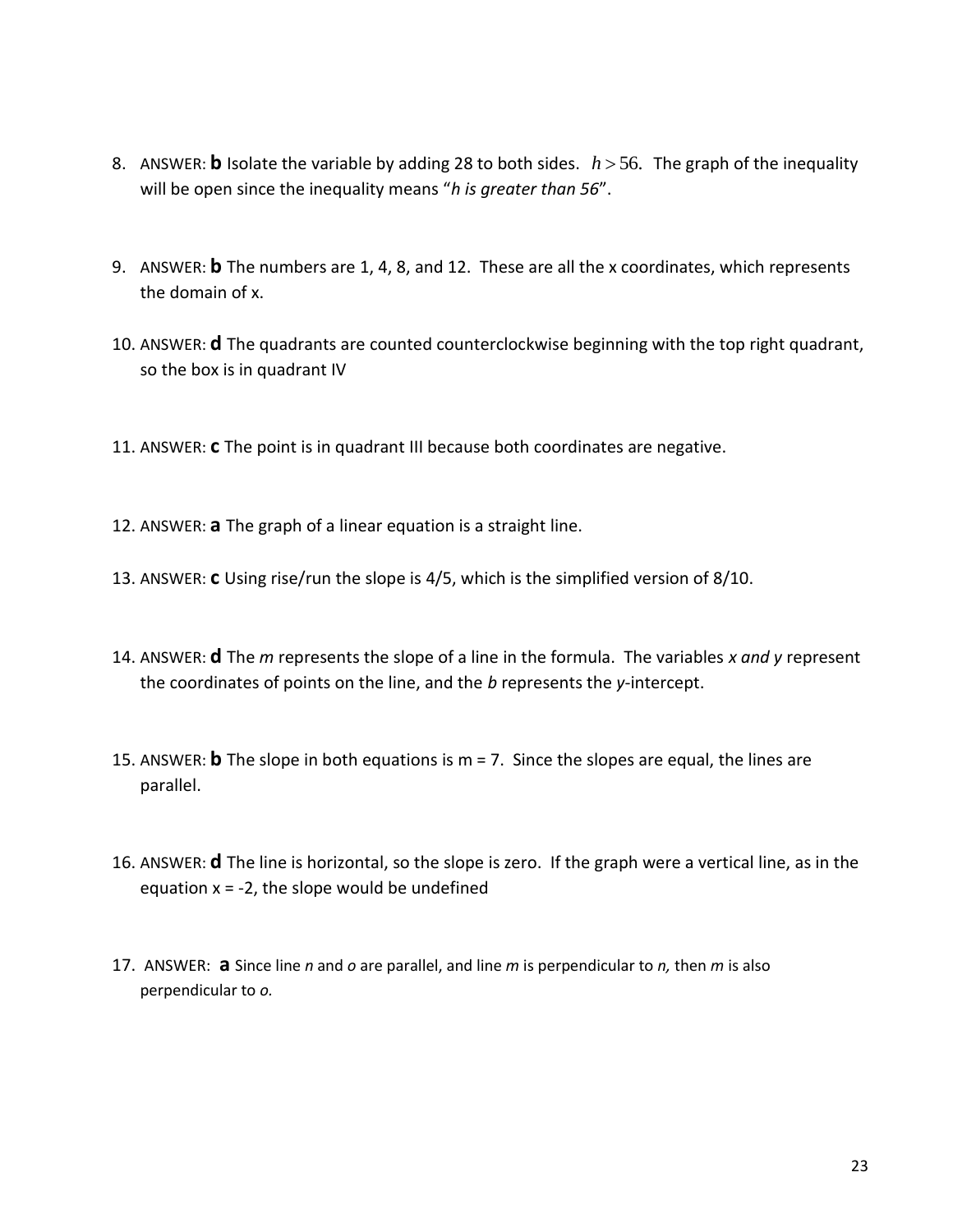- 18. ANSWER: **b** The constant term in this polynomial expression is 1 since it is the only term without a variable. The other terms are variable terms, and the numbers in front of the variables are called coefficients.
- 19. ANSWER: **a** Since it is addition, simply remove the parentheses and combine like terms.
- 20. ANSWER: **d** Use the FOIL method to multiply the two binomials
- 21. ANSWER: **c** Adding all the values and dividing by 5 gives the mean of 1.7466.
- 22. ANSWER: **a** There is no reoccurrence of numbers (miles).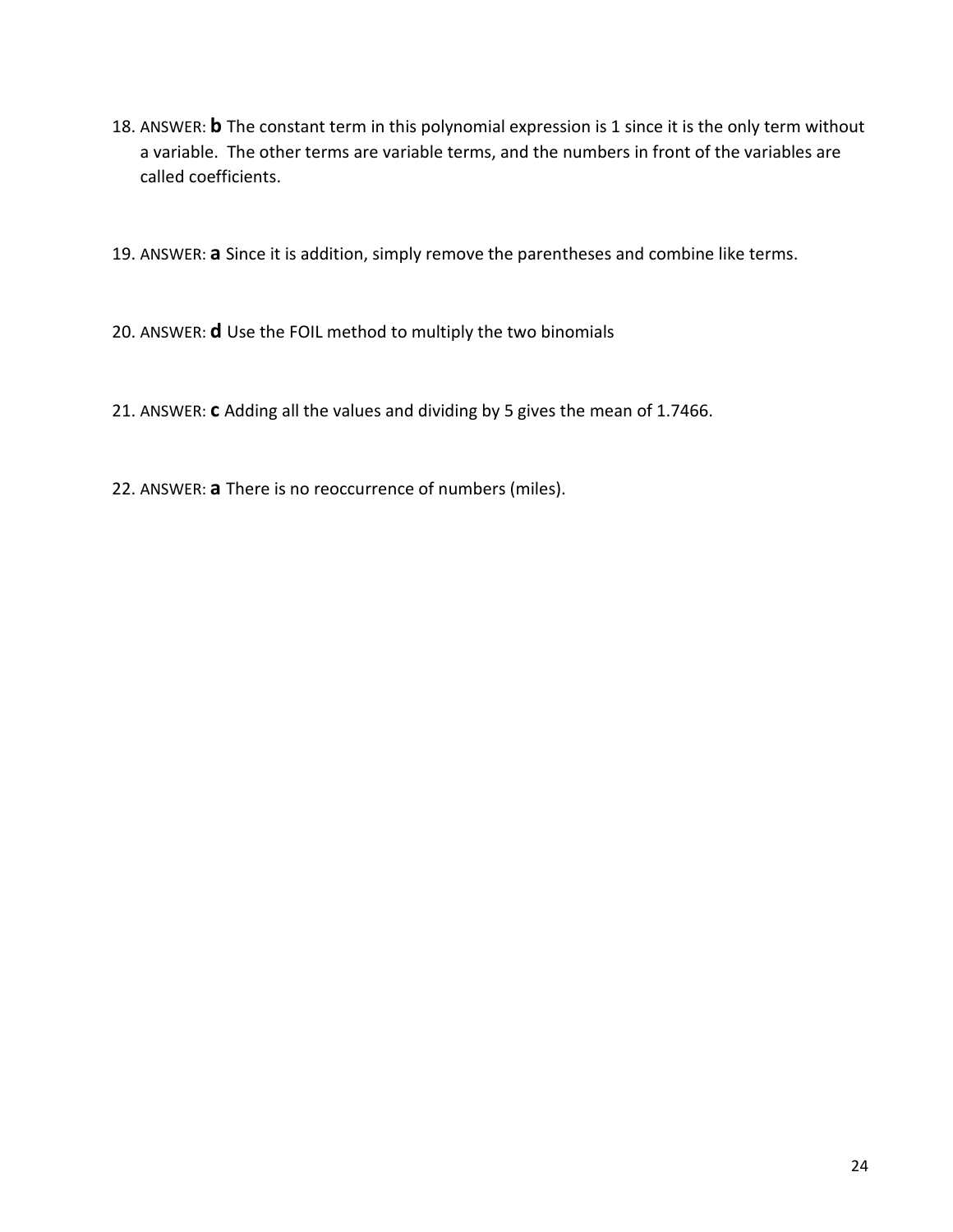# Tier 3 Placement Test Practice Problems

# Factoring

1. Completely factor the following polynomial by first factoring out the GCF and then factoring the resulting trinomial.

$$
x^{5}-7x^{4}+12x^{3}
$$
  
a.  $6x^{4}$   
b.  $x^{5}(x+3)(x-4)$   
c.  $x^{3}(x^{2}-7x+12)$   
d.  $x^{3}(x-4)(x-3)$ 

2. Factor. 
$$
18y^2 - y - 4
$$

| а. | $(3y+4)(6y-1)$ |
|----|----------------|
| b. | $(2y-2)(9y-2)$ |
| c. | $(2y-1)(9y+4)$ |
| d. | $(2y-4)(9y+1)$ |

3. Factor.  $9x^2 - 49$ 

| a. | $(3x-7)(3x-7)$     |
|----|--------------------|
| b. | $(9x-1)(40x+1)$    |
| c. | $(3x + 7)(3x + 7)$ |
| d. | $(3x + 7)(3x - 7)$ |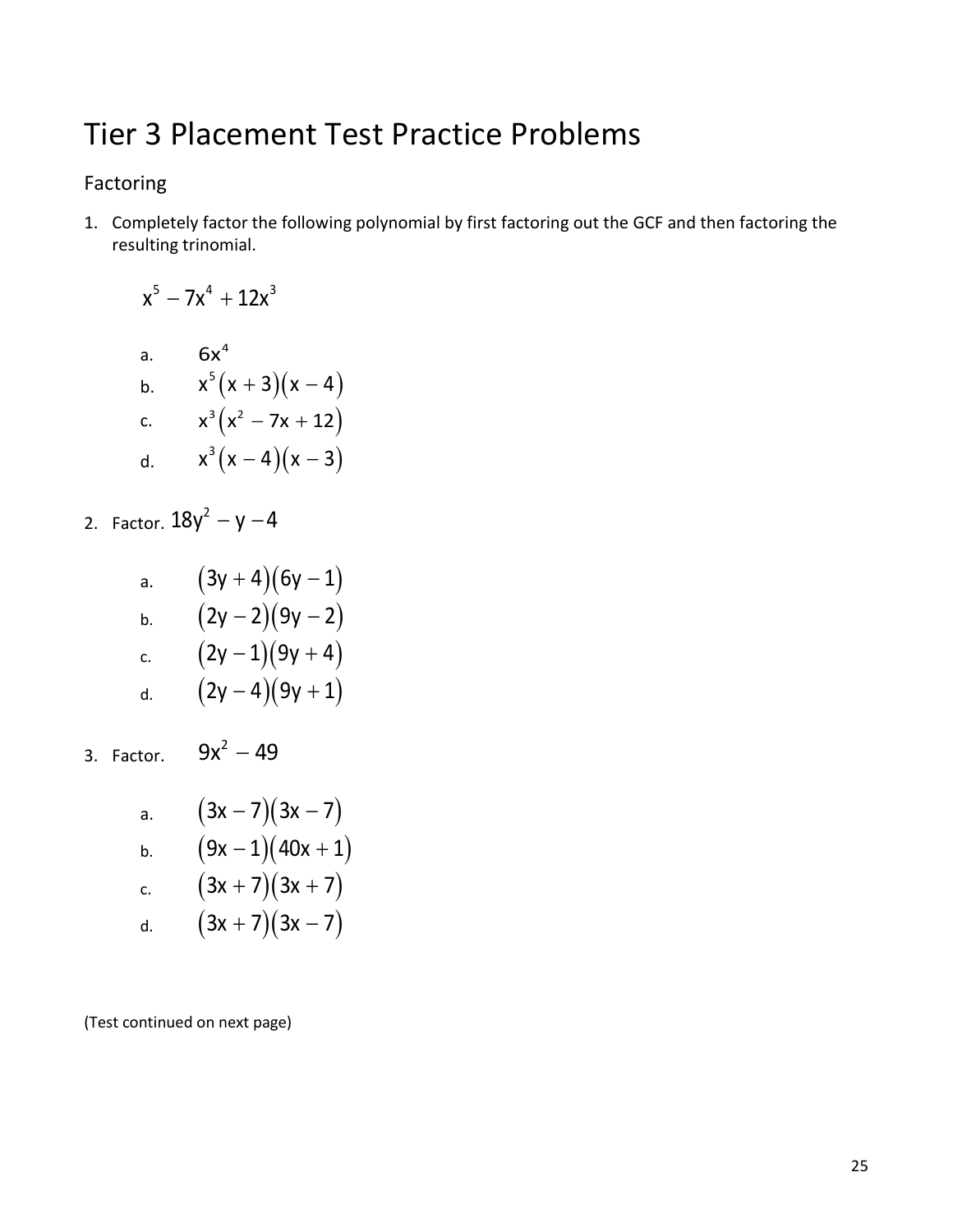- 4. Find the factor that  $5y^2 + 33y 14$  and  $10y^2 9y + 2$  have in common.
	- a.  $2y - 1$ b. 5y − 12 c. 5y 2 <sup>−</sup> d.  $y + 7$

5. Solve for x.  $x^2 + 17x + 50 = -20$ 

- a.  $x = 10$  or  $x = 7$ b.  $x = 88$ c.  $x = -10$  or  $x = 7$ d.  $x = -10$  or  $x = -7$
- 6. A rectangular sheet of paper has an area of  $85$  In<sup>2</sup>. If the length of the paper is  $1\frac{1}{2}$  in more than the width, what are the dimensions of the sheet of paper?
	- a. width  $= 8\frac{1}{2}$  in  $length = 10$  in b. 1 length =  $10\frac{1}{2}$  in width  $=8$  in c. width  $=5$  in  $length = 17$  in d. width  $= 15\frac{1}{2}$  in  $length = 17$  in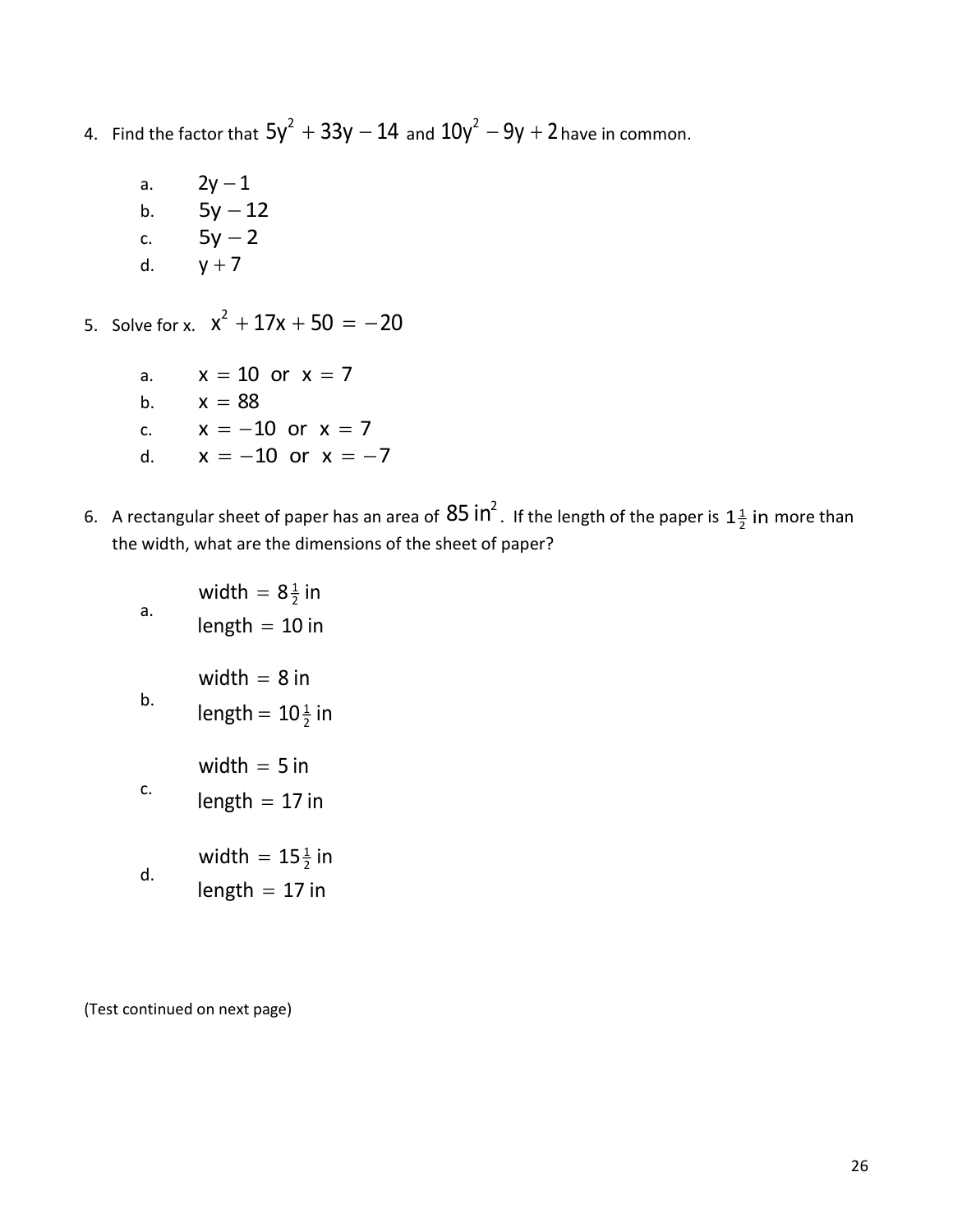# Rational Expressions and Equations

7. Divide and simplify.  $x^2 - 3x - 28$   $x^2 + x - 56$  $x - 11$   $x - 11$ − 3x − 28 x<sup>−</sup> + x −  $\frac{\ }{11}$  ÷  $\frac{\ }{x-}$ 

a. 
$$
\frac{-2x - 86}{x - 11}
$$
  
b. 
$$
\frac{-1}{(x - 11)^2}
$$
  
c. 
$$
\frac{x + 4}{x + 8}
$$
  
d. 
$$
\frac{1}{2}
$$

8. Simplify and express the result in simplest form.

$$
\frac{8y}{3x} - \frac{6y^2}{x^2} + \frac{10y^3}{3}
$$
\na. 
$$
\frac{2xy(4x - 3y + 5xy)}{3}
$$
\nb. 
$$
\frac{2y(4x - 9y + 5x^2y^2)}{3x^2}
$$
\nc. 
$$
\frac{12y^2}{5x}
$$
\nd. 
$$
2\frac{2}{3} \cdot \frac{y}{x} - 6 \cdot \frac{y^2}{x^2} + 3\frac{1}{3} \cdot y^3
$$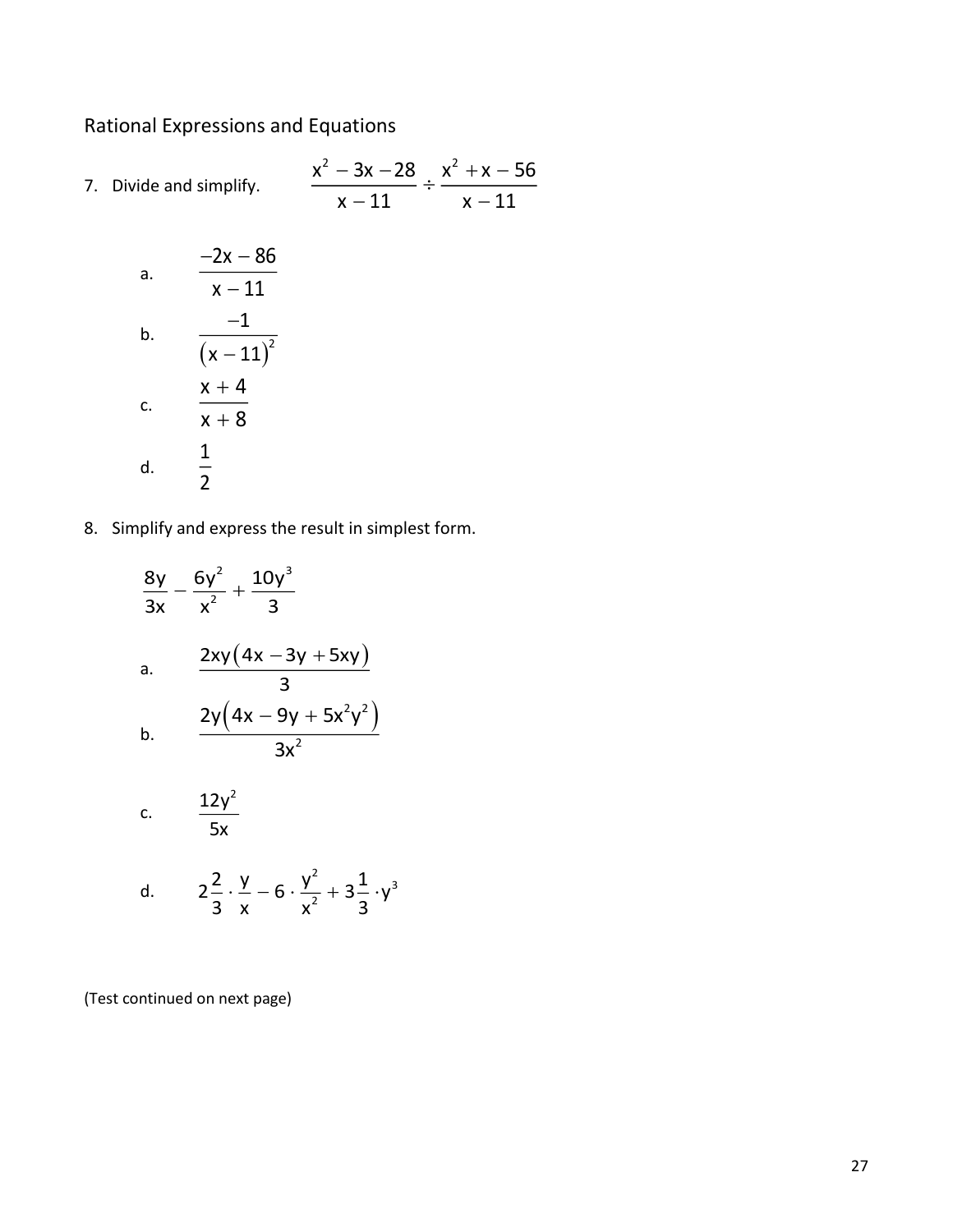- 9. Solve for x:  $2-x$  x 10 5  $\frac{-\lambda}{\lambda}$  = a.  $x = -1$ b. 2 x  $=$  $\frac{1}{3}$ c. 1 x  $=\frac{1}{2}$ d.  $x = 0$
- 10. The time it takes to travel a particular distance varies inversely as the speed traveled. If it takes a person 15 hours to travel from point A to point B at a speed of 60 miles per hour, how long will it take to travel from point A to point B at 75 miles per hour?
	- a. 12 hours
	- b. 30 hours
	- c. 10 hours
	- d. 18.75 hours

Radical Expressions and Equations and Quadratic Formula

11. The formula for the volume of a sphere is  $V = \frac{4}{\pi} \pi^3$  $=$   $-\pi r^3$  , where V is the volume and r is the radius of  $\overline{3}$ 

the sphere. Solve the formula for r.

a. 
$$
r = \frac{V}{4\pi}
$$
  
\nb.  $r = \frac{4\pi}{V}$   
\nc.  $r = \sqrt[3]{\frac{V - \frac{4}{3}}{\pi}}$   
\nd.  $r = \sqrt[3]{\frac{3V}{4\pi}}$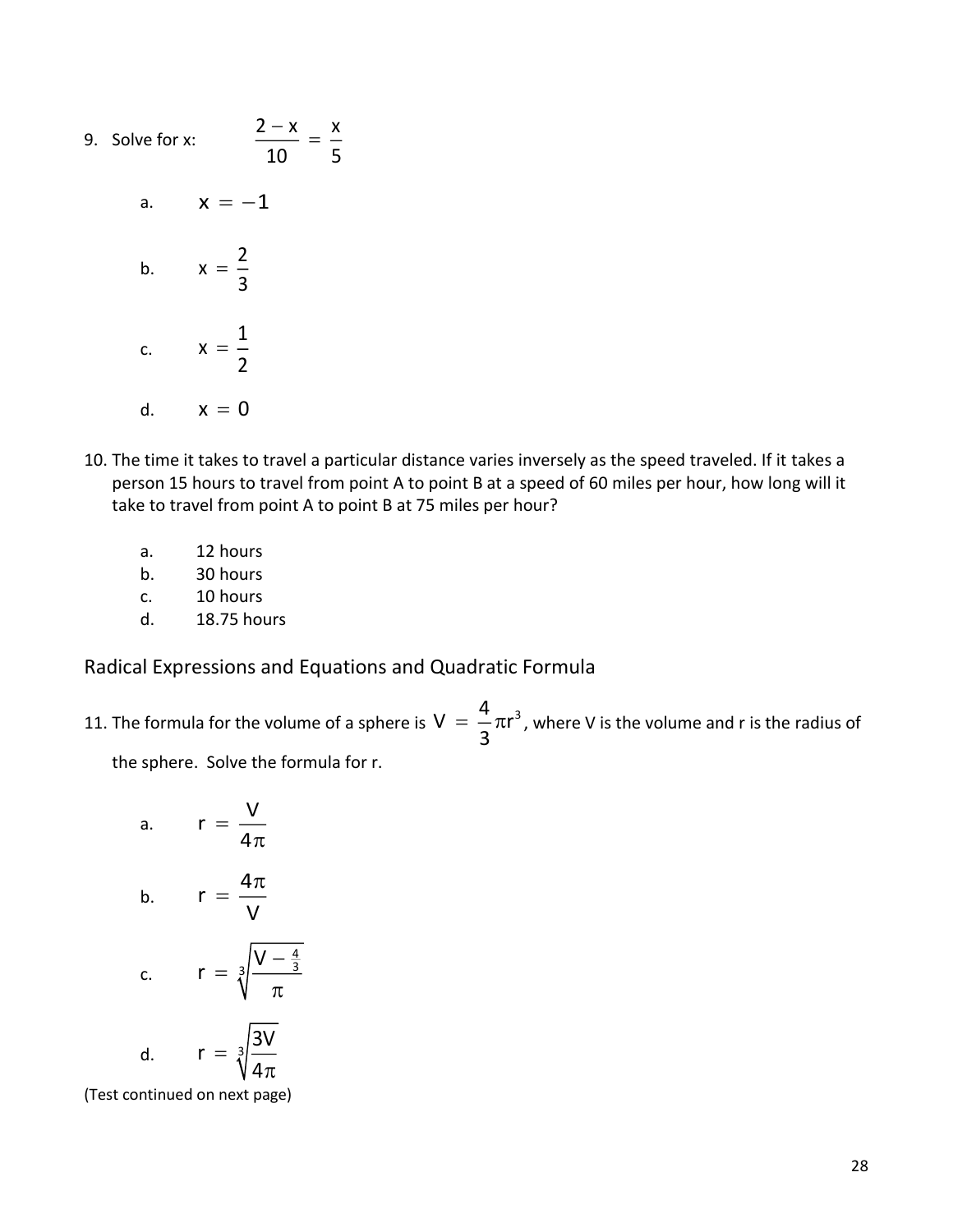- 12. John and his little brother Kevin have a job that requires them to rake and bag leaves at a large house in their neighborhood. Suppose it takes John 2 hours to do the job alone and Kevin 3 hours to do the job alone. At these rates, how long will it take both boys to complete the job together?
	- a. 5 hours
	- b. 1.25 hours
	- c. 1 hour
	- d. 1.2 hours
- 13. Simplify:  $\sqrt{x^4y^6z^9}$  ,  $z\geq 0$ 
	- a.  $x^2y^3z^4\sqrt{z}$
	- b  $(2x)(3y)(4\frac{1}{2}z)$ 2x )( 3y )( 4  $\frac{1}{2}$  z
	- c.  $x^2 |y^3| z^4 \sqrt{z}$

d. 
$$
x^8 y^{12} z^{18}
$$

14. Simplify:  $\sqrt{3b} \left(5\sqrt{3b} - \sqrt{12b^7}\right)$  ,  $b \ge 0$ a.  $15b - 6b^4$ b.  $3b^3 \sqrt{3}b$ c.  $6b - 15b^2$ 

d.  $3b^2 - \sqrt{3}b$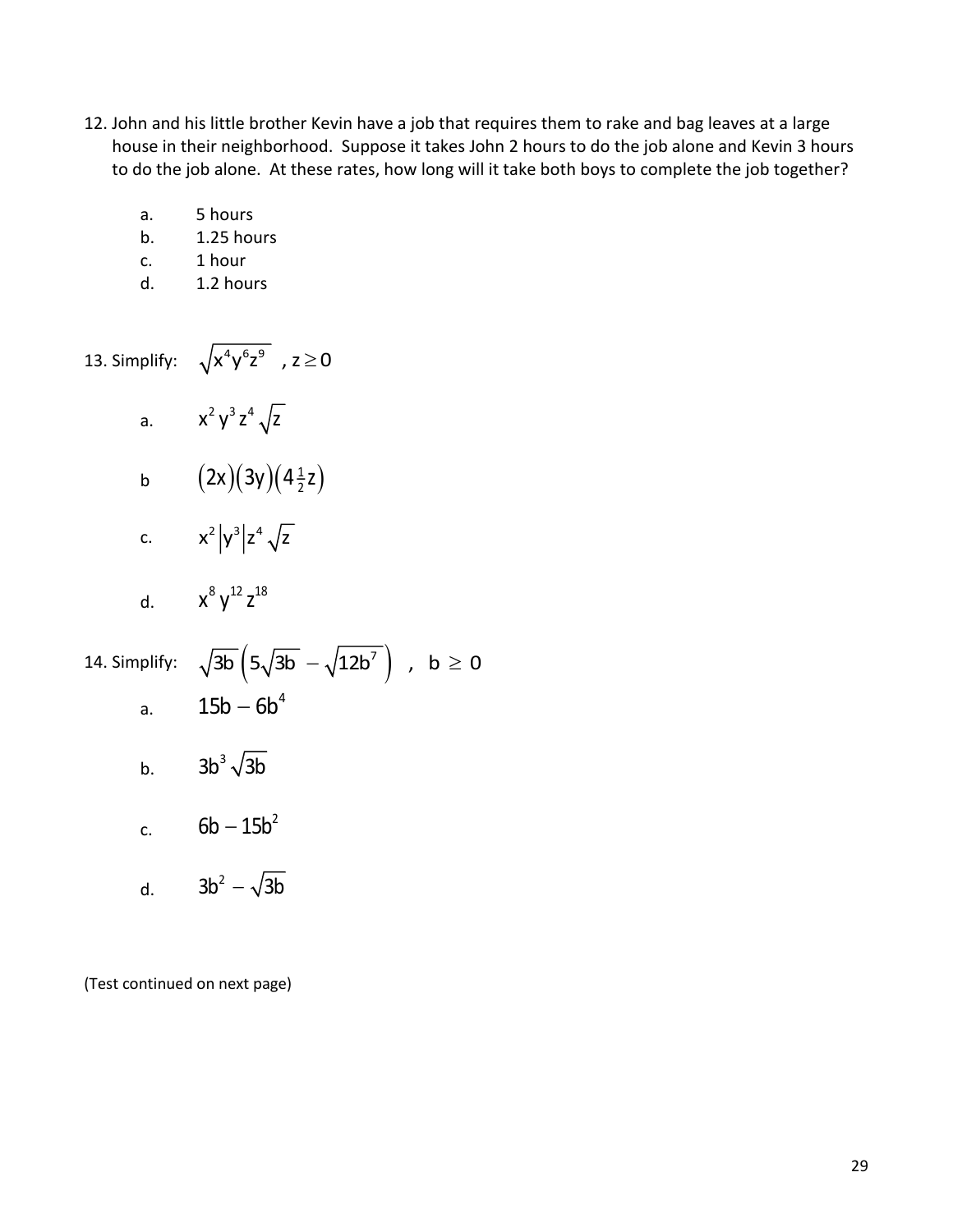15. Simplify:  $\sqrt[3]{54b}^8c^9$ a.  $3b^2 c^3 \sqrt[3]{2b^2}$ b.  $3b^4 c^4 \sqrt{6c}$ c.  $162b^{24}c^{27}$ d.  $18b^2 c^3 \sqrt[3]{b^2}$ 

16. Rationalize the denominator and simplify the result.

 $6 + \sqrt{10}$ 

+

5

| a. | $\frac{11\sqrt{5}}{2}$<br>25    |
|----|---------------------------------|
| b. | $11\sqrt{10}$<br>$\overline{5}$ |
| c. | $6 + \sqrt{2}$                  |
| d. | $6\sqrt{5} + 5\sqrt{2}$<br>5    |

17. Solve for x:  $-4\sqrt{11 + x} + 15 = 3$ 

a.  $x = \sqrt{13}$ b.  $x = -2$ c.  $x = 2$ d.  $x = -13$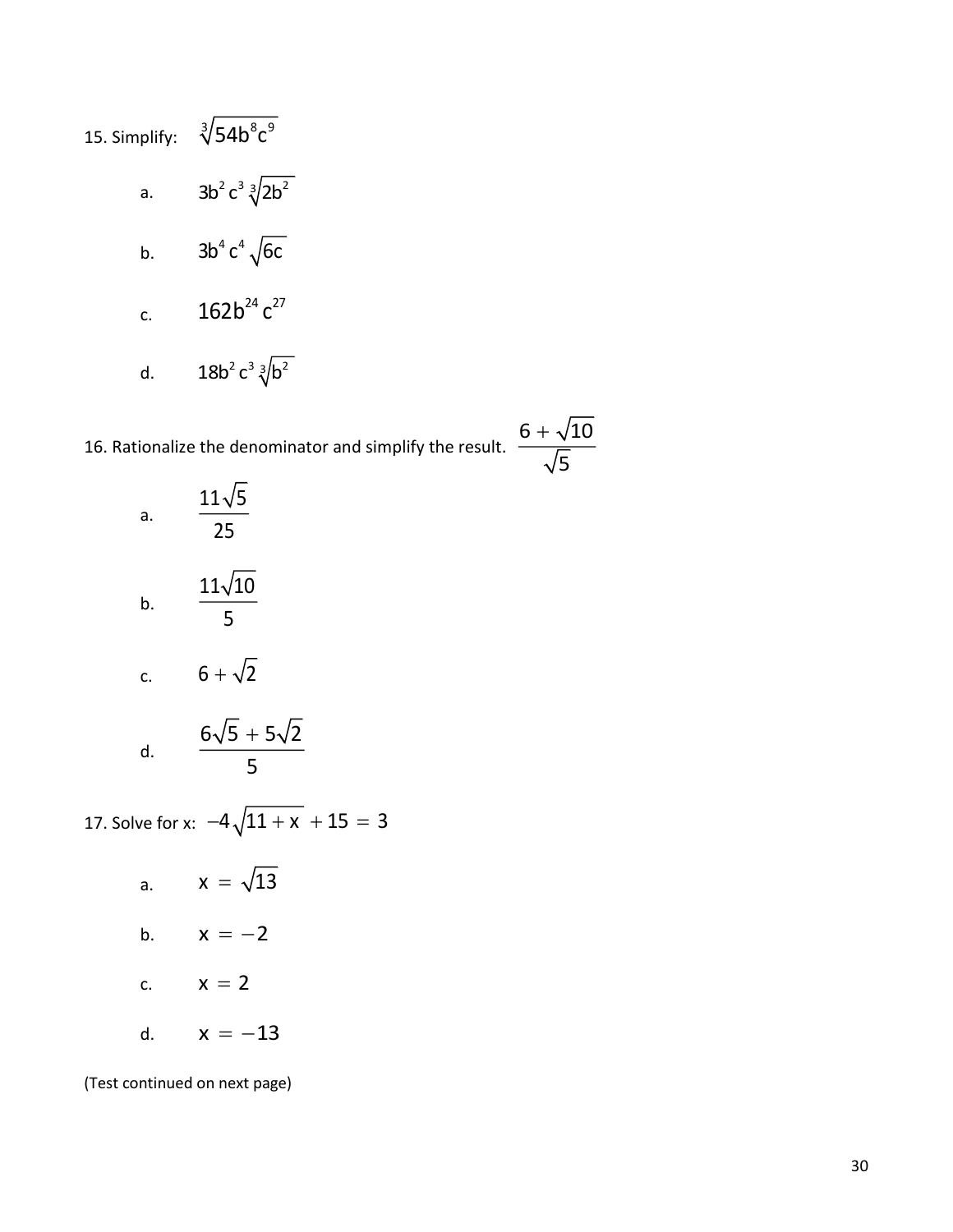18. Solve for x using the Quadratic Formula:  $5x^2 - 2 = 12x$ 

- a.  $6 + \sqrt{46}$  or  $6 \sqrt{46}$ b. 6 46 6 46 or 5 5 5 5 + —— or —c. 2 2 or − ∪ −−<br>5 d. 5 5 or  $\frac{1}{12}$  or  $-\frac{1}{12}$
- 19. Use the discriminant to determine the number and type of solutions to the following quadratic equation.

$$
7x^2-3x+1=0
$$

- a. one real solution
- b. two real solutions
- c. no solutions
- d. two complex solutions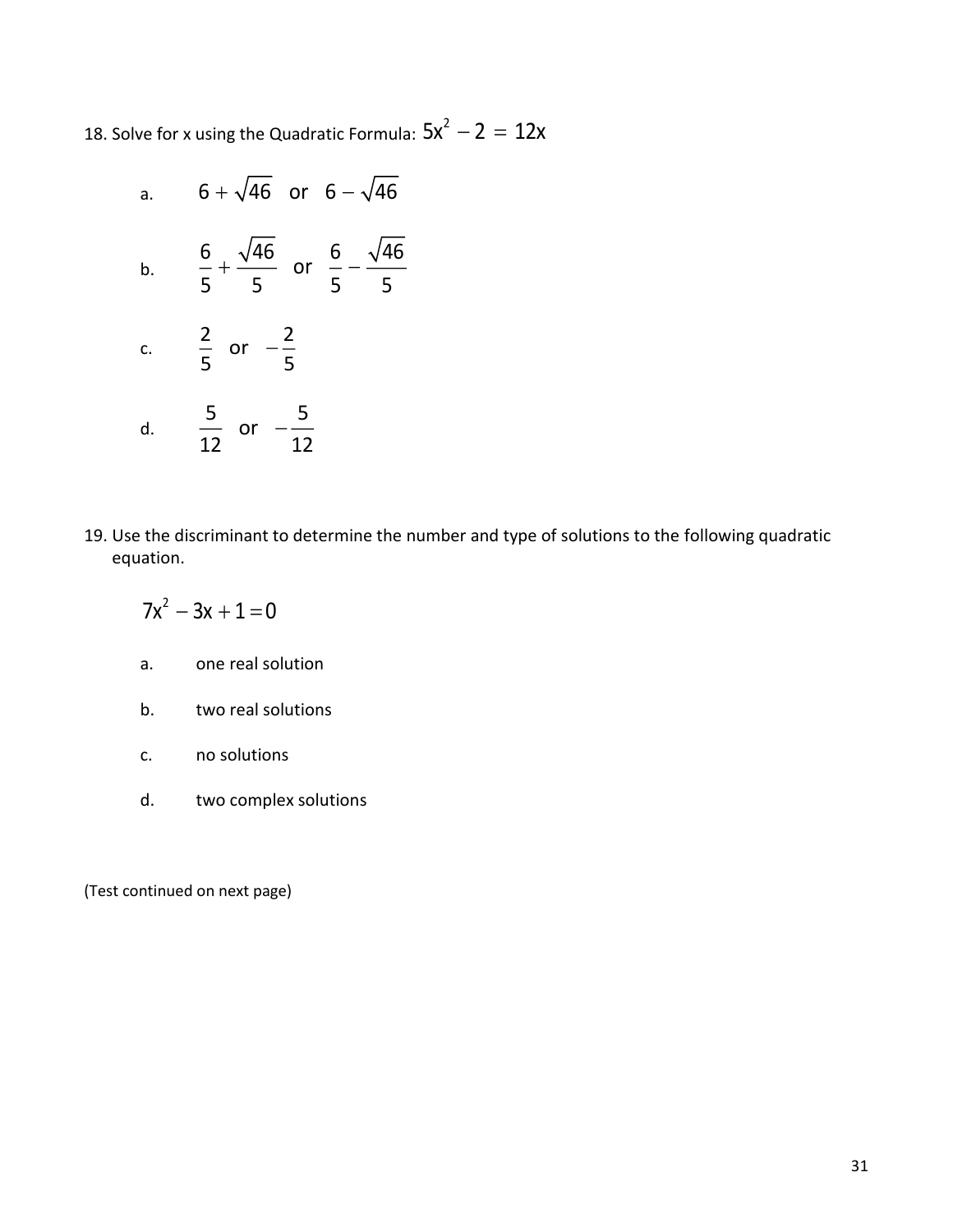# Functions

20. What are the domain and range of the following function?

$$
\{(5,-8), (9,2), (15,2), (19,-8), (7,0)\}\
$$
  
Domain:  $\{-8, 0, 2\}$   
a.  
Range:  $\{5, 7, 9, 15, 19\}$   
b.  
Domain:  $\{5, 7, 9, 15, 19\}$   
b.  
Range:  $\{-8, 0, 2\}$   
Domain:  $\{5, 7, 9, 15, 19\}$   
c.  
Range:  $\{-8, -8, 0, 2, 2\}$   
Domain:  $\{5, 7, 9, 11, 13\}$   
d.  
Range:  $\{-8, -4, -2, 0, 2\}$ 

21. What are the domain and range of the function  $f(x) = \sqrt{x}$ 

Domain: x  $>$  0

a.  $\mathsf{Range} \colon \mathsf{f}(\mathsf{x}) > \mathsf{0}$ 

Domain: x  $>$  0

b. Range: All real numbers

Domain: x  $\geq$  0

c. Range: f(x)  $\geq$  0

Domain: All real numbers

d. Range: All real numbers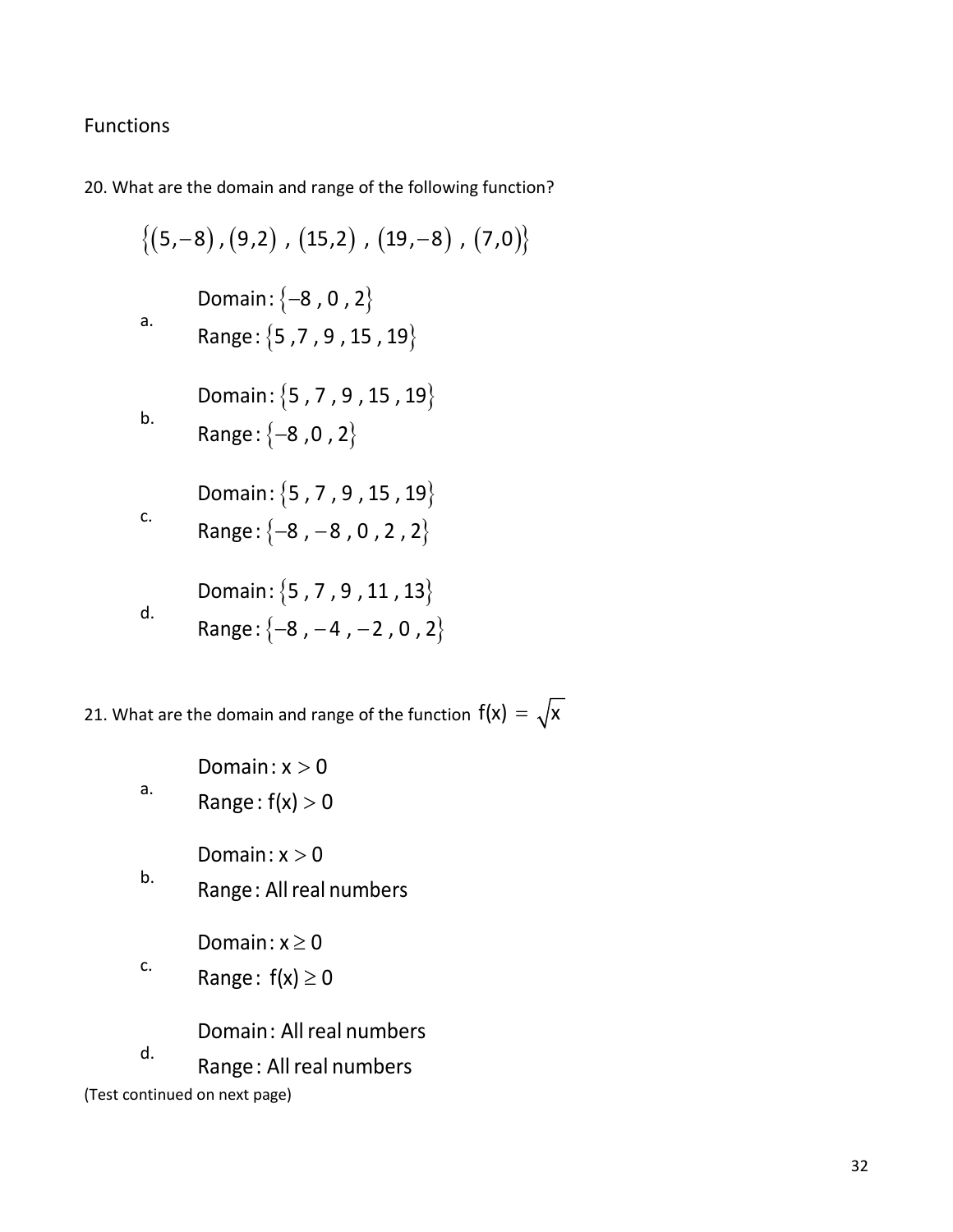

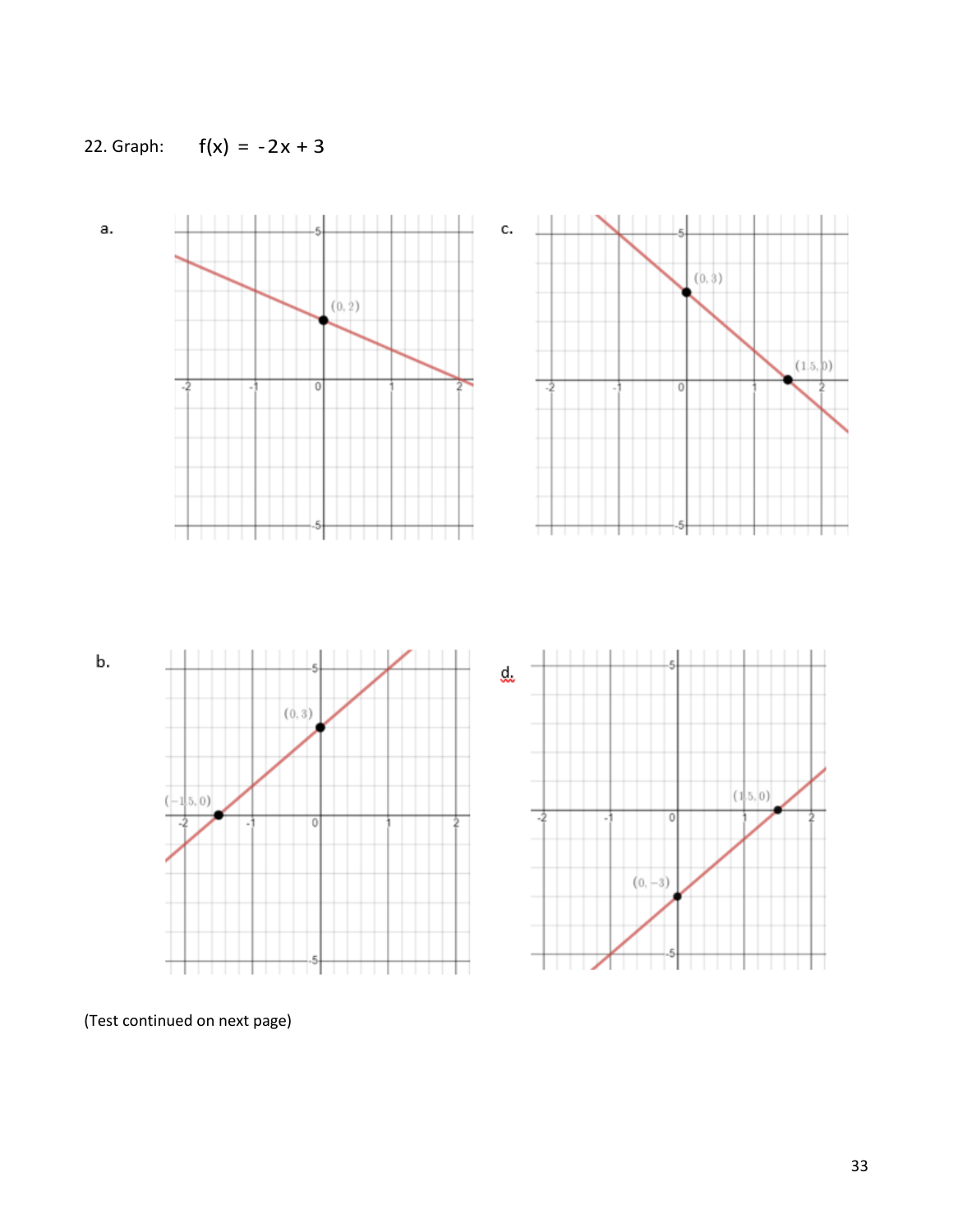



a. 
$$
f(x) = 5x^2 + 3
$$

b. 
$$
f(x) = -2x^2 + 3
$$

c. 
$$
f(x) = -5x^2 + 3
$$

d. 
$$
f(x) = 2x^2 + 3
$$

24. Which function below has a graph that passes through all 4 of these points:

$$
(0,1), (-1,0), (-2,-1), (7,2)
$$

a. 
$$
f(x) = (x + 1)^2
$$

b. 
$$
f(x) = x + 1
$$

c. 
$$
f(x) = \sqrt[3]{x + 1}
$$

d. 
$$
f(x) = -\frac{1}{2}x + 1
$$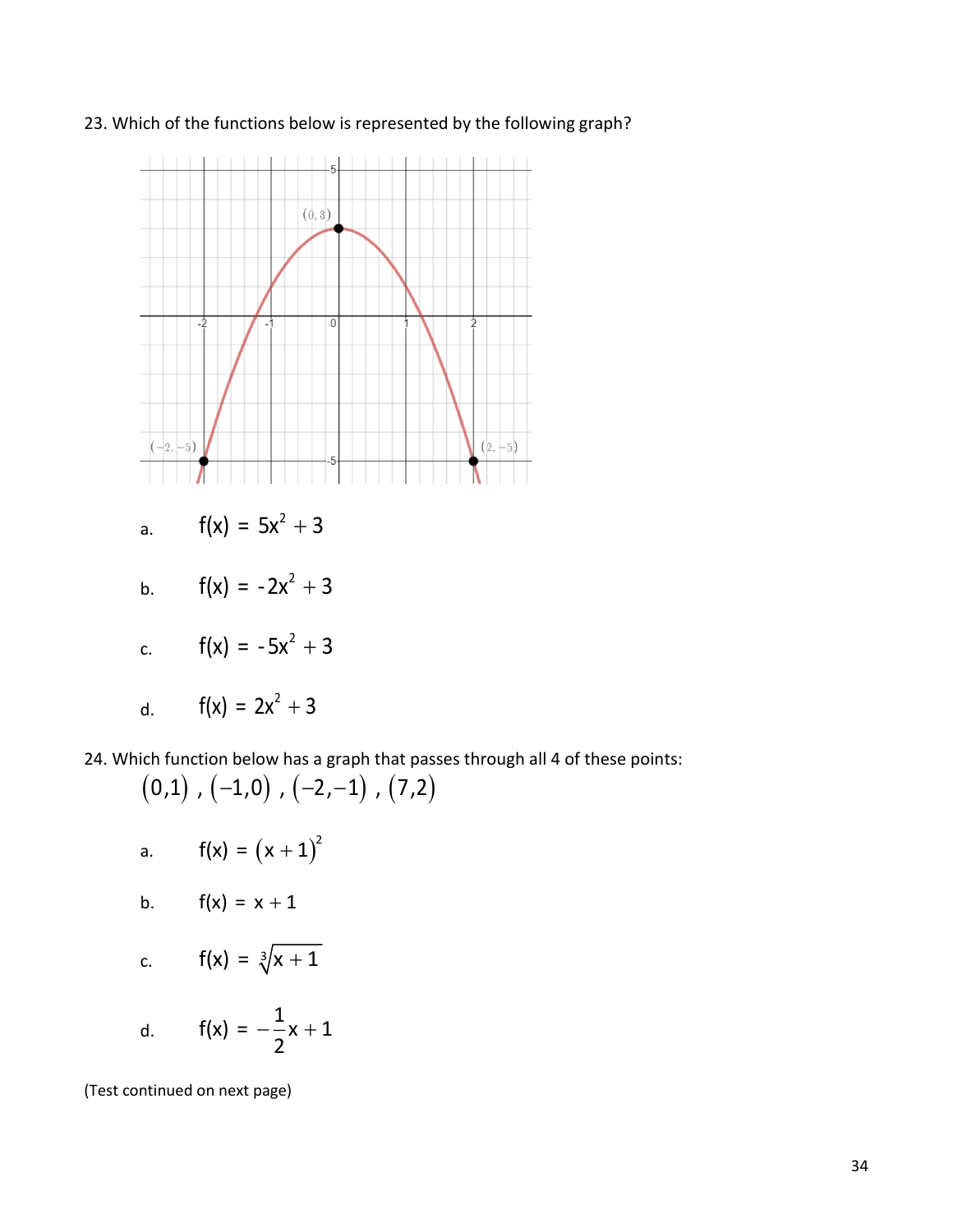25. Given that  $f(x) = 10x - 3$ , find  $f(x - 3)$ .

a.  $f(x - 3) = 10x - 33$ b.  $f(x-3) = -33$ c.  $f(x-3) = 10x - 6$ d.  $f(x-3) = 11x - 6$ 

(End of Tier 3 test)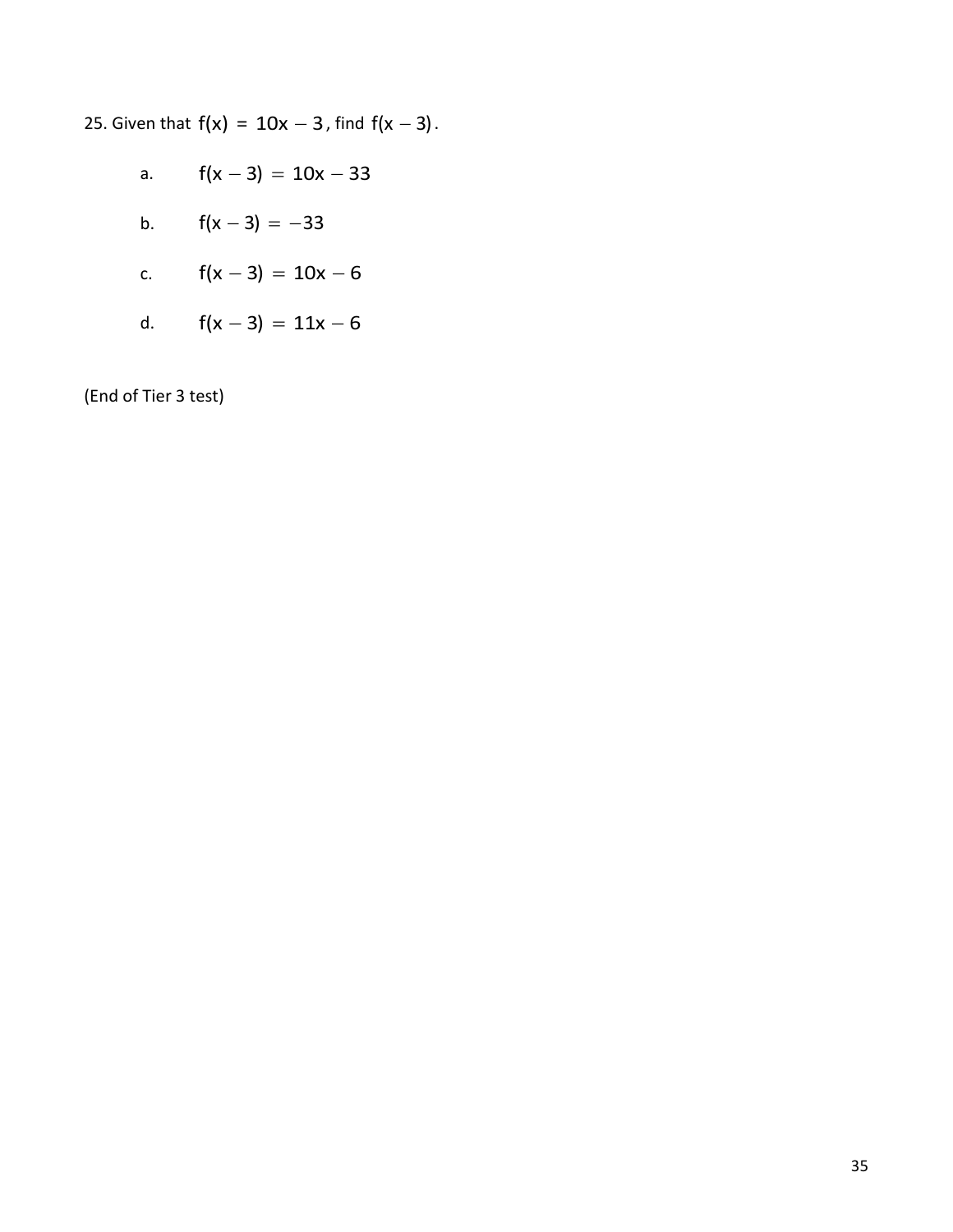# Tier 3 Answers and Explanations

1. ANSWER: **d** 

The GCF for  $x^5 - 7x^4 + 12x^3$  is  $x^3$ . When this is factored out of  $x^5 - 7x^4 + 12x^3$ , this gives  $x^3 (x^2 - 7x + 12).$ 

However, the resulting trinomial in parentheses,  $x^2 - 7x + 12$ , is factorable. The trinomial factors into two binomials,  $(x-4)(x-3)$  .

So, the completely factored result is  $\mathsf{x}^3 \big( \mathsf{x} - \mathsf{4} \big) \big( \mathsf{x} - 3 \big)$  .

Note that you can use FOIL to verify that  $(x-4)(x-3) = x^2$  $(x - 4)(x - 3) = x^2 - 7x + 12$ .

# 2. ANSWER: **c**

One way to see that this result is correct is by using FOIL or some other form of the distributive property:

F and multiply first terms  $(2{\mathsf y})(9{\mathsf y})=18{\mathsf y}^2$ O and multiply outer terms  $(2{\mathsf y})(4) = 8{\mathsf y}$ I and multiply inner terms  $(-1)(9$ y)  $= -9$ y L multiply last terms  $(-1)(4) = -4$ Now simplifying, you have  $18y^2 + 8y - 9y - 4$  $= 18y^2 - y - 4$ .

# 3. ANSWER: **d**

 $9x^2 - 49$  is a binomial that is classified as the difference of two perfect squares. This type of polynomial is always factorable. You can check that the answer given is correct by using FOIL:

- F multiply first terms  $(3x)(3x) = 9x^2$ O multiply outer terms  $(3x)(-7) = -21x$
- I and multiply inner terms  $(7)(3x) = 21x$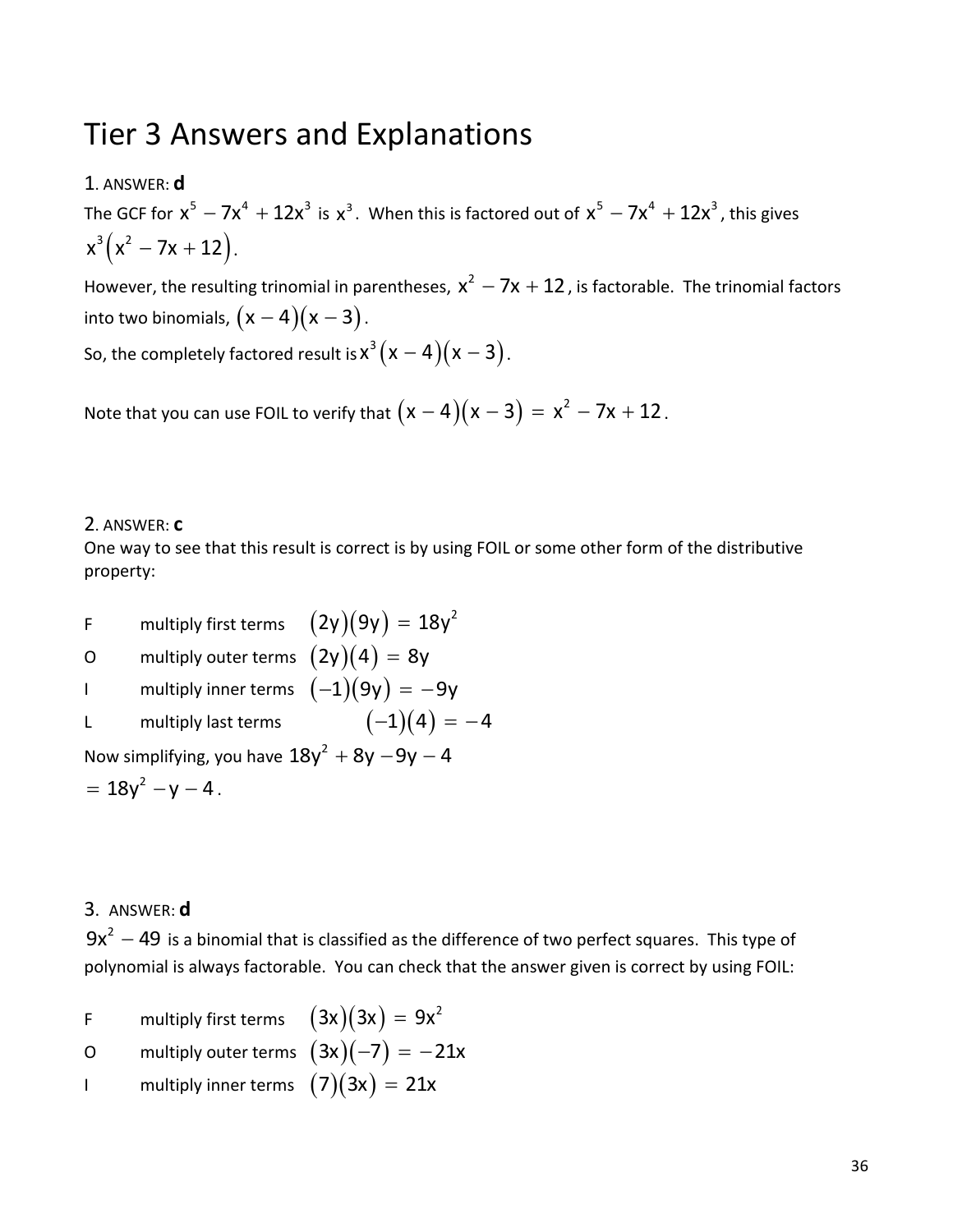L multiply last terms  $(7)(-7) = -49$ Gathering terms and simplifying, you get  $9x^2 - 21x + 21x - 49$  $= 9x^2 - 49$ 

#### 4. ANSWER: **c**

For this problem, both  $5y^2 + 33y - 14$  and  $10y^2 - 9y + 2$  need to be completely factored. Here are their factorizations:

$$
5y2 + 33y - 14 = (5y - 2)(y + 7)
$$
  

$$
10y2 - 9y + 2 = (5y - 2)(2y - 1)
$$

The factor that both polynomials have in common is  $5y - 2$  .

#### 5. ANSWER: **d**

The given equation,  $x^2 + 17x + 50 = -20$  , is a quadratic equation. One means to solve a quadratic equation is by writing it in standard form

( $ax^2 + bx + c = 0$ ) and then attempting to factor the trinomial on the left of the equal sign.

For the given equation, standard form is  $x^2 + 17x + 70 = 0$ . Note that 20 was added to both sides of the original equation.

The trinomial to the left of the equals sign does indeed factor. So, in factored form, the equation becomes  $(x+7)(x+10) = 0$  .

Setting both factors equal to zero and solving for x, you will get  $x = -10$  or  $x = -7$ .

You can see that these two solutions are correct by substituting them back into  $x^2 + 17x + 50 = -20$ .

#### 6. ANSWER: **a**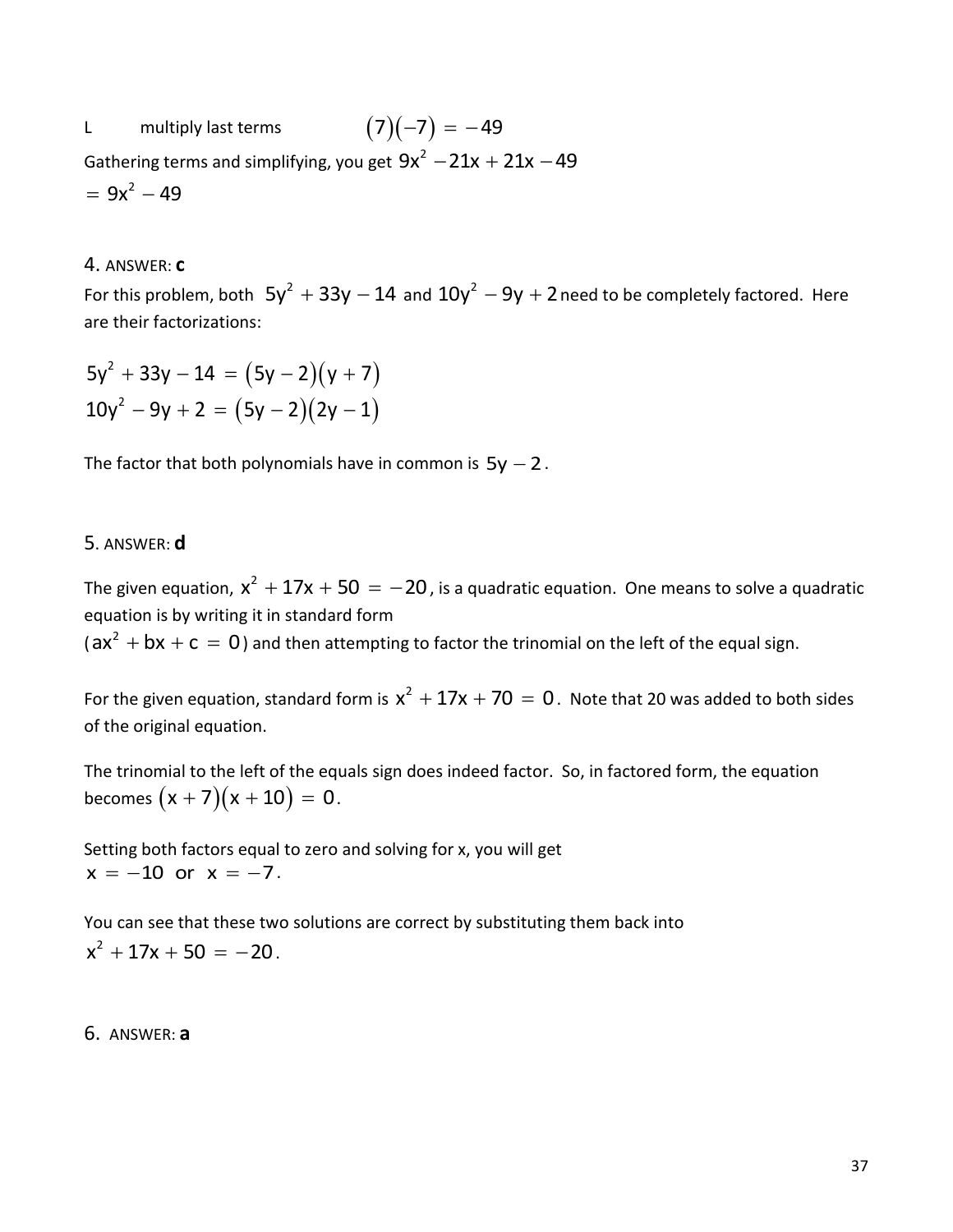The equation that describes the information given in the problem is  $\mathsf{w} \big( \mathsf{w} + \mathsf{1} \frac{1}{2} \big) = 85$  , where  $\mathsf{w}$ represents the width of the sheet of paper. This is a quadratic equation that in standard form (  $ax^2 + bx + c = 0$ ) becomes  $w^2 + 1\frac{1}{2}w - 85 = 0.$ 

To give an equivalent equation that doesn't contain fractions, you can multiply both sides of the above equation by 2. The resulting equation is  $2w^2 + 3w - 170 = 0$ .

The trinomial on the left can be factored and now gives  $(2w - 17)(w + 10) = 0$ Setting both factors equal to zero and then solving for w, you get  $w = 8\frac{1}{2}$  or  $w = -10$ .

Since the width can't be a negative number, its value is  $8\frac{1}{2}$  $8\frac{1}{2}$  in . The length is  $1\frac{1}{2}$  $1\frac{1}{2}$  in more than this, which is 10 in ( $8\frac{1}{2} + 1\frac{1}{2} = 10$ ).

#### 7. ANSWER: **c**

To simplify  $\frac{x^2 - 3x - 28}{x^2 + x - 56}$  $\frac{3x+20}{x-11} \div \frac{x+20}{x-11}$  $\frac{-3x-28}{x-11}$  ÷  $\frac{x^2+x-56}{x-11}$ , first write the problem in terms of multiplication, then

factor the trinomials, and finally cancel common factors: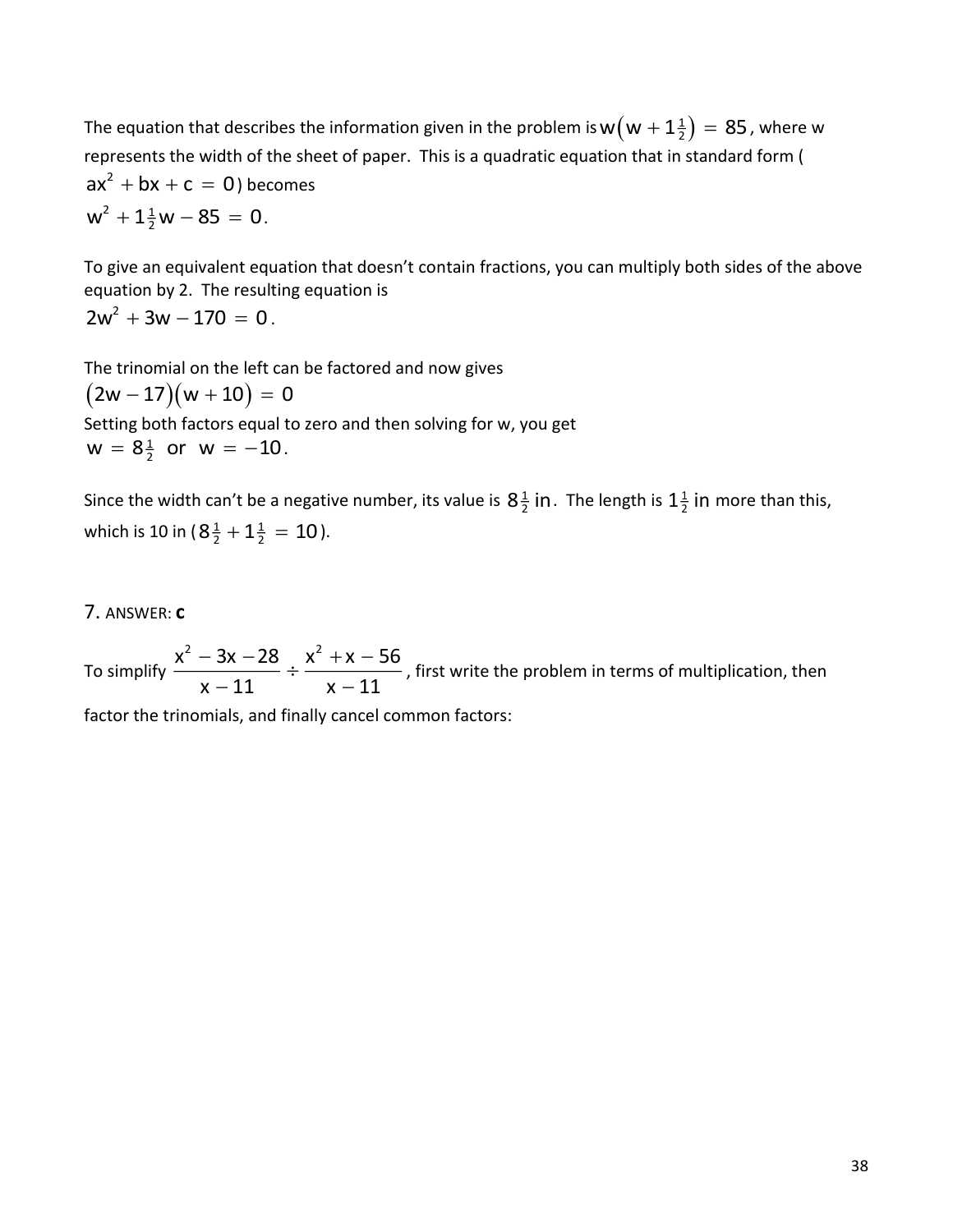$$
\frac{x^2 - 3x - 28}{x - 11} \div \frac{x^2 + x - 56}{x - 11}
$$
\n
$$
= \frac{x^2 - 3x - 28}{x - 11} \cdot \frac{x - 1}{x^2 + x - 56}
$$
\n
$$
= \frac{(x - 7)(x + 4)}{x - 11} \cdot \frac{x - 11}{(x + 8)(x - 7)}
$$
\n
$$
= \frac{(x - 7)(x + 4)}{x - 11} \cdot \frac{x - 11}{(x + 8)(x - 7)}
$$
\n
$$
= \frac{x + 4}{x + 8}
$$

#### 8. ANSWER: **b**

 $\frac{(x-7)(x+4)}{x-11}$ .  $\frac{x-11}{(x+8)(x-7)}$ <br>  $\frac{x}{(x-4)^2}$ .  $\frac{x}{(x+8)(x-7)}$ <br>  $\frac{x+4}{(x+8)(x-7)}$ <br>  $\frac{x+4}{x+8}$ <br>
Assume to<br>  $\sinh(\frac{8y}{3x} - \frac{6y^2}{x^2} + \frac{10y^3}{3})$ , the fractions need to be written with a common denominator. For To simplify 2  $40<sup>-3</sup>$ 2 8y 6y<del>′</del> 10y 3x  $x^2$  3  $-\frac{1}{2}$  +  $\frac{1}{2}$ , the fractions need to be written with a common denominator. For this rational expression, the least common denominator (LCD) is  $3x^2$  .

Writing each fraction in terms of the  $3x^2$  , gives 2  $2^{3}$ 2 8y x 6y 3 10y x 6v<sup>2</sup> 3 10v<sup>3</sup> x ·— — ——́-· — + ——́-·

2

$$
\frac{8xy}{3x^2} - \frac{18y^2}{3x^2} + \frac{10x^2y^3}{3x^2}
$$

2

3x x x<sup>2</sup> 3 3

3 x x

2  $3$ 2  $8$ xy  $18$ y $^{\circ}$   $+$   $10$ x $^{\circ}$ y 3 x − 18v<sup>-</sup> +

Finally, factoring the numerator above gives

$$
\frac{2y\left(4x-9y+5x^2y^2\right)}{3x^2}.
$$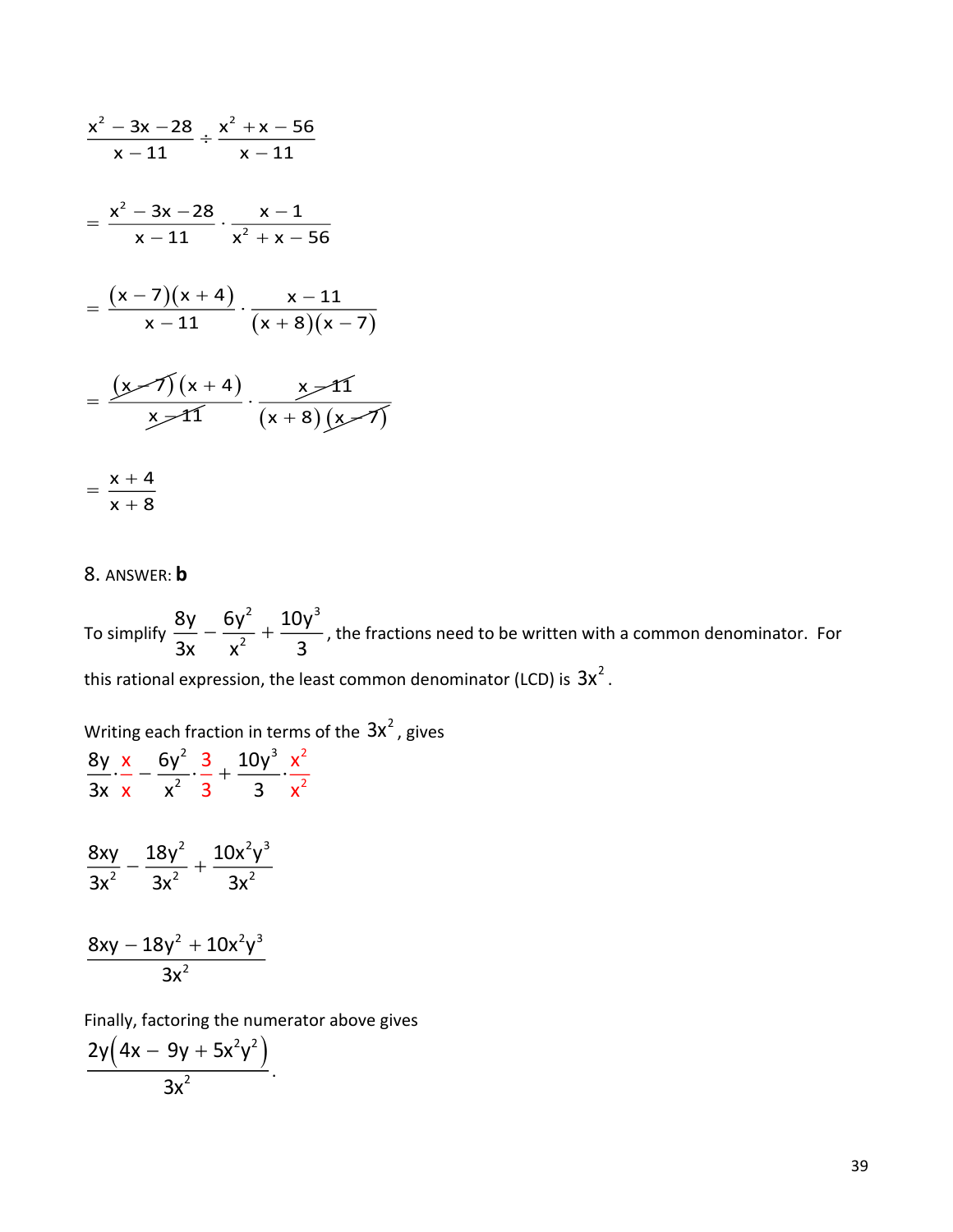#### 9. ANSWER: **b**

One way to solve the rational equation,  $2-x$  x 10 5  $\frac{-\mathsf{x}}{-\mathsf{x}}$  =  $\frac{\mathsf{x}}{-\mathsf{x}}$ , is by eliminating the fractions. This can be accomplished by multiplying both sides of the equation by the least common denominator (LCD) of the fractions. In this case, the LCD is 10.

Here is the result of multiplying both sides of the equation by 10 and then continuing to solve for x:

 $2-x$  x 10 5  $2-x = 2x$  $-2x - x = -2$  $-3x = -2$ 2 x  $=$  $\frac{1}{3}$  $10 \cdot \frac{2 - \lambda}{\lambda} = - \cdot 10$ 

#### 10. ANSWER: **a**

Since the problem deals with inverse variation, it can be modeled with the equation k t v  $=$   $-$  , where t is the time, v is the speed, and k is proportionality constant.

Substituting  $t = 15$  and  $v = 60$  into the equation and then solving for k, this gives

$$
15=\frac{k}{60}
$$

k 15 60 60 15  $=$   $-$  60

900 = k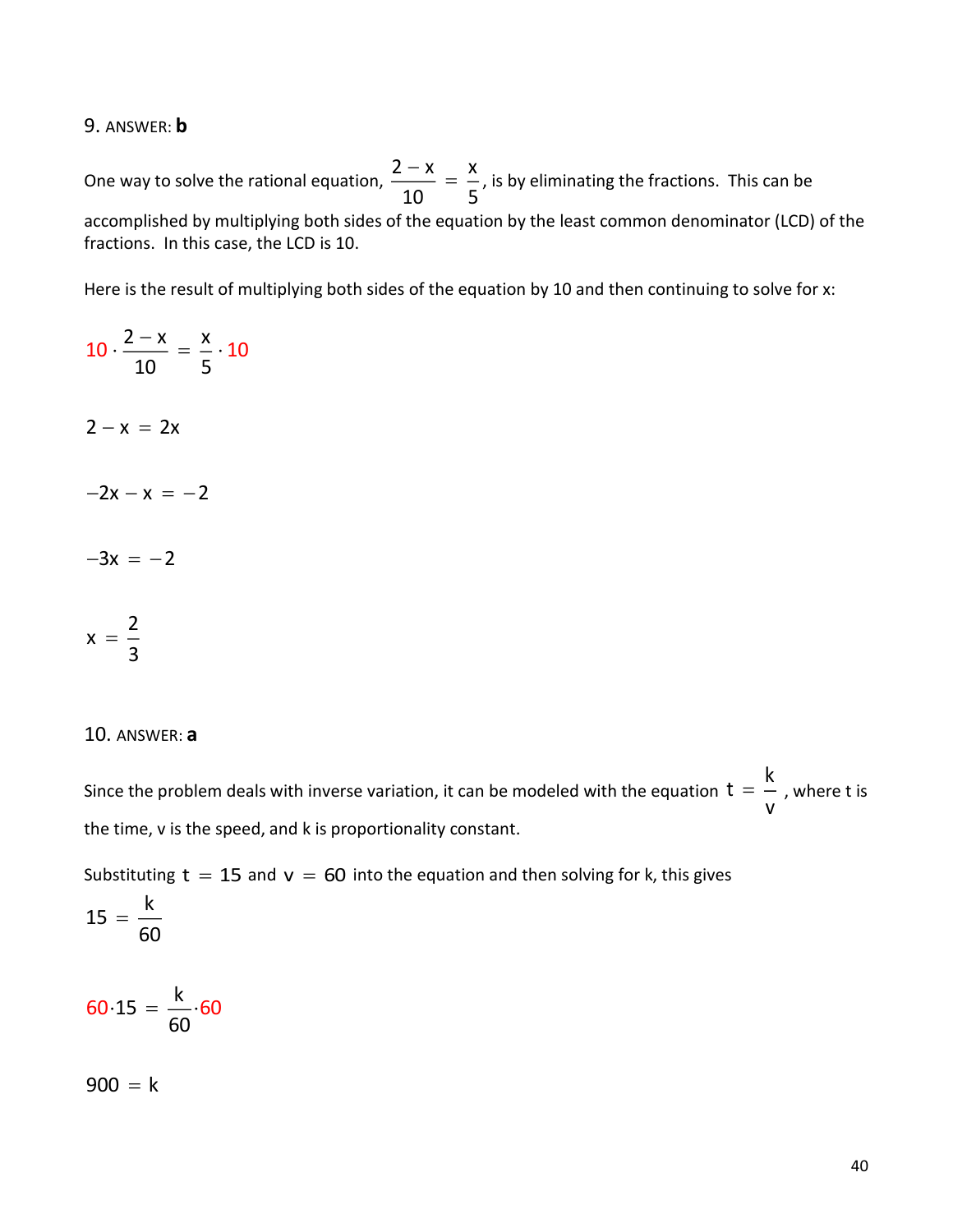So, now the general form of the inverse variation equation is

900 t v =

To find how long it will take to travel from point A to point B at 75 miles per hour, just substitute 75 for v in the general equation:

$$
t = \frac{900}{75}
$$

$$
t\,=\,12
$$

It will take 12 hours to travel from point A to B at a speed of 75 miles per hour.

# 11. ANSWER: **d**

The solution for this problem requires using algebraic steps to solve the volume formula,  $V = \frac{4}{\pi} \pi^3$  $=$   $\frac{1}{3} \pi r^3$ , for V:

$$
V = \frac{4}{3}\pi r^3
$$

$$
V\,=\,\frac{4\pi}{3}r^3
$$

$$
\frac{3}{4\pi} \cdot V = \frac{3}{4\pi} \cdot \frac{4\pi}{3} r^3
$$

$$
\frac{3V}{4\pi} = r^3
$$

The last step in isolating r is to take the cube root of both sides of the equation: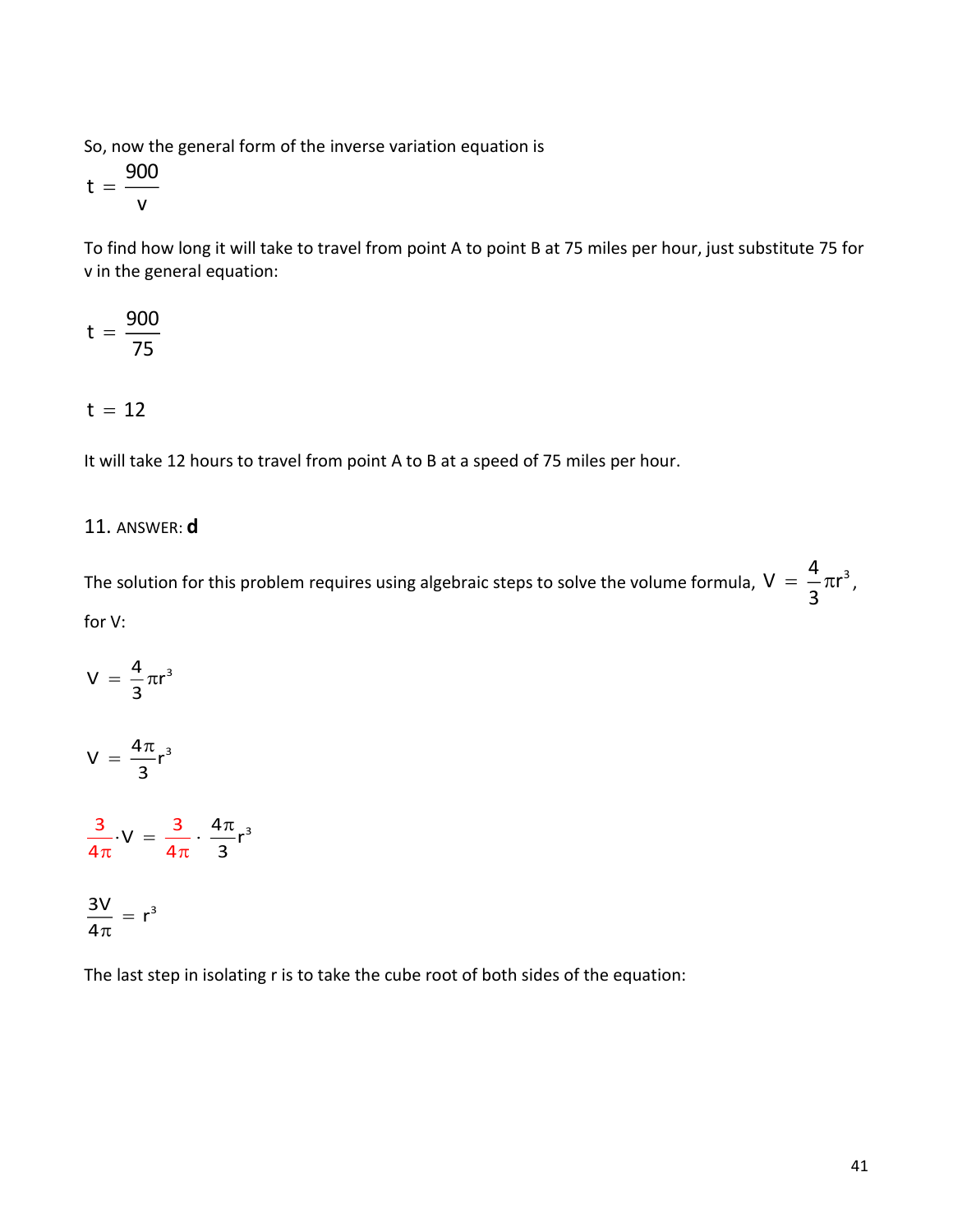$$
\frac{3V}{4\pi} = r^3
$$

$$
\sqrt[3]{\frac{3V}{4\pi}} = \sqrt[3]{r^3}
$$

$$
r\,=\,\sqrt[3]{\frac{3V}{4\pi}}
$$

# 12. ANSWER: **d**

There's more than one way to think about finding a solution to this problem, but here's one approach:

Summarizing the information given in the problem, it takes John 2 hours to do the job alone, and it takes Kevin 3 hours to do the job alone.

This means that John could do 3 jobs in 6 hours and Kevin could do 2 jobs in 6 hours. In other words, together they could do 5 jobs in 6 hours. Using this rate to calculate the number of hours per job, you get

 $\frac{6 \text{ hours}}{2 \text{ hours}} = 1.2 \text{ hours per job}$  $\frac{1}{5}$  jobs = 1.2 hours per job .

# 13. ANSWER: **c**

Simplifying the radical expression,  $\sqrt{x^4y^6z^9}$  ,  $z\!\geq\!0$  , requires writing the radicand (part under the radical) in terms of perfect squares since the radical is a square root. Here is the radical simplified with perfect squares:

$$
\sqrt{x^4y^6z^9}
$$

$$
= \sqrt{{\left(x^{2}\right)}^{2}{\left(y^{3}\right)}^{2}{\left(z^{4}\right)}^{2}z}
$$

The factors highlighted in red are perfect squares, which means that when the square root is taken, the result will be the portion inside parentheses. So further simplifying, you will get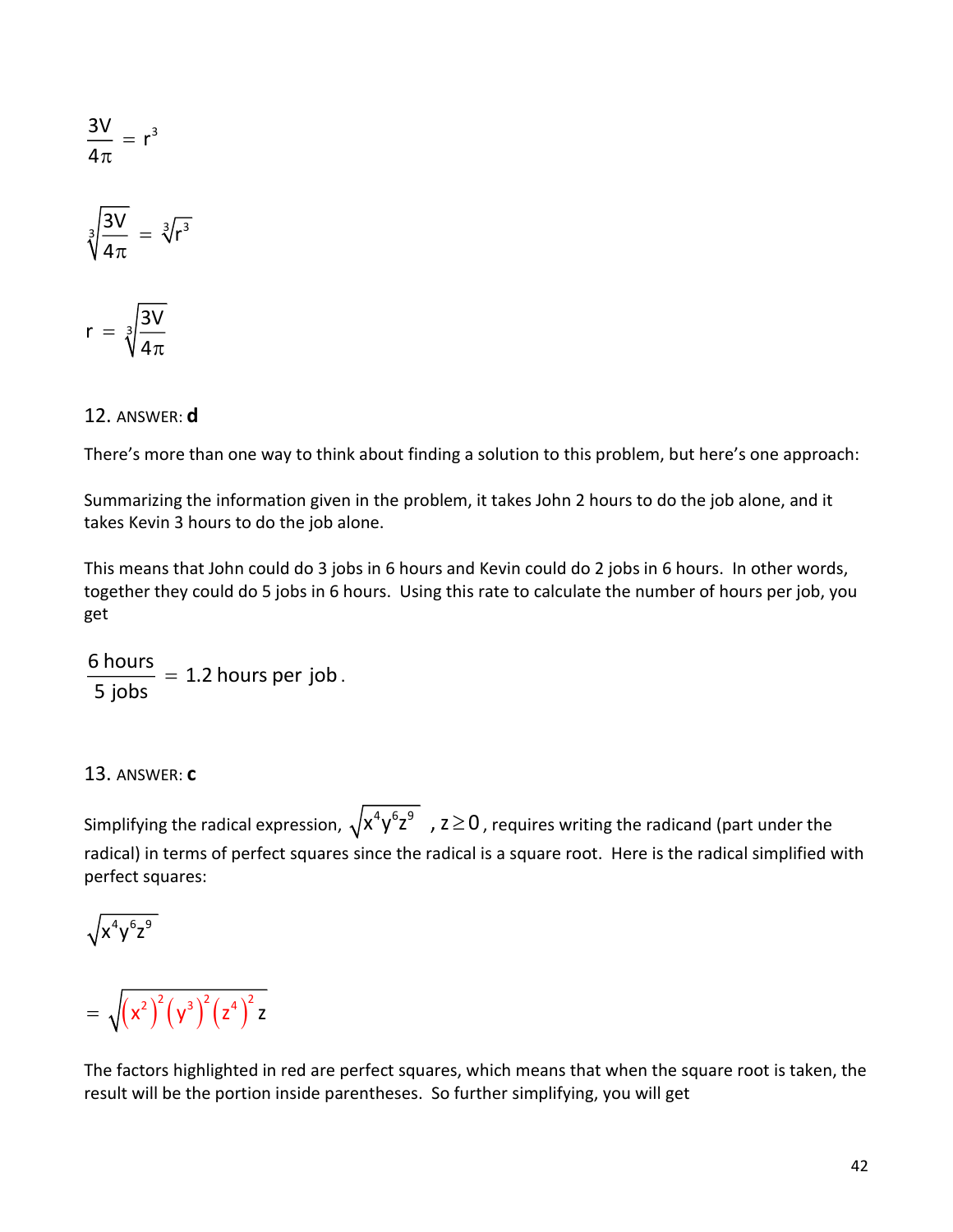$$
\sqrt{\left(x^2\right)^2\left(y^3\right)^2\left(z^4\right)^2z}
$$

$$
= x^2 y^3 z^4 \sqrt{z}
$$

This appears to be the solution, but it isn't. You were told at the beginning of the problem that  $z \ge 0$ , but you were not told anything about the variables x or y. In fact, they could be negative numbers. If y, in particular, is negative then the above solution is incorrect.

So, since we don't know whether y is negative or positive, the correct solution is

$$
x^2\Big|y^3\Big|z^4\,\sqrt{z}\;.
$$

Check the YouTube video below for a detailed explanation of why absolute value bars are necessary for the result.

https://www.youtube.com/watch?v=dqek7EkXcYo

#### 14. ANSWER: **a**

For this problem, since  $b \ge 0$  , the final result won't require any absolute value bars, as was the case in problem #13. To simplify  $\sqrt{3\mathsf{b}}\left(5\sqrt{3\mathsf{b}}\right. - \sqrt{12\mathsf{b}^7}\right)$  , distribute and continue simplifying:

$$
\sqrt{3b}\left(5\sqrt{3b} - \sqrt{12b^7}\right)
$$

$$
= 5\sqrt{9b^2} - \sqrt{36b^8}
$$

$$
= 5(3b) - 6b^4
$$

$$
= 15b - 6b^4
$$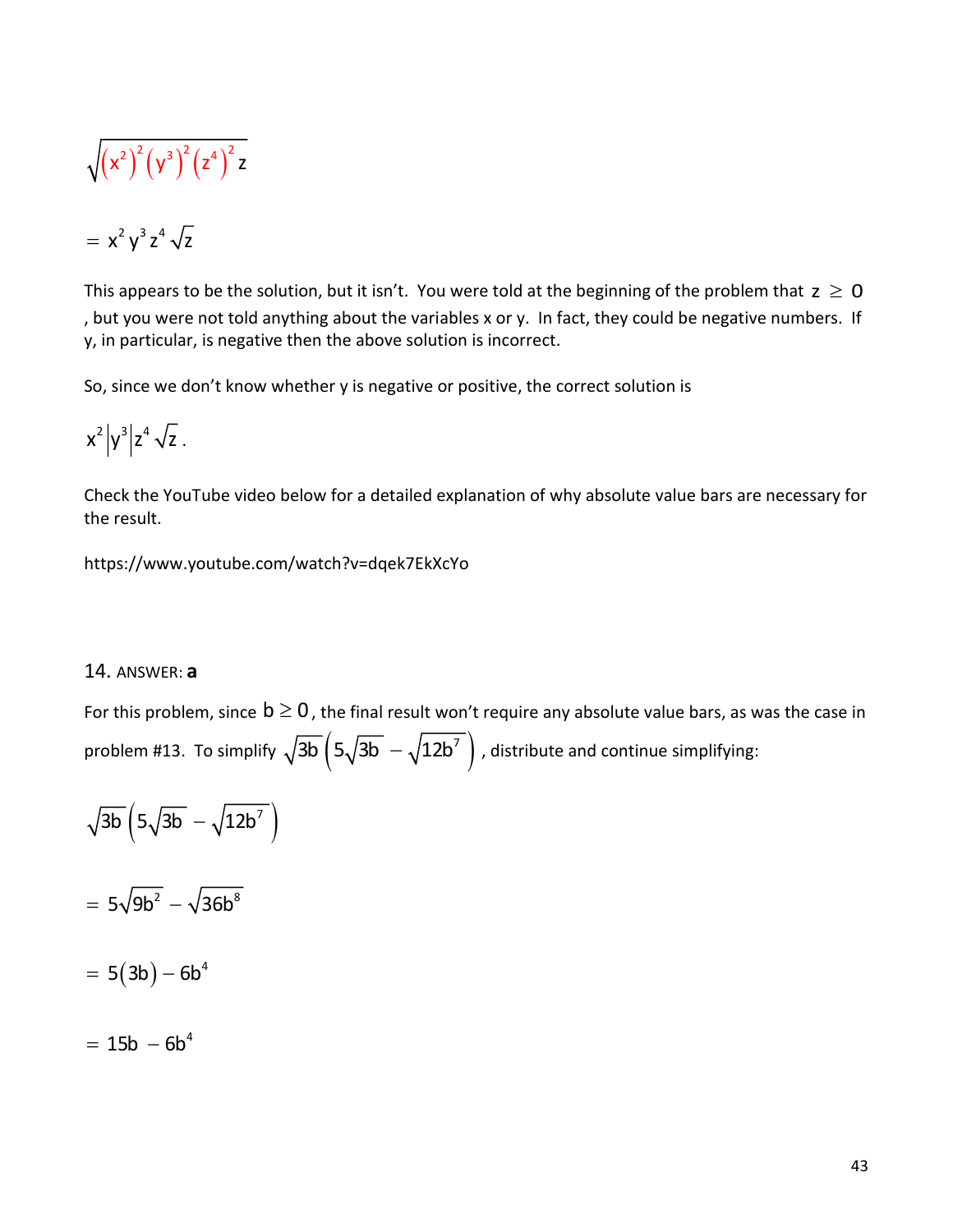15. ANSWER: **a**

To simplify the given radical expression,  $\sqrt[3]{54b}^8c^9$  , the radicand (expression under the radical symbol) needs to be expressed in terms of perfect cubes, since the radical is a cube root:

$$
\sqrt[3]{54b^8c^9}
$$

$$
= \sqrt[3]{(3)^3 \cdot 2(b^2)^3 \cdot b^2 \cdot (c^3)^3}
$$

The factors in red are perfect cubes, and once the cube root of these is extracted, the result will be the expression inside the parentheses. So, simplifying further, you have

# $\sqrt[3]{(3)^3 \cdot 2\left(b^2\right)^3 \cdot b^2 \cdot \left(c^3\right)^3}$

# $3\mathsf{b}^2\mathsf{c}^3\sqrt[3]{2\mathsf{b}^2}$

Note that since the original radical is a cube root (index is odd), there won't be a need for absolute value bars in the final answer. In short, when the index of a radical is odd (cube roots, 5<sup>th</sup> roots, etc.), or the variables in the radicand are all positive, absolute value bars won't be necessary in final result.

# 16. ANSWER: **d**

To rationalize the denominator in  $6+\sqrt{10}$ 5  $+\sqrt{10}$ , means to get rid of the radical in the denominator. This

is achieved by multiplying the numerator and denominator of the radical expression by  $\sqrt{5}$  and then simplifying: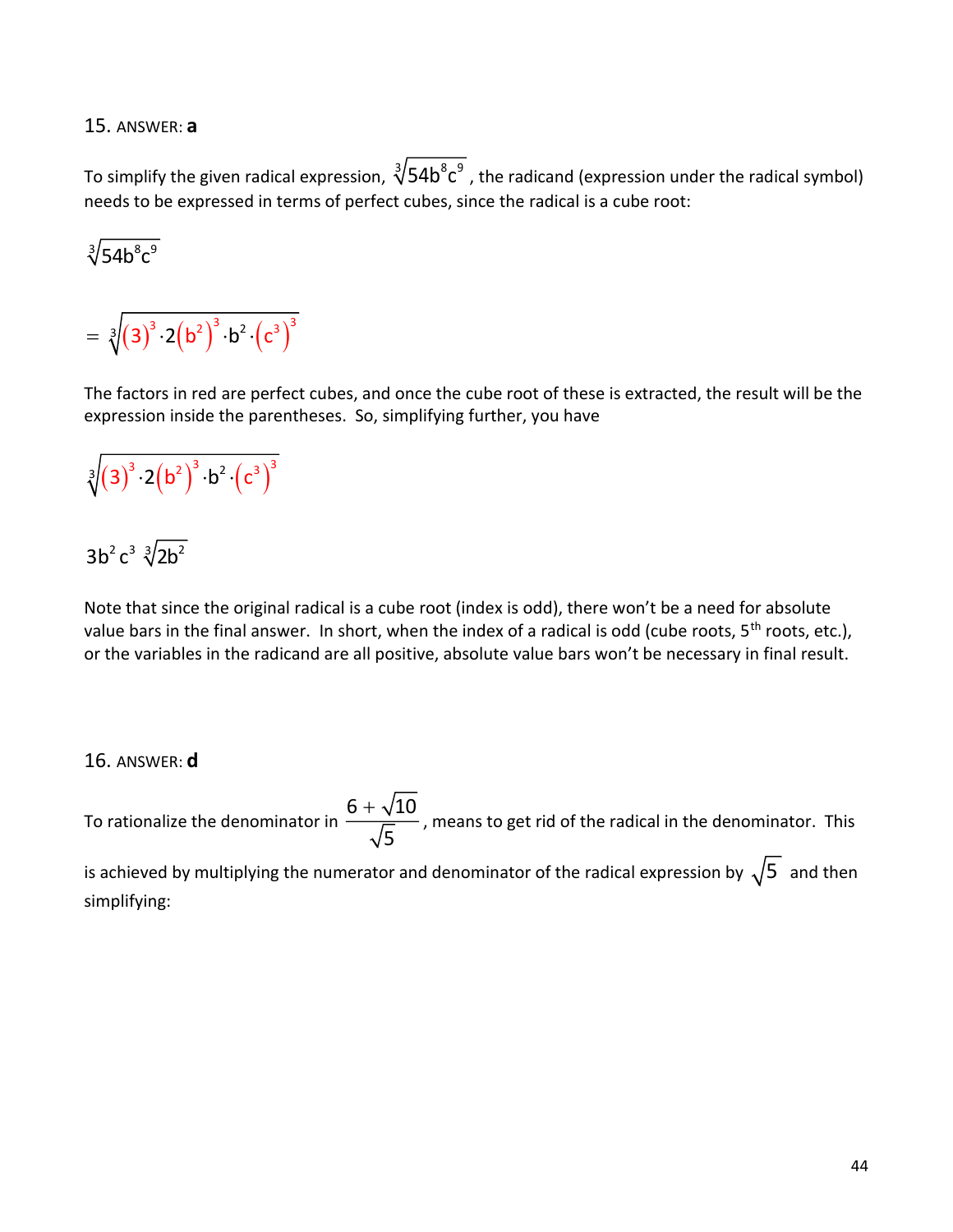$$
\frac{6 + \sqrt{10}}{\sqrt{5}}
$$
\n
$$
= \frac{6 + \sqrt{10}}{\sqrt{5}} \cdot \frac{\sqrt{5}}{\sqrt{5}}
$$
\n
$$
\frac{\sqrt{5}(6 + \sqrt{10})}{\sqrt{25}}
$$
\n
$$
= \frac{6\sqrt{5} + \sqrt{50}}{5}
$$
\n
$$
= \frac{6\sqrt{5} + \sqrt{5^2 \cdot 2}}{5}
$$
\n
$$
= \frac{6\sqrt{5} + 5\sqrt{2}}{5}
$$
\n17. Answer: **b**  
\nTo solve for x, isolate the radical expression so that it is alone on one side of the equation:  
\n
$$
-4\sqrt{11 + x} + 15 = 3
$$
\n
$$
-4\sqrt{11 + x} = -12
$$
\n
$$
\sqrt{11 + x} = 3
$$
\nNow, just square both sides of the above equation. This will cancel the square root.

# 17. ANSWER: **b**

To solve for x, isolate the radical expression so that it is alone on one side of the equation:

$$
-4\sqrt{11 + x} + 15 = 3
$$

$$
-4\sqrt{11 + x} = -12
$$

$$
\sqrt{11 + x} = 3
$$

Now, just square both sides of the above equation. This will cancel the square root.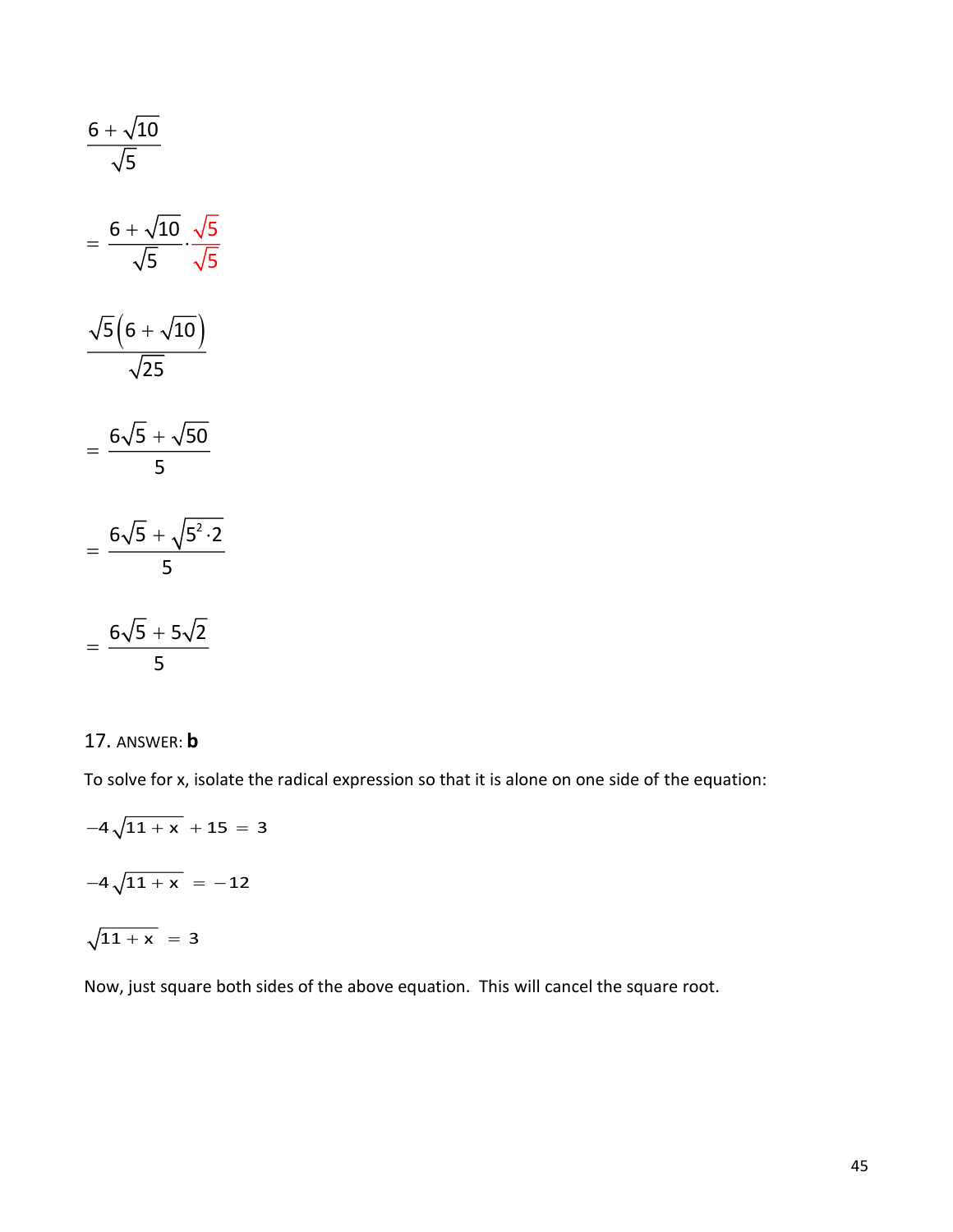$$
\left(\sqrt{11+x}\right)^2 = \left(3\right)^2
$$

$$
11 + x = 9
$$

$$
x = -2
$$

#### 18. ANSWER: **b**

The Quadratic Formula will be used to solve  $5x^2 - 2 = 12x$  . This can be obtained from the provided formula chart: b  $\pm$   $\sqrt{\mathsf{b}^2 - 4}$ ac x 2a –b ± <sub>^</sub>/b<del>´</del> –  $=$   $\frac{1}{2}$   $\cdots$ 

The first step in obtaining the solution is to write the given quadratic in standard form (  $ax^2 + bx + c = 0$ ). This gives

 $5x^2 - 2 = 12x$ 

$$
5x^2 - 12x - 2 = 0
$$

From here, identify the constants, a, b, and c, to substitute into the Quadratic Formula.

a = 5  $b = -12$  $c = -2$ 

Substituting these values in the Quadratic Formula gives: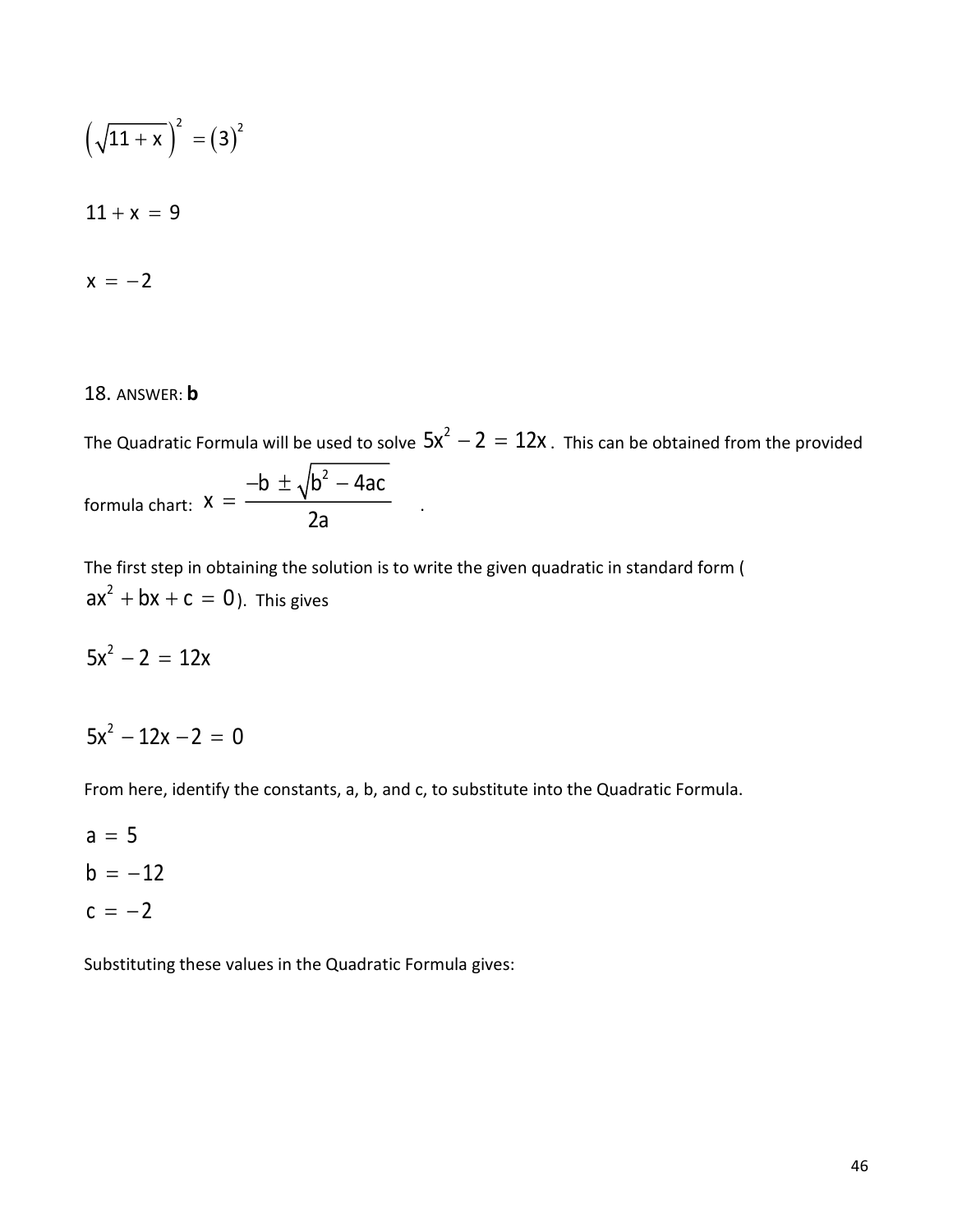$$
x = \frac{-(-12) \pm \sqrt{(-12)^2 - 4(5)(-2)}}{2(5)}
$$
  
= 
$$
\frac{12 \pm \sqrt{144 + 40}}{10}
$$
  
= 
$$
\frac{12 \pm \sqrt{184}}{10}
$$
  
= 
$$
\frac{12 \pm 2\sqrt{46}}{10}
$$
  
= 
$$
\frac{6 \pm \sqrt{46}}{5}
$$

Thus, the solutions are 6 46 6 46 or 5 5 5 5  $+$   $-$  or  $-$ .

#### 19. ANSWER: **d**

To determine the number and type of solutions for  $7x^2 - 3x + 1 = 0$  , the discriminant will be used. The discriminant is the expression under the radical in the Quadratic Formula:  $b^2 - 4ac$ .

When  $\bm{b}^2-\bm{4}$ aC  $=\bm{0}$  , the given quadratic equation will have one real solution. When  $\bm{b}^2-\bm{4}$ aC  $>$   $\bm{0}$  , the given quadratic equation will have two real solutions. When  $\rm b^2-4ac\,{<}\,0$  , the given quadratic equation will have two complex solutions.

For  $7x^2 - 3x + 1 = 0$  ,  $a = 7$  ,  $b = -3$  ,  $c = 1$  . Substituting these values into the discriminant gives: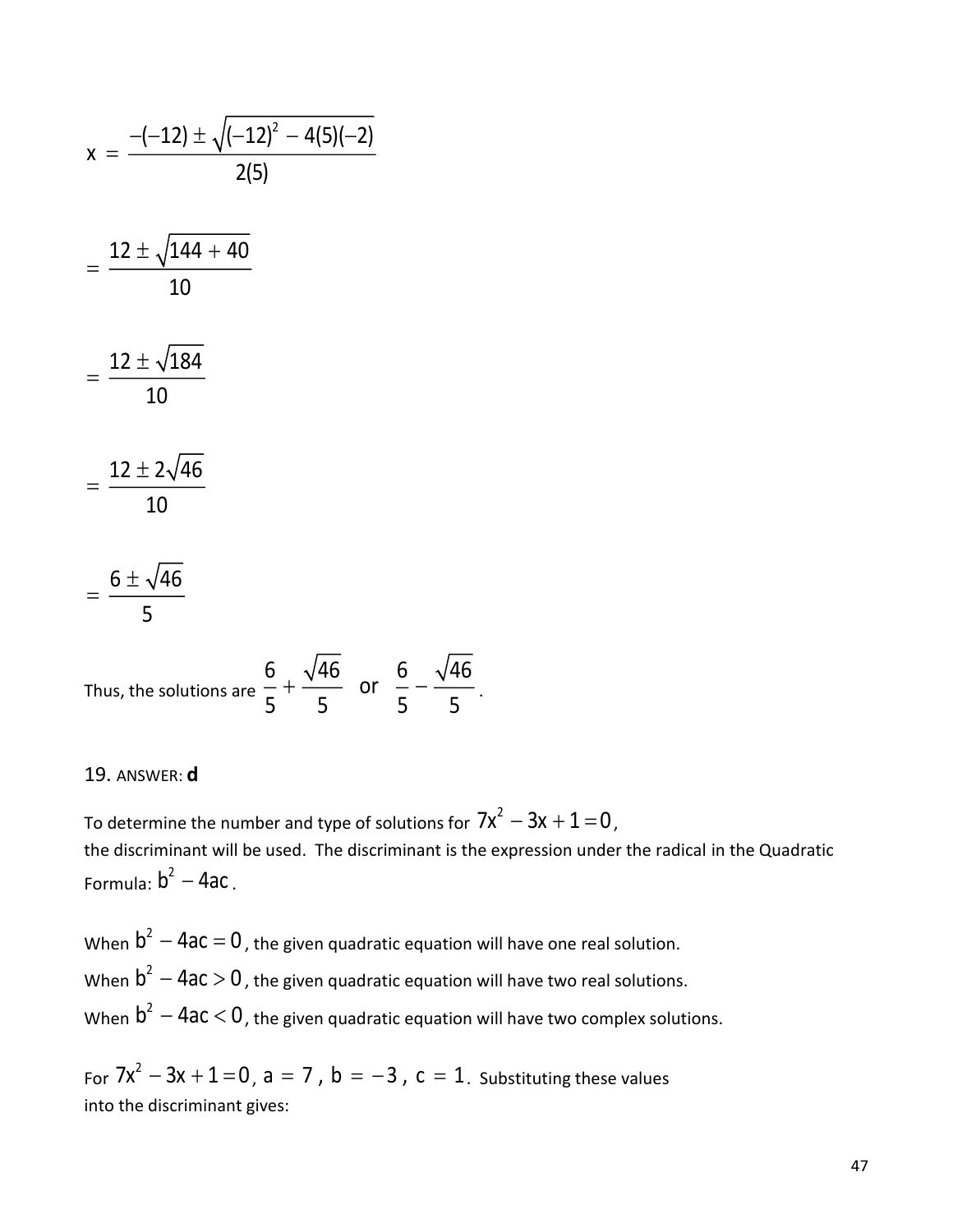$$
b^2 - 4ac
$$

$$
(-3)^2 - 4(7)(1)
$$

= 9 – 28

=  $-19$ 

This negative result for the value of the discriminant means that  $7x^2 - 3x + 1 = 0$ will have two complex (not real) solutions.

# 20. ANSWER: **b**

In the function,  $\big\{(5,-8)$  ,  $(9,2)$  ,  $(15,2)$  ,  $(19,-8)$  ,  $(7,0)\big\}$ , the domain is the set of all xvalues, and the range is the set of all y-values. For example, in the ordered pair,  $(5$  ,  $-8)$ , 5 would be in the domain, and -8 would be in the range.

Considering all the ordered pairs in the function, the domain and range are Domain:  $\{$ 5 , 7 , 9 , 15 , 19 $\}$ Range:  $\{-8$  ,0 , 2 $\}$ 

Note that although -8 and 2 are found in more than one of the ordered pairs, these values should only be included once in the range.

# 21. ANSWER: **c**

The domain and range for  $f(x) = \sqrt{x}$  can most easily be determined by observing its graph, which looks like the graph below.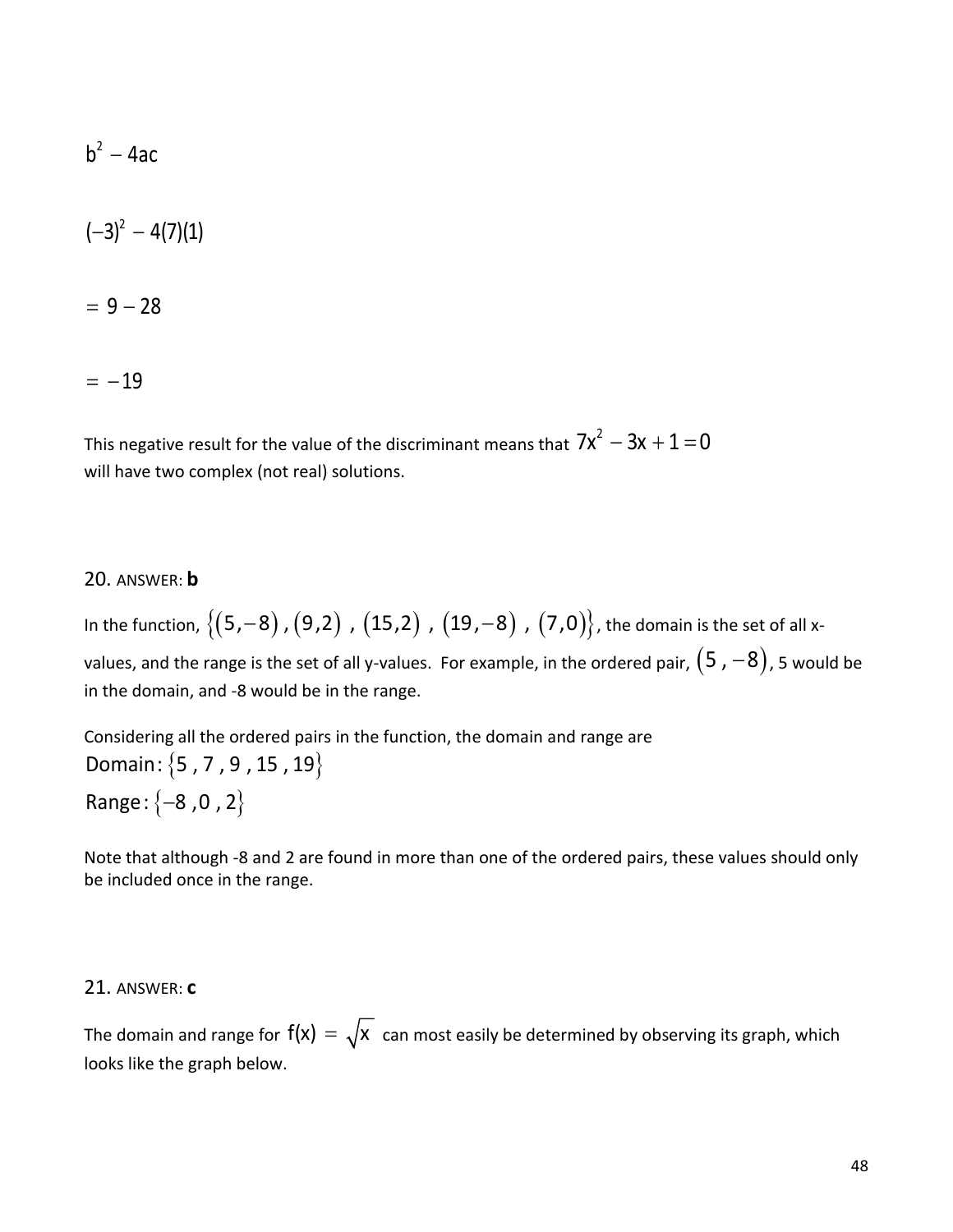

The domain of the function is the set of all x values, which from looking at the graph are numbers bigger than or equal to zero. The y values are also numbers bigger than or equal to zero. Symbolically, this is written

# Domain: x  $\geq$  0

Range:  $f(x) \geq 0$ 

Note that f(x) represents the y values.

# 22. ANSWER: **c**

To graph  $f(x) = -2x + 3$ , note that the equation is given in slope-intercept form,  $y = mx + b$  (see the provided formula sheet).

In this form, m is the slope, and b is the y-intercept. So, for the given equation, the slope is -2 and the y-intercept is 3. So, you should expect the graph to cross the y-axis at 3 and have a negative slope (the line falls when proceeding from left to right). Also, the slope can be thought of in terms of the rise over the run.

$$
m = -2 = \frac{-2}{1}
$$
<sup>rise change in y</sup>  
<sub>run change in x</sub>

See how these quantities play out on the correct graph below.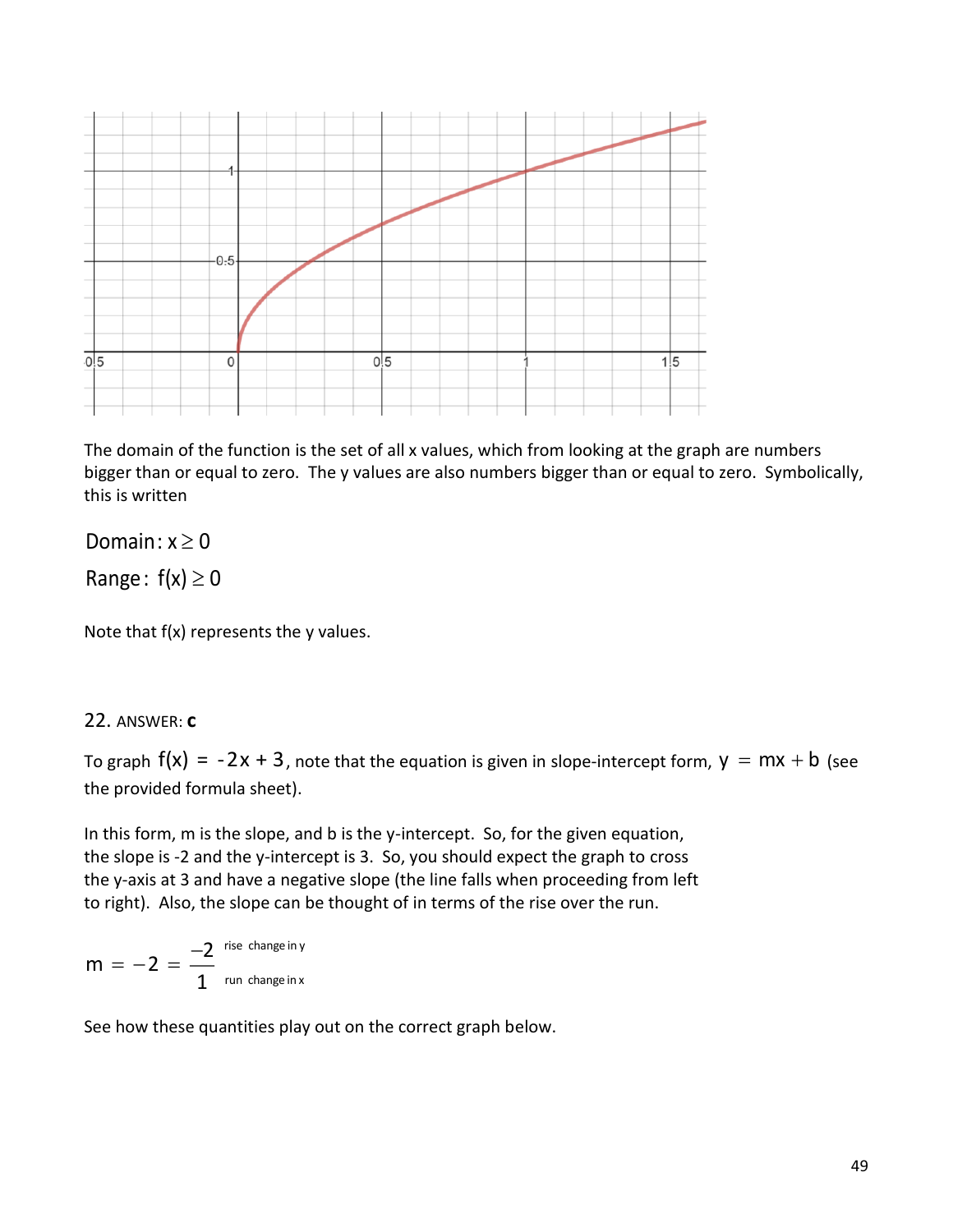

# 23. ANSWER: **b**

The graph given is in the shape of a parabola (think of a bowl shape) and has a vertex at the point (0,3). Note that this point is also the y-intercept. Due to the graph being a parabola, this means that it was formed from a quadratic equation, which has general form of  $f(x) = ax^2 + bx + c$  . In this form, the vertex is given by

$$
\left(-\frac{b}{2a}, f\left(-\frac{b}{2a}\right)\right)
$$
. (This vertex formula can be found on the provided formula sheet.)

Also, when the leading coefficient, **a**, is negative, the parabola turns downwards, which is the case for the graph in the problem. So, for the choices given in the problem, only b. and c. are possible solutions since the first terms in each are negative.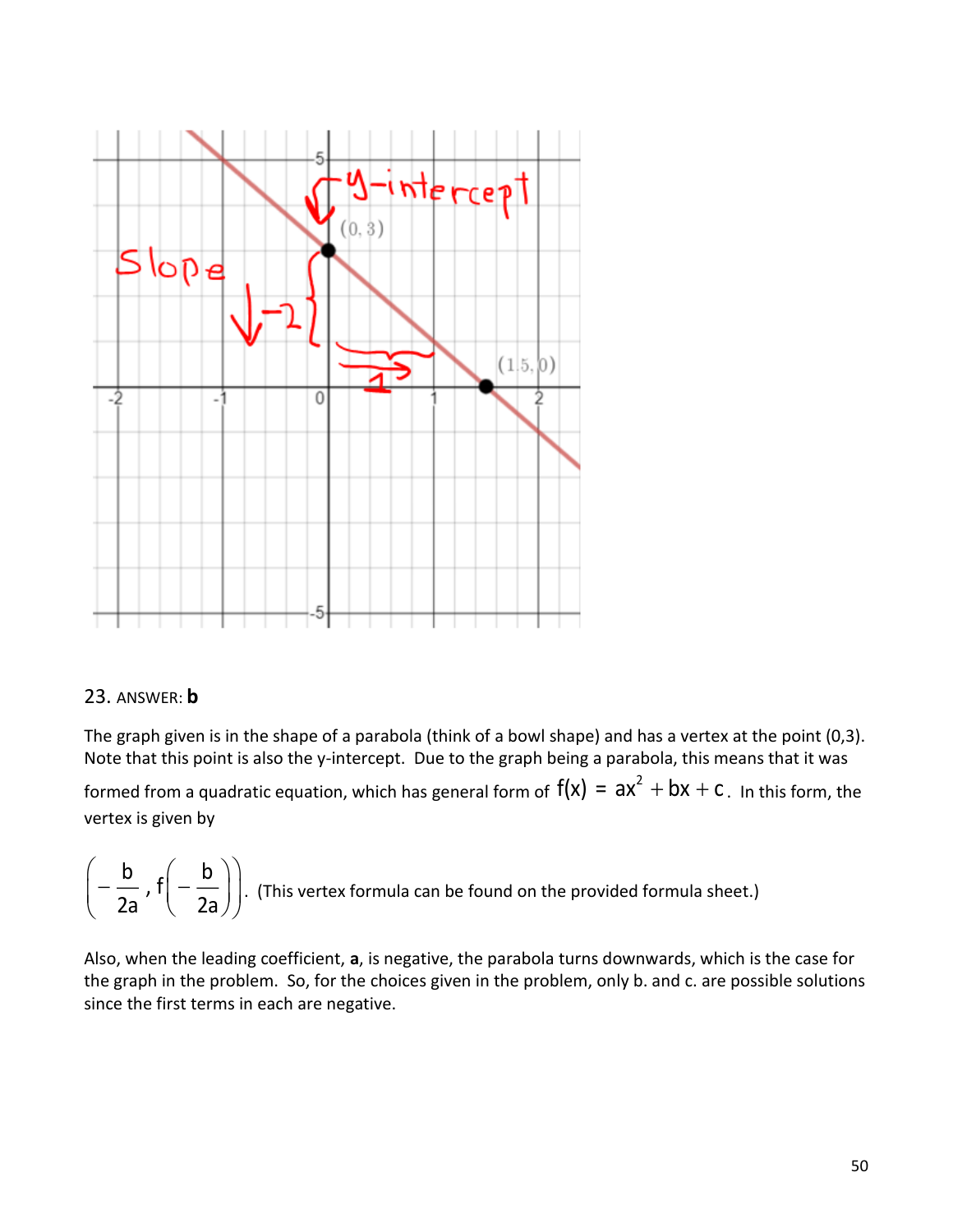Finally, note that the graph passes through the points  $\left( \mathsf{-2} \ \mathrm{,\mathsf{-5}} \right)$  <code>and</code>  $\left( \mathsf{2} \ \mathrm{,\mathsf{-5}} \right)$  . So, these two points would need to satisfy the equation describing the graph. The only equation where this is true is  $f(x) = -2x^2 + 3$ :

$$
f(-2) = -2(-2)^2 + 3 = -2(4) + 3 = -8 + 3 = -5
$$

$$
f(2) = -2(2)^2 + 3 = -2(4) + 3 = -8 + 3 = -5
$$

#### 24. ANSWER: **c**

To find which function passes through all 4 points, you could take each function and substitute each xvalue into the function and show that the corresponding y-value is obtained. In short, you would be using a process of elimination. Here's what this process looks like for  $f(x) = \sqrt[3]{x + 1}$ :

Recall that the points are  $\big(0,1\big)$  ,  $\big(-1,0\big)$  ,  $\big(-2,-1\big)$  ,  $\big(7,2\big)$ .

$$
f(0) = \sqrt[3]{0+1} = \sqrt[3]{1} = 1
$$

$$
f(-1) = \sqrt[3]{-1+1} = \sqrt[3]{0} = 0
$$

$$
f(-2) = \sqrt[3]{-2+1} = \sqrt[3]{-1} = -1
$$

$$
f(7) = \sqrt[3]{7+1} = \sqrt[3]{8} = 2
$$

This shows that all the points satisfy  $f(x) = \sqrt[3]{x + 1}$  . This is not the case for the other functions given.